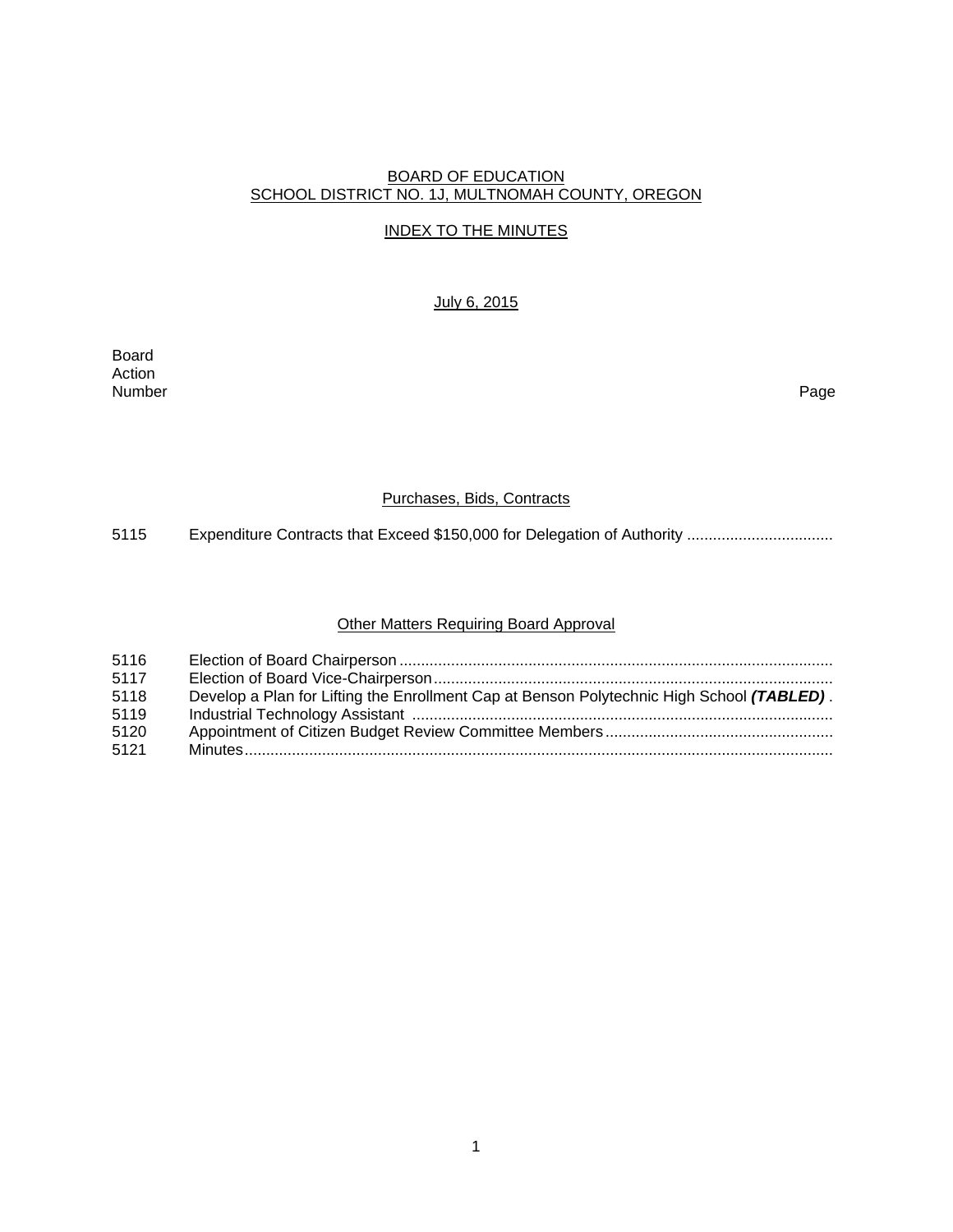## Purchases, Bids, Contracts

The Superintendent RECOMMENDED adoption of the following item:

### Number 5115

Director Kohnstamm moved and Director Rosen seconded the motion to adopt the above numbered item. The motion was put to a voice vote and passed unanimously (yes-7, no-0; with Student Representative Davidson absent).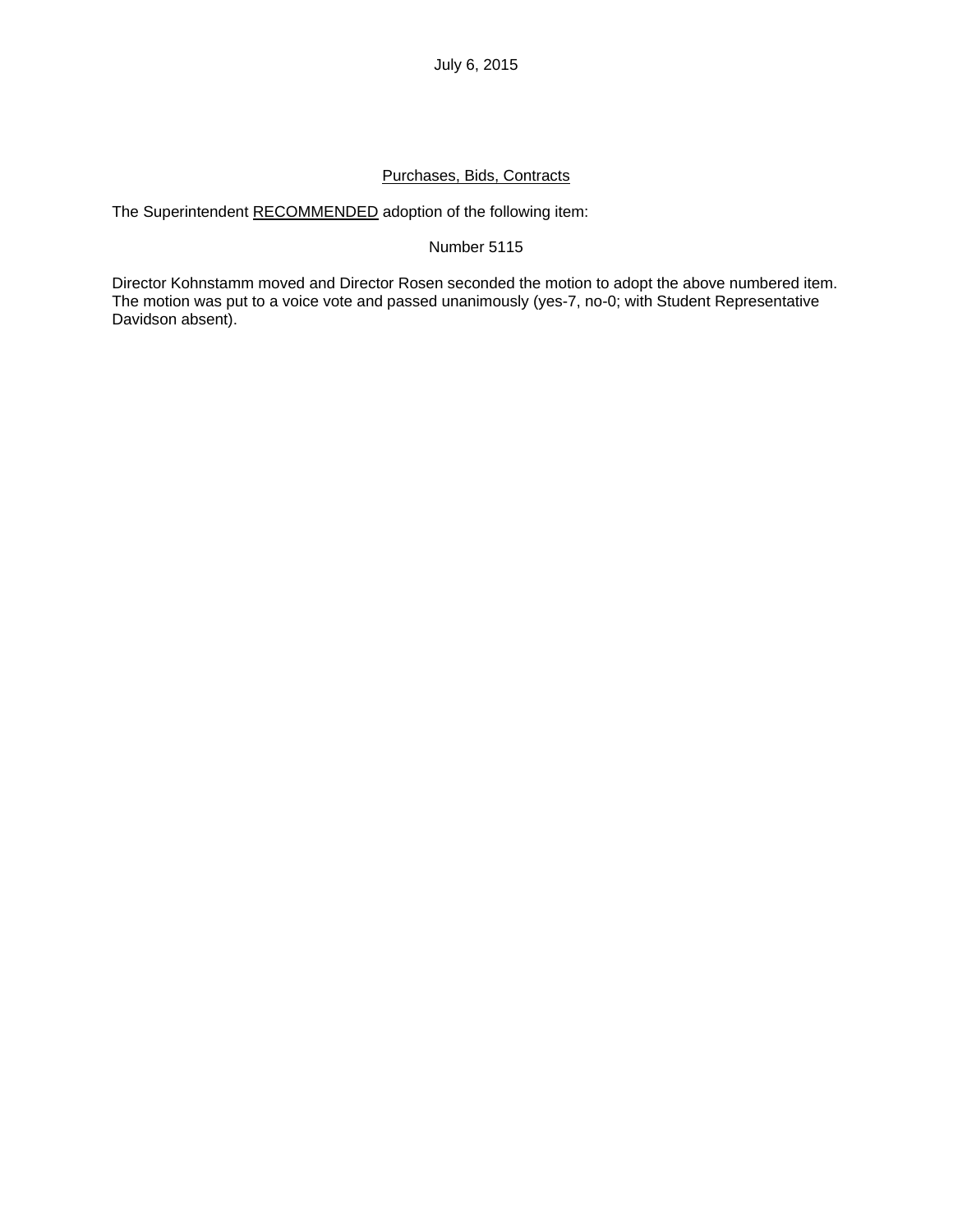#### July 6, 2015

### **RESOLUTION No. 5115**

#### Expenditure Contracts that Exceed \$150,000 for Delegation of Authority

### **RECITAL**

Portland Public Schools ("District") Public Contracting Rules PPS-45-0200 ("Authority to Approve District Contracts; Delegation of Authority to Superintendent") requires the Board of Education ("Board") enter into contracts and approve payment for products, materials, supplies, capital outlay, equipment, and services whenever the total amount exceeds \$150,000 per contract, excepting settlement or real property agreements. Contracts meeting this criterion are listed below.

#### **RESOLUTION**

The Superintendent recommends that the Board approve these contracts. The Board accepts this recommendation and by this resolution authorizes the Deputy Clerk to enter into agreements in a form approved by General Counsel for the District.

| Contractor | Contract<br>Term                 | <b>Contract Type</b>                 | <b>Description of Services</b>                                                                                                                                                              | Contract<br>Amount | Responsible<br>Administrator,<br><b>Funding Source</b>    |
|------------|----------------------------------|--------------------------------------|---------------------------------------------------------------------------------------------------------------------------------------------------------------------------------------------|--------------------|-----------------------------------------------------------|
| WestEd     | 8/1/2015<br>through<br>6/30/2016 | <b>Personal Services</b><br>PS 6XXXX | Provide a school wide, whole-<br>year professional development<br>program to qualify Woodmere<br>Elementary as a QTEL (Quality<br>Teaching for English Learners)<br>Lighthouse School.      | \$195,000          | T. Hunter<br><b>Fund 205</b><br>Dept. 5408<br>Grant G1520 |
| WestEd     | 8/1/2015<br>through<br>6/30/2016 | <b>Personal Services</b><br>PS 6XXXX | Provide an apprenticeship<br>program to 15 District leaders<br>to develop in-house capacity to<br>provide professional<br>development specific to Quality<br>Teaching for English Learners. | \$170,000          | T. Hunter<br><b>Fund 205</b><br>Dept. 5408<br>Grant G1520 |

#### **NEW CONTRACTS**

### **NEW INTERGOVERNMENTAL AGREEMENTS ("IGAs")**

No New IGAs

#### **AMENDMENTS TO EXISTING CONTRACTS**

No New Amendments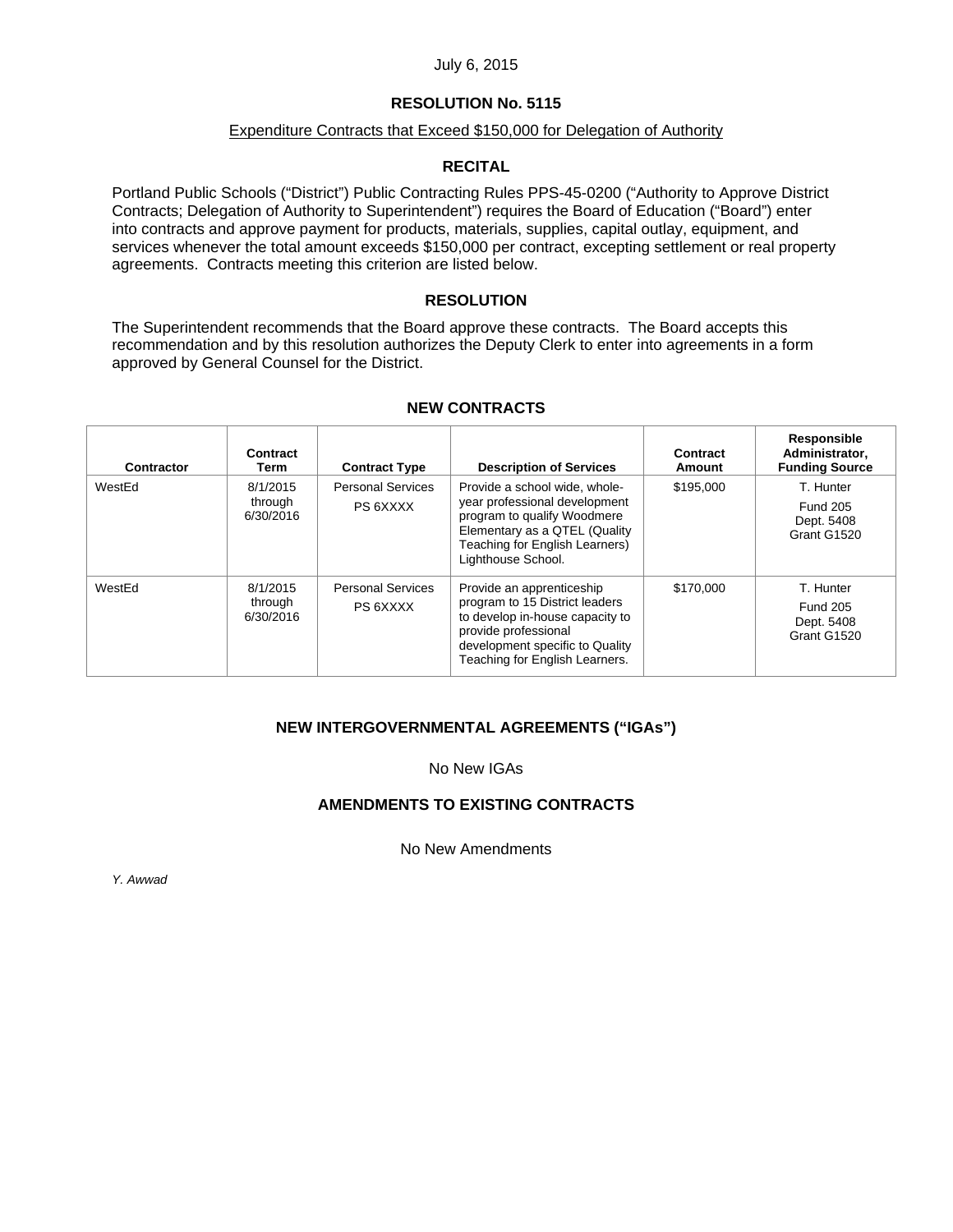### Other Matters Requiring Board Approval

The Superintendent RECOMMENDED adoption of the following items:

### Numbers 5116 through 5121

During the Committee of the Whole, Director Kohnstamm moved and Director Anthony seconded the motion to adopt Resolution 5116. The motion was put to a voice vote and passed unanimously (yes-7, no-0; with Student Representative Davidson absent).

During the Committee of the Whole, Director Buel and Director Rosen seconded the motion to adopt Resolution 5117. The motion was put to a voice vote and passed unanimously (yes-7, no-0; with Student Representative Davidson absent).

During the Committee of the Whole, Director Esparza Brown moved and Director Kohnstamm seconded the motion to table Resolution 5118 to the Board's July  $28<sup>th</sup>$  meeting. The motion was put to a voice vote and passed unanimously (yes-7, no-0; with Student Representative Davidson absent).

Director Kohnstamm moved and Director Rosen seconded the motion to adopt Resolutions 5119 through 5121. The motion was put to a voice vote and passed unanimously (yes-7, no-0; with Student Representative Davidson absent).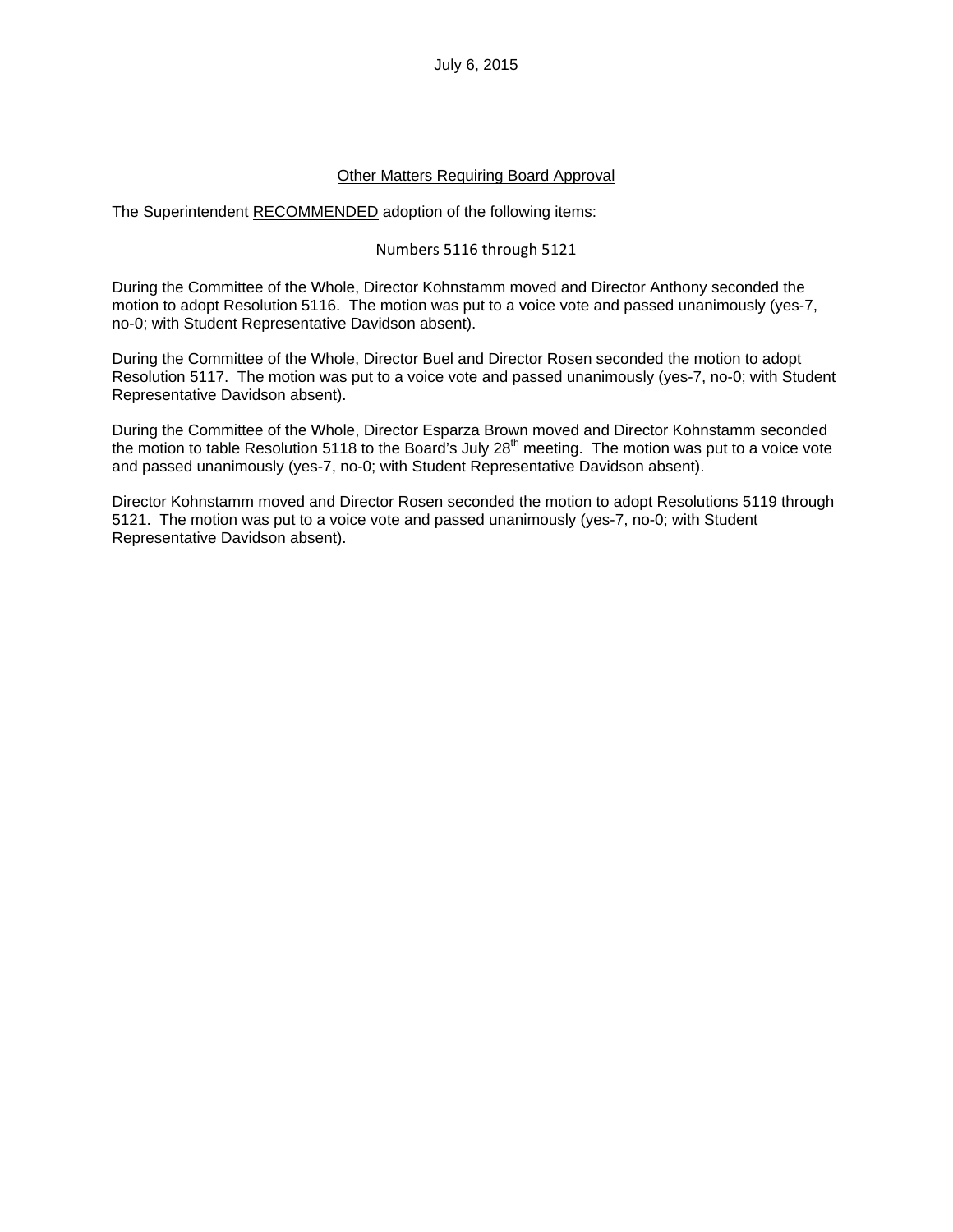#### Election of Board Chairperson

Director Tom Koehler is hereby elected Chairperson of the Board for the period beginning July 7, 2015, until his/or her successor is elected.

### **RESOLUTION No. 5117**

#### Election of Board Vice-Chairperson

Director Amy Kohnstamm is hereby elected Vice-Chairperson of the Board for the period beginning July 7, 2015, until his/or her successor is elected.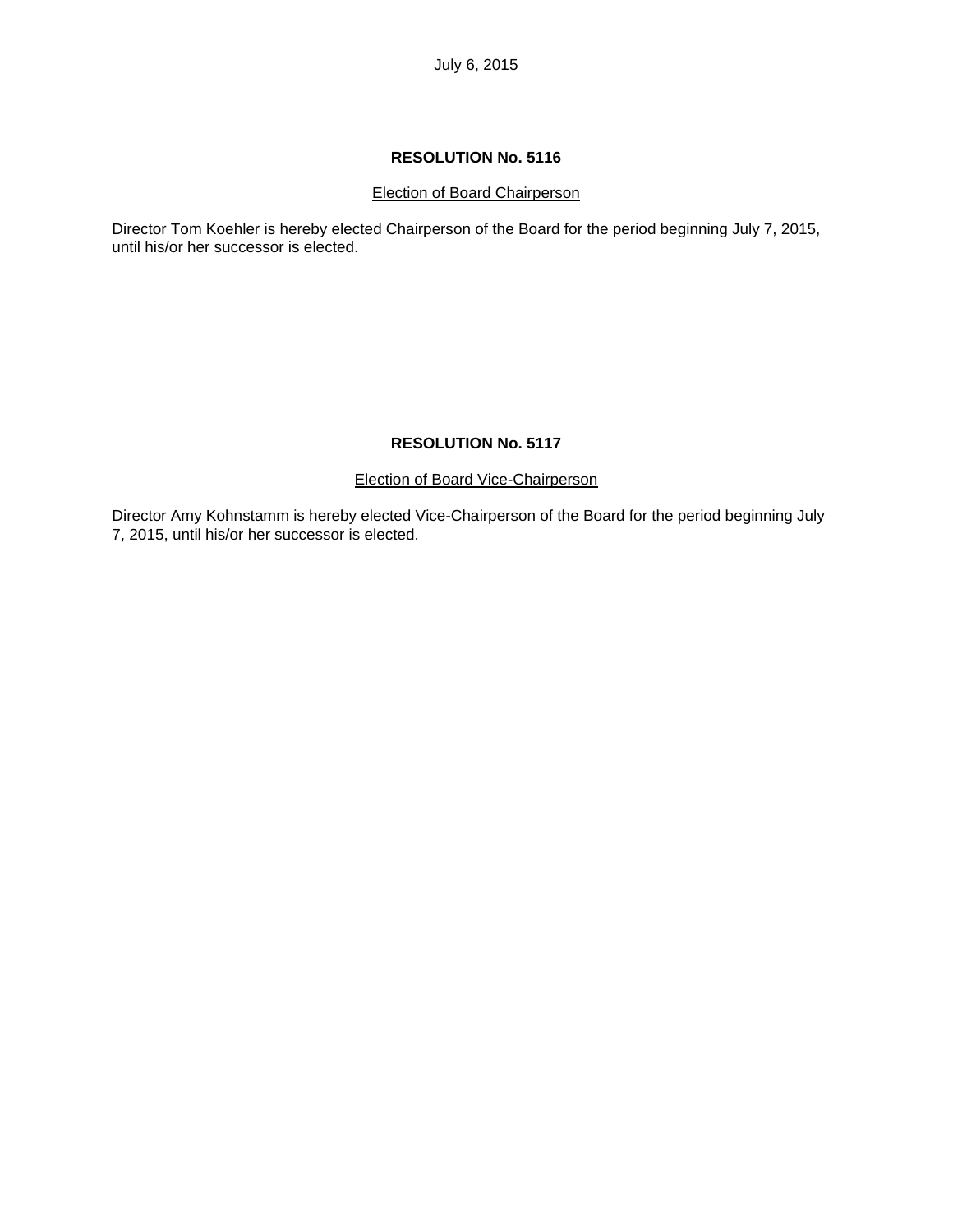#### **RESOLUTION No. 5118**  *(TABLED)*

#### Develop a Plan for Lifting the Enrollment Cap at Benson Polytechnic High School

### **RECITALS**

- A. In 2011, Portland Public Schools capped enrollment at Benson Polytechnic High School to 850 during the High School System Design to continue to support access to this premier career technical education program, while also strengthening enrollment - and the core academic program - at community comprehensive high schools.
- B. On January 27, 2014, the Board of Education approved Resolution No. 4866, to adjust the enrollment at Benson Polytechnic and to balance the geographic distribution of students approved through the lottery.
- C. Increasing Benson Polytechnic's enrollment will raise the profile of Career Technical Education and other hands-on learning across the District and both serve as a model for middle and high schools, and increase the sense of urgency for rebuilding these programs across the District.
- D. Increasing Benson Polytechnic High School enrollment is an essential step for building partnerships with businesses, trades, and organizations throughout the Metro region.
- E. Removing the enrollment cap and taking concrete steps towards restoring Benson Polytechnic's enrollment and programming will be critical to passage of the Bond in 2016.

### **RESOLUTION**

- 1. The Board of Education directs the Superintendent to bring to the Board no later than January 1, 2016 a 2-year phased plan for lifting the enrollment cap of Benson Polytechnic to accommodate the demand for the program.
- 2. The Board further directs the Superintendent to work with the Benson Polytechnic staff and community through the coming 2015-2016 school year to both develop new admission criteria for Benson Polytechnic and develop a proposal to free up sufficient teaching space in the campus for a larger student body.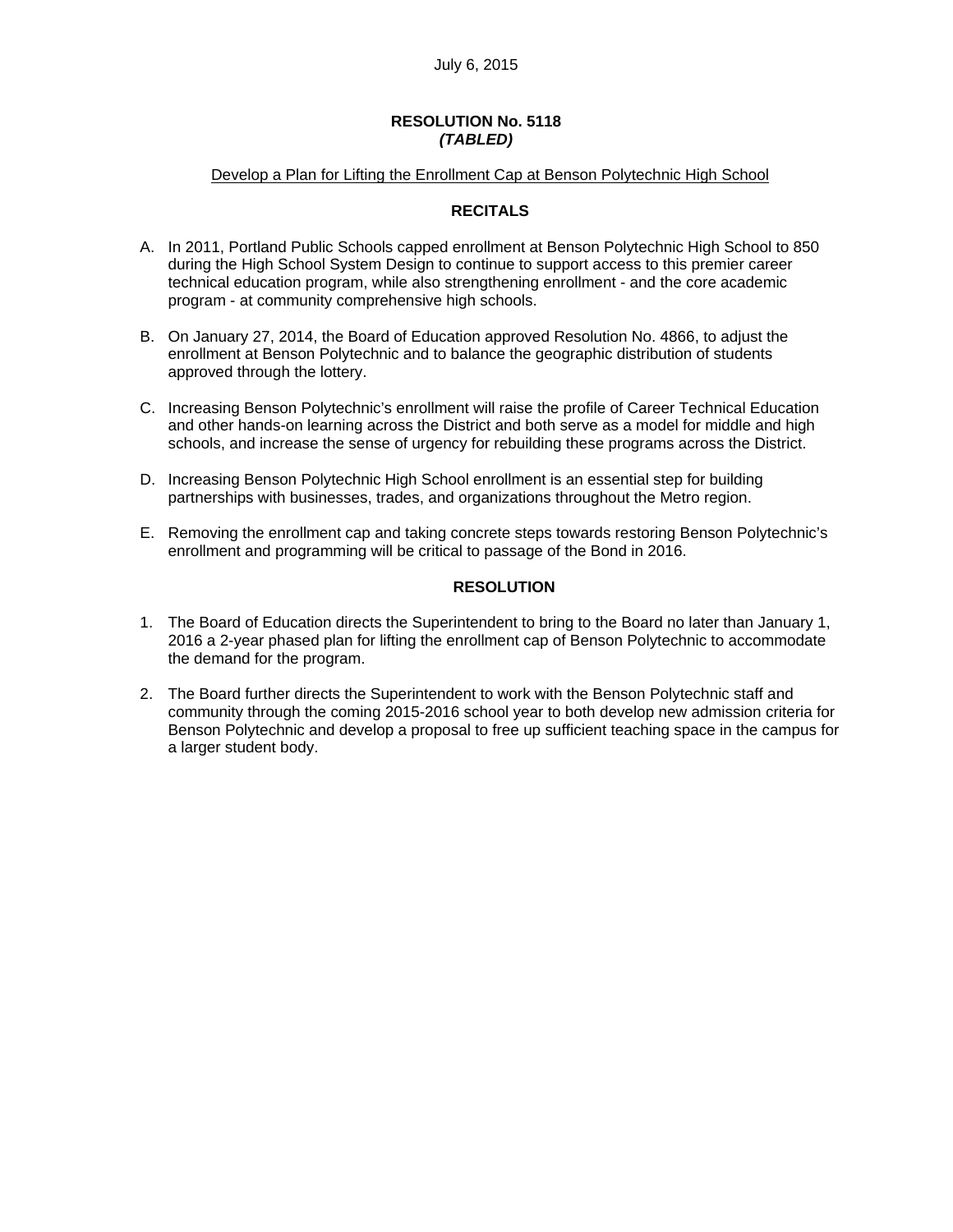### Industrial Technology Assistant

The District has established a new classification of "Industrial Technology Assistant," conducted a review through the Human Resources Compensation and Classification Division, and engaged in collective bargaining with the labor organization that represents this body of work. The Board authorizes the pay rates for this classification as set forth below.

| <b>Step</b> | Rate of Pay (effective 7/1/2015) |
|-------------|----------------------------------|
| 1           | \$17.27                          |
| 2           | \$18.15                          |
| 3           | \$19.10                          |
| 4           | \$20.17                          |
| 5           | \$21.16                          |
| 6           | \$22.34                          |
|             | \$23.39                          |
| 8           | \$24.61                          |

*S. Murray*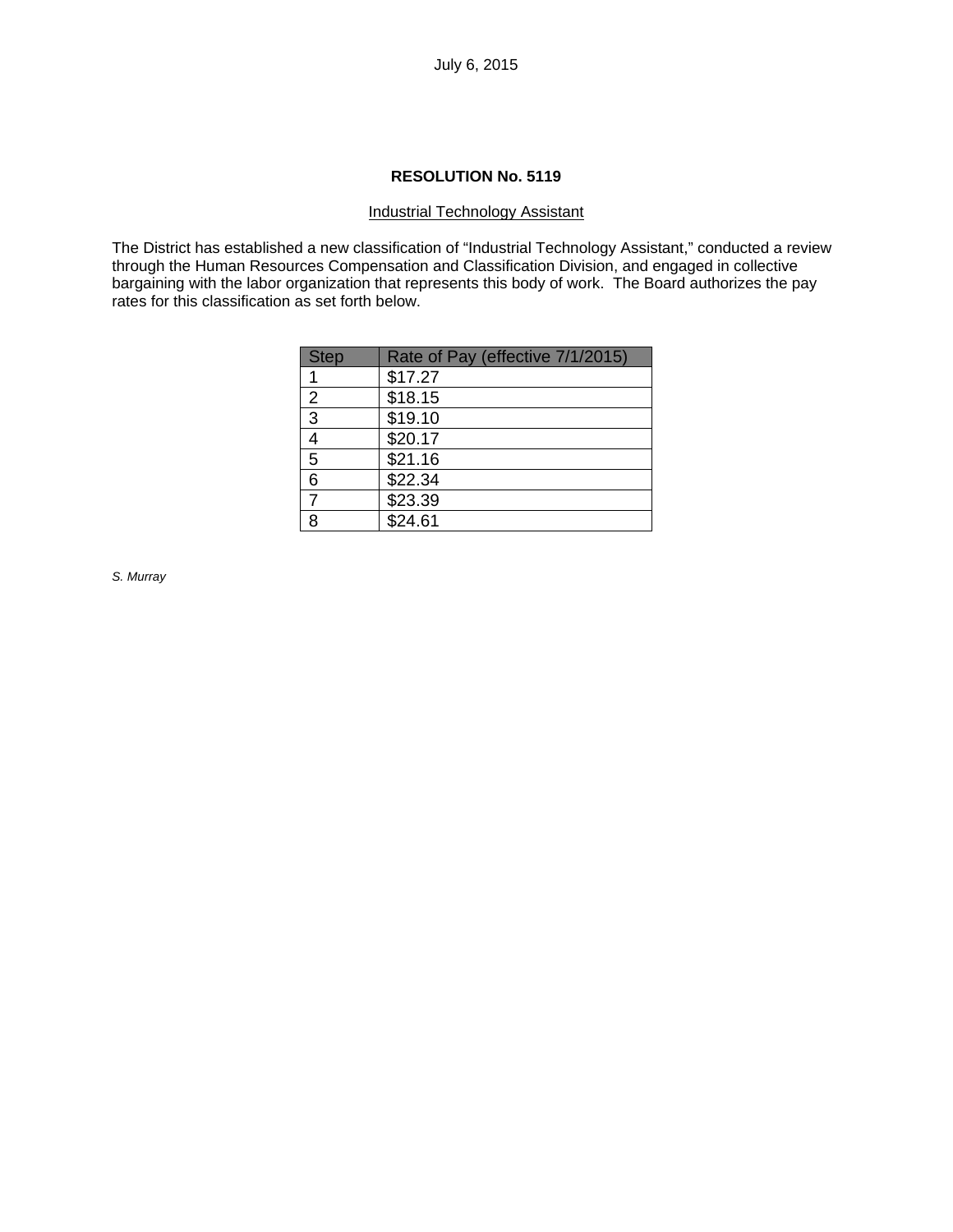#### Appointment of Citizen Budget Review Committee Members

### **RECITALS**

- A. The mission of the Citizen Budget Review Committee (CBRC) is to review, evaluate, and make recommendations to the Board of Education (Board) regarding the Superintendent's Proposed Budget and other budgetary issues identified by the CBRC or the Board. The CBRC receives its charge from the Board.
- B. In November 4, 2014 the voters of the Portland Public School (PPS) District passed a new Local Option Levy, Measure 26-161, which became effective in 2015, which mandated independent citizen oversight to ensure tax dollars are used for purposes approved by local voters, and the CBRC serves that function for PPS.
- C. The CBRC is composed of eight to twelve volunteer members. The Board appoints members to two-year terms with a student member appointed to a one-year term.
- D. The Board recognizes that District employees and community members bring specialized knowledge and expertise to the CBRC and budgetary review process. The Board instructs all CBRC members to employ discretion, avoid conflicts of interest or any appearance of impropriety, and exercise care in performing their duties.
- E. Three members of the committee are midway through their two-year term: Dick Cherry, Tom Fuller and Eilidh Lowery were appointed last year to serve through June 30, 2016.
- F. The District received applications from six previous members (Roger Kirchner, Scott McClain, Rita Moore, Harmony Quiroz, Betsy Salter, Patrick Stupfel) indicating interest in serving an additional term.
- G. The CBRC has asked for immediate action to confirm membership of the committee so that staff and the committee can continue work through the summer. Recruitment of additional members (including a student representative) will continue and a further recommendation will be made to fill the full complement of membership in due course.
- H. Applications have been reviewed and the Superintendent recommends the Board appoint Roger Kirchner, Scott McClain, Rita Moore, Harmony Quiroz, Betsy Salter and Patrick Stupfel as members for two years.

### **RESOLUTION**

- 1. Roger Kirchner, Scott McClain, Rita Moore, Harmony Quiroz, Betsy Salter and Patrick Stupfel are hereby appointed as members of the CBRC for a two-year term through June 30, 2017.
- 2. The Board hereby reaffirms the CBRC as the independent citizen oversight body to ensure tax dollars are used for purposes approved by local voters when they passed a Local Option Levy, Measure 26-161, in November 2014, and requests the CBRC to provide a report in this regard in addition to its report on the superintendent's proposed budget for 2016/17.

*Y. Awwad / D. Wynde*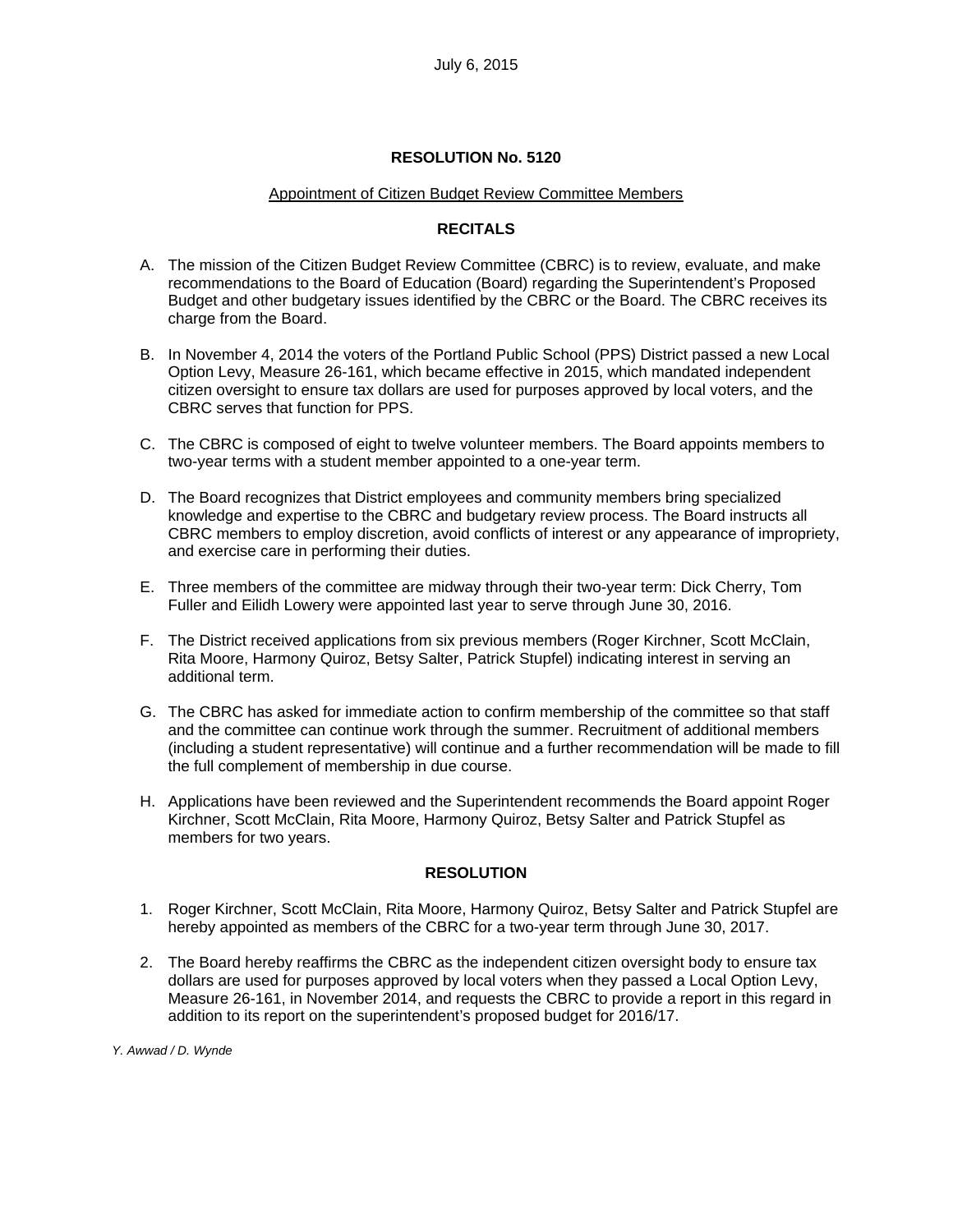## **Minutes**

The following minutes are offered for adoption:

June 23, 2015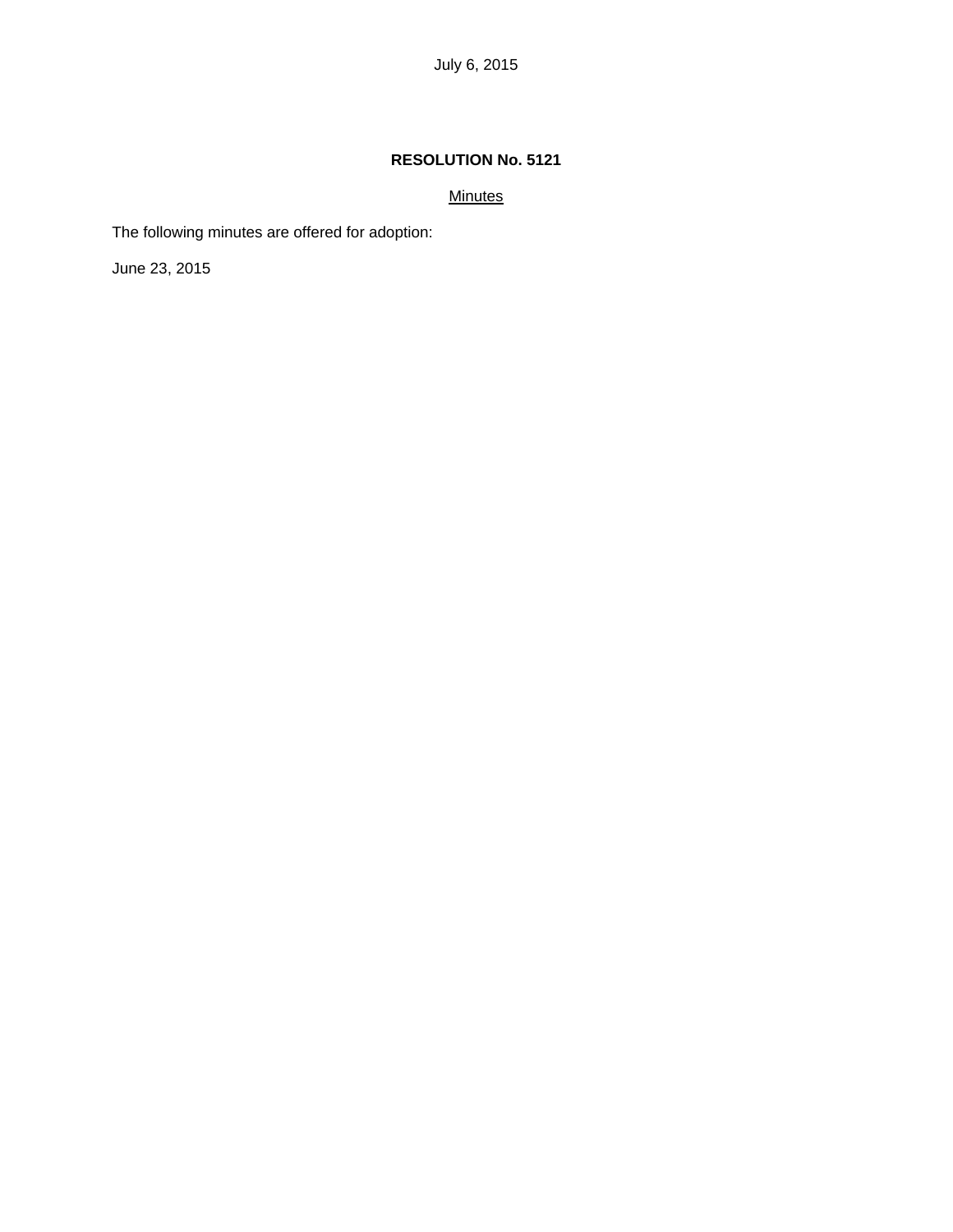### BOARD OF EDUCATION SCHOOL DISTRICT NO. 1J, MULTNOMAH COUNTY, OREGON

### INDEX TO THE MINUTES

### July 28, 2015

Board Action Number Page

### Purchases, Bids, Contracts

5122 Revenue Contracts that Exceed \$25,000 Limit for Delegation of Authority ................................<br>5123 Expenditure Contracts that Exceed \$150,000 for Delegation of Authority ................................. 5123 Expenditure Contracts that Exceed \$150,000 for Delegation of Authority ..................................

# Other Matters Requiring Board Approval

| 5124 | Develop a Plan for Lifting the Enrollment Cap at Benson Polytechnic High School |
|------|---------------------------------------------------------------------------------|
| 5125 |                                                                                 |
| 5126 |                                                                                 |
| 5127 |                                                                                 |
| 5128 |                                                                                 |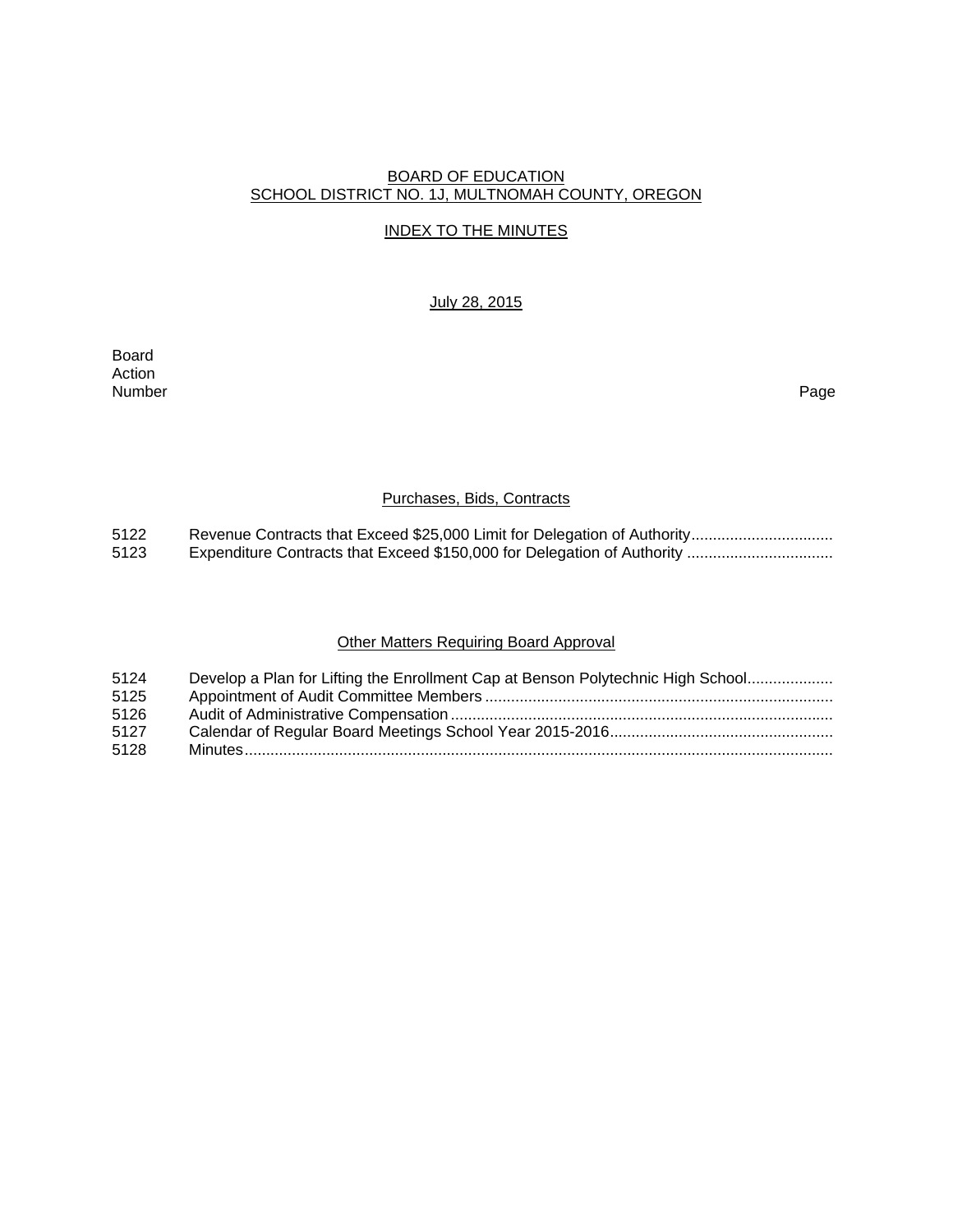## Purchases, Bids, Contracts

The Superintendent RECOMMENDED adoption of the following items:

### Numbers 5122 and 5123

Director Knowles moved and Director Kohnstamm seconded the motion to adopt the above numbered items. The motion was put to a voice vote and passed by a vote of 6-1 (yes-6, no-1 [Buel]), with Student Representative Davidson absent.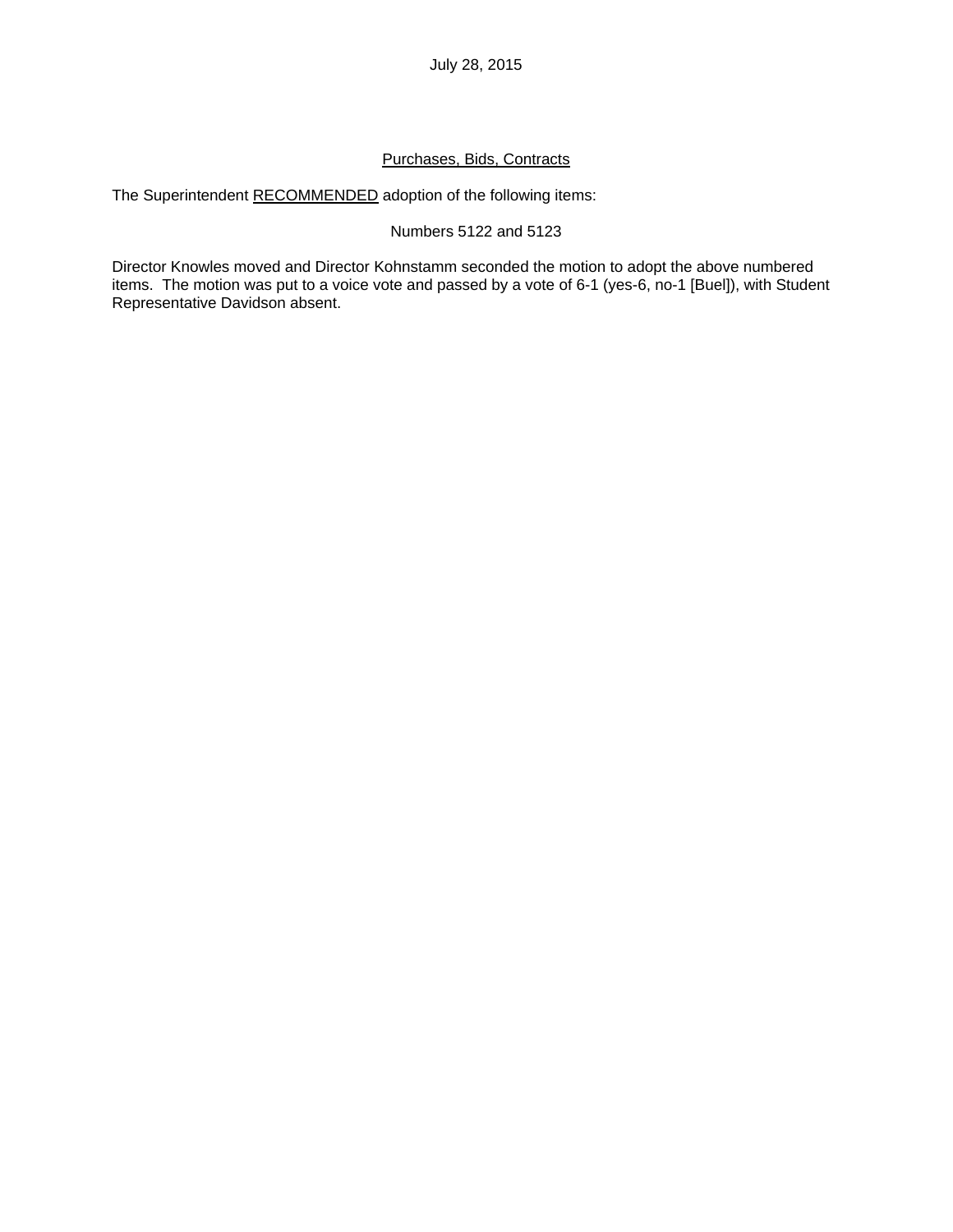### **RESOLUTION No. 5122**

#### Revenue Contracts that Exceed \$25,000 Limit for Delegation of Authority

### **RECITAL**

Portland Public Schools ("District") Public Contracting Rules PPS-45-0200 ("Authority to Approve District Contracts; Delegation of Authority to Superintendent") requires the Board of Education ("Board") to enter into and approve all contracts, except as otherwise expressly authorized. Contracts exceeding \$25,000 per contractor are listed below.

### **RESOLUTION**

The Superintendent recommends that the Board approve these contracts. The Board accepts this recommendation and by this resolution authorizes the Deputy Clerk to enter into agreements in a form approved by General Counsel for the District.

### **NEW REVENUE CONTRACTS**

No New Revenue Contracts

#### **NEW INTERGOVERNMENTAL AGREEMENTS / REVENUE ("IGA/Rs")**

| <b>Contractor</b>                                  | Contract<br>Term                 | <b>Contract Type</b>                                  | <b>Description of Services</b>                                                                                                                                                            | Contract<br><b>Amount</b> | Responsible<br>Administrator,<br><b>Funding Source</b>      |
|----------------------------------------------------|----------------------------------|-------------------------------------------------------|-------------------------------------------------------------------------------------------------------------------------------------------------------------------------------------------|---------------------------|-------------------------------------------------------------|
| City of Portland Water<br>Bureau                   | 07/01/15<br>through<br>06/30/16  | Intergovernmental<br>Agreement/Revenue<br>IGA/R 62011 | Funds to remediate lead-based<br>paint at various District sites.                                                                                                                         | \$50,000                  | T. Magliano<br><b>Fund 205</b><br>Dept. 9999<br>Grant G1540 |
| Metro                                              | 07/01/15<br>through<br>06/30/17  | Intergovernmental<br>Agreement/Revenue<br>IGA/R 6XXXX | Funds to support the Healthy<br><b>Travel Options to School Action</b><br>Plan.                                                                                                           | \$125,000                 | T. Magliano<br><b>Fund 205</b><br>Dept. 9999<br>Grant G1541 |
| State of Oregon<br>Department of Human<br>Services | 7/1/2015<br>through<br>6/30/2017 | Intergovernmental<br>Agreement/Revenue<br>IGA/R 61967 | Funds for the Youth Transition<br>Program to assist students with<br>disabilities successfully<br>transition from high school to<br>employment, post-secondary<br>education, or training. | \$377,362                 | C. Russo<br><b>Fund 205</b><br>Dept. 9999<br>Grant G1496    |

### **AMENDMENTS TO EXISTING REVENUE CONTRACTS**

No Amendments to Existing Revenue Contracts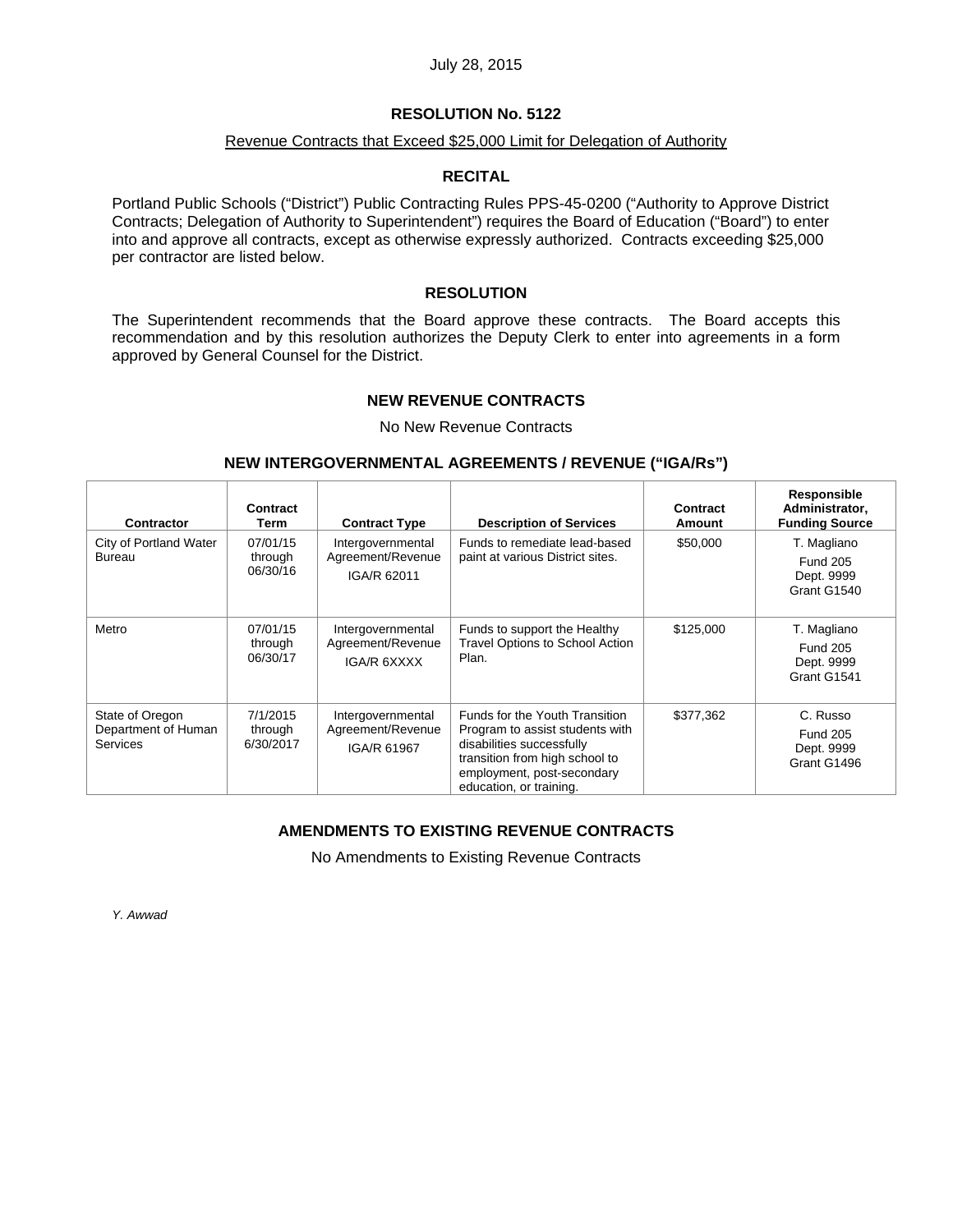### **RESOLUTION No. 5123**

### Expenditure Contracts that Exceed \$150,000 for Delegation of Authority

### **RECITAL**

Portland Public Schools ("District") Public Contracting Rules PPS-45-0200 ("Authority to Approve District Contracts; Delegation of Authority to Superintendent") requires the Board of Education ("Board") enter into contracts and approve payment for products, materials, supplies, capital outlay, equipment, and services whenever the total amount exceeds \$150,000 per contract, excepting settlement or real property agreements. Contracts meeting this criterion are listed below.

### **RESOLUTION**

The Superintendent recommends that the Board approve these contracts. The Board accepts this recommendation and by this resolution authorizes the Deputy Clerk to enter into agreements in a form approved by General Counsel for the District.

| <b>Contractor</b>                      | Contract<br>Term                   | <b>Contract Type</b>                 | <b>Description of Services</b>                                                                                                                                          | Contract<br>Amount         | <b>Responsible</b><br>Administrator,<br><b>Funding Source</b>  |
|----------------------------------------|------------------------------------|--------------------------------------|-------------------------------------------------------------------------------------------------------------------------------------------------------------------------|----------------------------|----------------------------------------------------------------|
| CDW-G                                  | 10/30/2015                         | Purchase Order<br>PO XXXXXX          | Purchase 230 Tech Bundles for<br>Phase 5 of the Tech Bundle<br>Project and 100 Tech Bundles<br>for new classroom inventory.<br><b>Cooperative Contract</b><br>COA 61283 | Not-to-Exceed<br>\$780,000 | J. Klein<br><b>Fund 407</b><br>Dept. 5581<br>Project A1025     |
| <b>Mo'Mix Solutions</b>                | 7/27/2015<br>through<br>7/31/2016  | <b>Personal Services</b><br>PS 62025 | Consulting services for the<br>implementation of HR<br>recruitment and benefit<br>modules of PeopleSoft.<br>RFP 2015-1924                                               | \$437,345                  | J. Klein<br><b>Fund 407</b><br>Dept. 5581<br>Project A1010     |
| Point Monitor<br>Corporation           | 7/29/2015<br>through<br>12/31/2015 | Construction<br>C 6XXXX              | Replace existing fire alarm at<br>Kellogg with new system.<br>ITB 2015-1920                                                                                             | \$223,100                  | T. Magliano<br><b>Fund 404</b><br>Dept. 5597<br>Project X0117  |
| <b>US Bank NA</b>                      | 10/1/2015<br>through<br>9/30/2018  | <b>Personal Services</b><br>PS 62018 | Administration of Health<br>Savings Arrangement coupled<br>with OEBB high deductible<br>plans.<br>Exempt PPS 46-0130(3)                                                 | \$2,500,000                | S. Murray<br><b>Fund 101</b><br>Dept. varies on<br>enrollment  |
| Dull Olson Weekes-<br><b>IBI Group</b> | 8/5/2015<br>through<br>8/4/2016    | Architecture<br>Arch XXXXX           | Architectural, programming,<br>and planning consultant<br>services for the master<br>planning of Benson Campus.<br>RFP 2015-1948                                        | Not-to-Exceed<br>\$400,000 | C. Sylvester<br><b>Fund 451</b><br>Dept. 3115<br>Project DE113 |
| <b>Math Learning Center</b>            | <b>TBD</b>                         | Purchase Order<br>PO XXXXXX          | District-wide: Purchase of<br>workbooks and consumables<br>for adopted K-5 math<br>curriculum.<br>Exempt PPS 46-1030(3)                                                 | \$159,302                  | C. Russo<br><b>Fund 191</b><br>Dept. 5555<br>Project B5410     |
| Northwest Textbook<br>Depository       | <b>TBD</b>                         | Purchase Order<br>PO XXXXXX          | District-wide: Purchase of<br>workbooks and other<br>consumables for adopted<br>curriculum other than K-5 math.<br>Exempt PPS 46-0130(3)                                | \$237,037                  | C. Russo<br><b>Fund 191</b><br>Dept. 5555<br>Project B5410     |

#### **NEW CONTRACTS**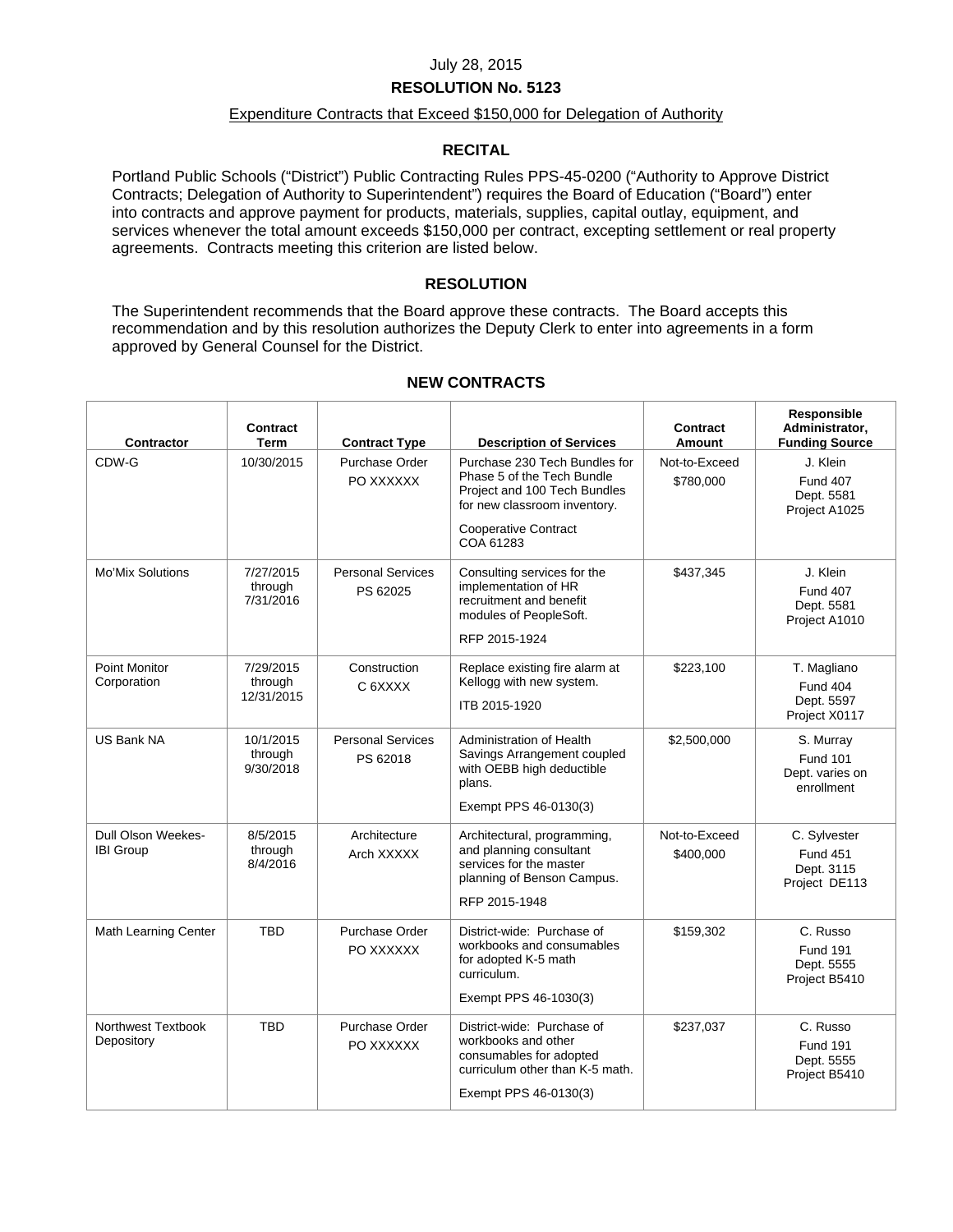# **NEW INTERGOVERNMENTAL AGREEMENTS ("IGAs")**

#### No New IGAs

# **AMENDMENTS TO EXISTING CONTRACTS**

| Contractor                                             | Contract<br><b>Amendment</b><br><b>Term</b> | <b>Contract Type</b>                                | <b>Description of Services</b>                                                                                                                                      | Amendment<br>Amount.<br><b>Contract Total</b> | Responsible<br>Administrator,<br><b>Funding Source</b> |
|--------------------------------------------------------|---------------------------------------------|-----------------------------------------------------|---------------------------------------------------------------------------------------------------------------------------------------------------------------------|-----------------------------------------------|--------------------------------------------------------|
| <b>Educational Policy</b><br><b>Improvement Center</b> | 7/1/2015<br>through<br>6/30/2016            | <b>Personal Services</b><br>PS 61467<br>Amendment 2 | Provide strategic planning<br>services and implementation of<br>the "Four Keys Model" as part<br>of the career and college<br>readiness initiative.<br>Informal RFP | \$75,000<br>\$150,000                         | A. Lopez<br><b>Fund 101</b><br>Dept. 5438              |
| Dr. Barbara Baker                                      | 7/1/2015<br>through<br>6/30/2016            | <b>Personal Services</b><br>PS 60817<br>Amendment 1 | District-wide: Provide 18 hours<br>per week of psychiatric services<br>to PPS' Pioneer Program.<br>Exempt PPS Rule 46-<br>0525(3)(4)                                | \$141,120<br>\$262,080                        | C. Russo<br><b>Fund 101</b><br>Dept. 5414              |
| <b>NW Navigator Luxury</b><br>Coaches LLC              | 7/1/2015<br>through<br>6/30/2016            | <b>Services</b><br>GS 58336<br>Amendment 1          | Provide coach transportation<br>for activity trips on an as-<br>needed basis.<br>RFP 2010-1336                                                                      | \$100,000<br>\$200,000                        | T. Magliano<br><b>Fund 101</b><br>Dept. 5560           |
| Synergy Autism<br>Center                               | 7/1/2015<br>through<br>6/30/2016            | <b>Personal Services</b><br>PS 60903<br>Amendment 4 | Provide home-based education<br>services for four PPS students.<br>Exempt PPS Rule 46-0525(4)                                                                       | \$137,856<br>\$257,238                        | C. Russo<br><b>Fund 101</b><br>Dept 5414               |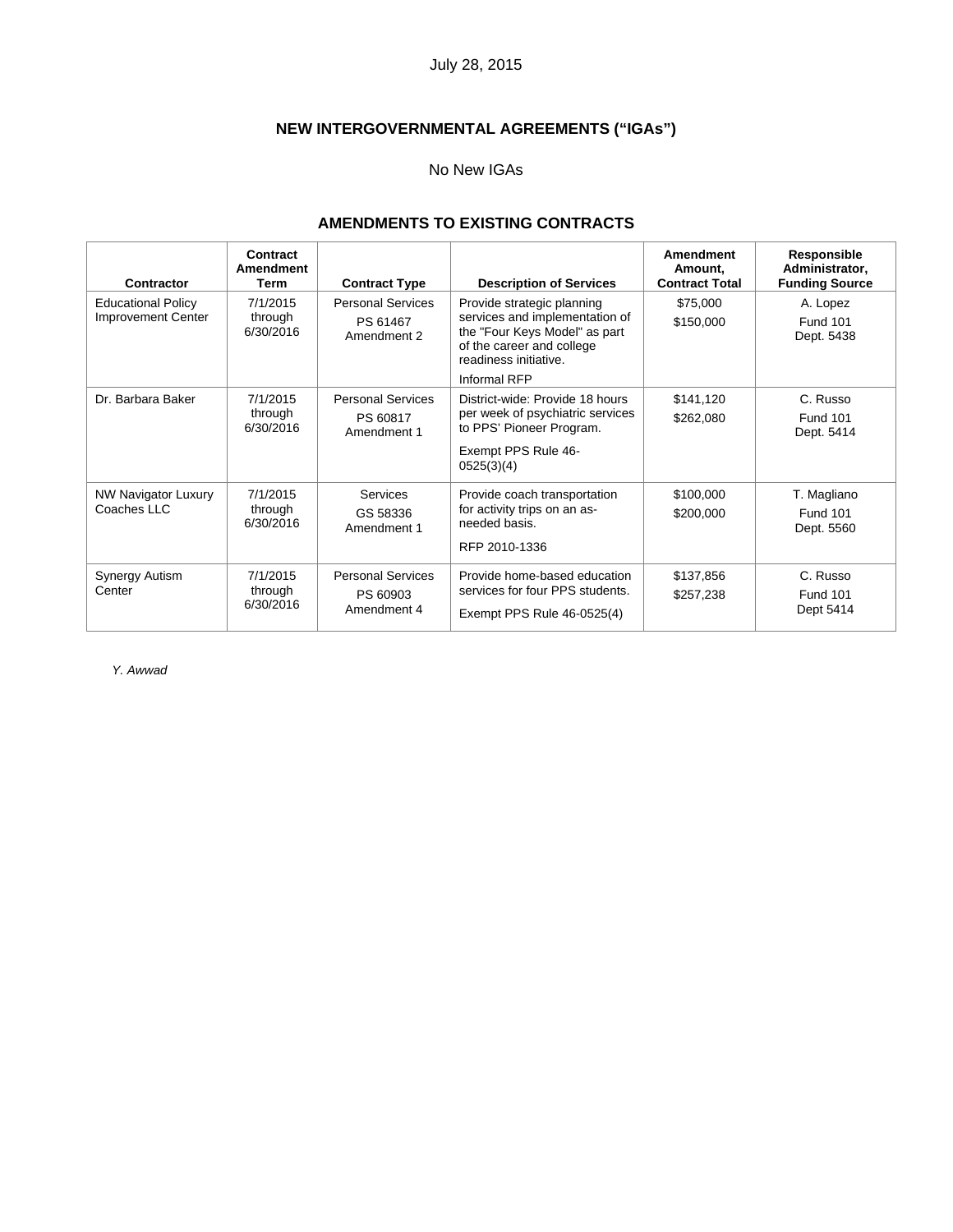#### Other Matters Requiring Board Approval

The Superintendent RECOMMENDED adoption of the following items:

#### Numbers 5124 through 5128

During the Committee of the Whole, Director Anthony moved and Director Rosen seconded the motion to adopt amended Resolution 5124. The motion was put to a voice vote and passed unanimously (yes-7, no-0), with Student Representative Davidson absent.

Director Knowles moved and Director Esparza Brown seconded the motion to amend Resolution 5124 by revising Resolution 1 to state: "The Board of Education directs the Superintendent to bring to the Board no later than January 1, 2016, a 2-year phased plan for considering enrollment issues, including the feasibility of raising the cap, at Benson Polytechnic" and to amend the Resolution title. The vote was put to a voice vote and passed by a vote of 6-1 (yes-6, no-1 [Anthony]), with Student Representative Davidson absent.

During the Committee of the Whole, Director Rosen moved and Director Anthony seconded the motion to adopt Resolution 5125. The motion was put to a voice vote and passed by a vote of 5-2 (yes-5, no-2 [Knowles, Esparza Brown]), with Student Representative Davidson absent.

Director Knowles moved and Director Esparza Brown seconded the motion to amend Resolution 5125 by removing the words "ex officio". The motion was put to a voice vote and failed by a vote of 3-4 (yes-3, no-4 [Anthony, Rosen, Buel, Koehler]), with Student Representative Davidson absent.

During the Committee of the Whole, Director Rosen moved and Director Anthony seconded the motion to adopt amended Resolution 5126. The motion was put to a voice vote and passed unanimously (yes-7, no-0), with Student Representative Davidson absent.

Director Esparza Brown moved and Director Anthony seconded the motion to amend Resolution 5126 by adding the following language to the end of Resolution 1.a. "and provide an analysis of historical data for the past seven years of positions lost and provide comparables during that time." The motion was put to a voice vote and passed unanimously (yes-7, no-0), with Student Representative Davidson absent.

Director Knowles moved and Director Kohnstamm seconded the motion to adopt Resolutions 5127 and 5128. The motion was put to a voice vote and passed by a vote of 6-1 (yes-6, no-1 [Buel]), with Student Representative Davidson absent.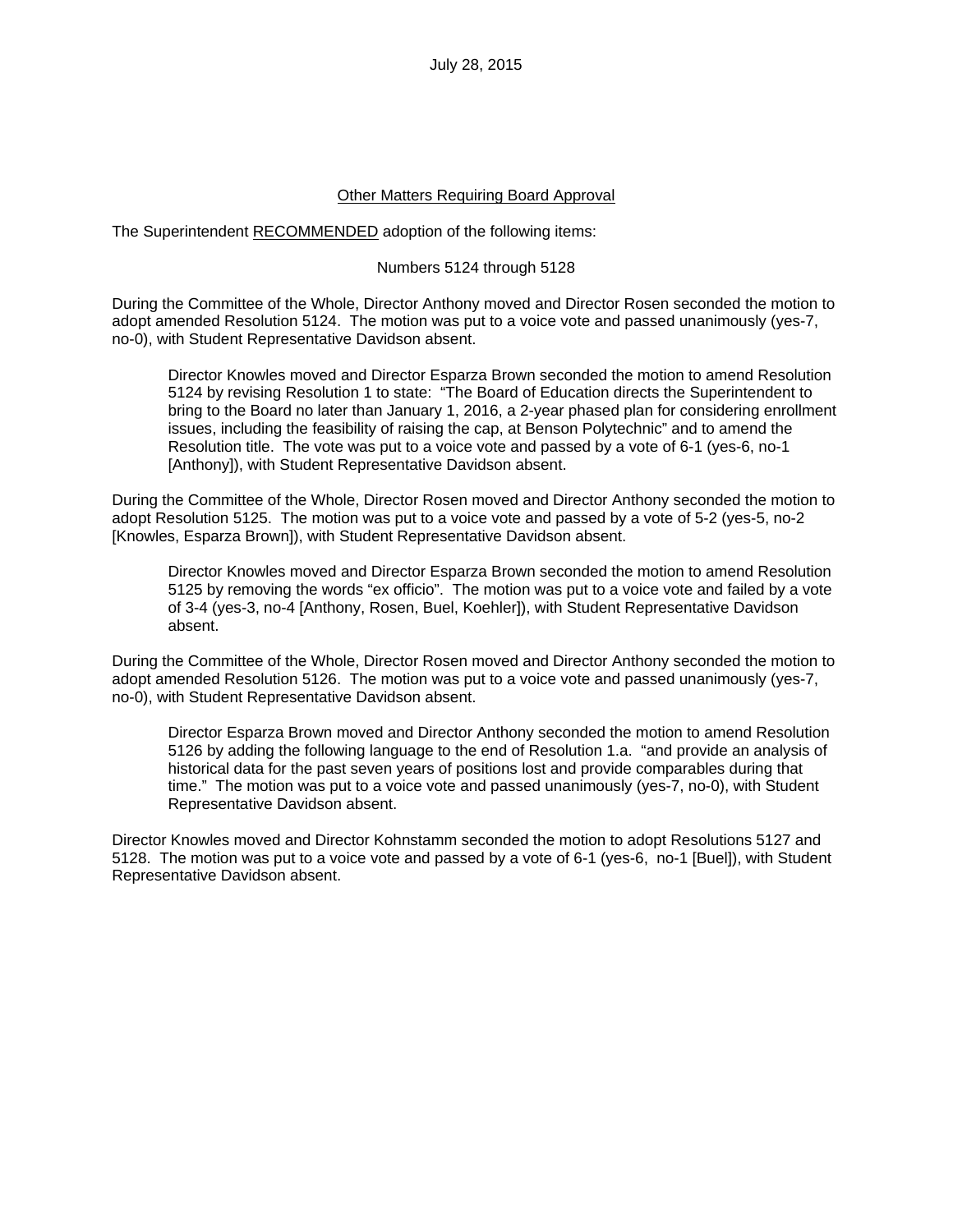#### Develop a Phased Plan to Consider Enrollment Issues at Benson Polytechnic.

### **RECITALS**

- A. In 2011, Portland Public Schools capped enrollment at Benson Polytechnic High School to 850 during the High School System Design to continue to support access to this premier career technical education program, while also strengthening enrollment - and the core academic program - at community comprehensive high schools.
- B. On January 27, 2014, the Board of Education approved Resolution No. 4866, to adjust the enrollment at Benson Polytechnic and to balance the geographic distribution of students approved through the lottery.
- C. Increasing Benson Polytechnic's enrollment will raise the profile of Career Technical Education and other hands-on learning across the District and both serve as a model for middle and high schools, and increase the sense of urgency for rebuilding these programs across the District.
- D. Increasing Benson Polytechnic High School enrollment is an essential step for building partnerships with businesses, trades, and organizations throughout the Metro region.
- E. Removing the enrollment cap and taking concrete steps towards restoring Benson Polytechnic's enrollment and programming will be critical to passage of the Bond in 2016.

#### **RESOLUTION**

- 1. The Board of Education directs the Superintendent to bring to the Board no later than January 1, 2016 a 2-year phased plan considering enrollment issues, including the feasibility of raising the cap, at Benson Polytechnic.
- 2. The Board further directs the Superintendent to work with the Benson Polytechnic staff and community through the coming 2015-2016 school year to both develop new admission criteria for Benson Polytechnic and develop a proposal to free up sufficient teaching space in the campus for a larger student body.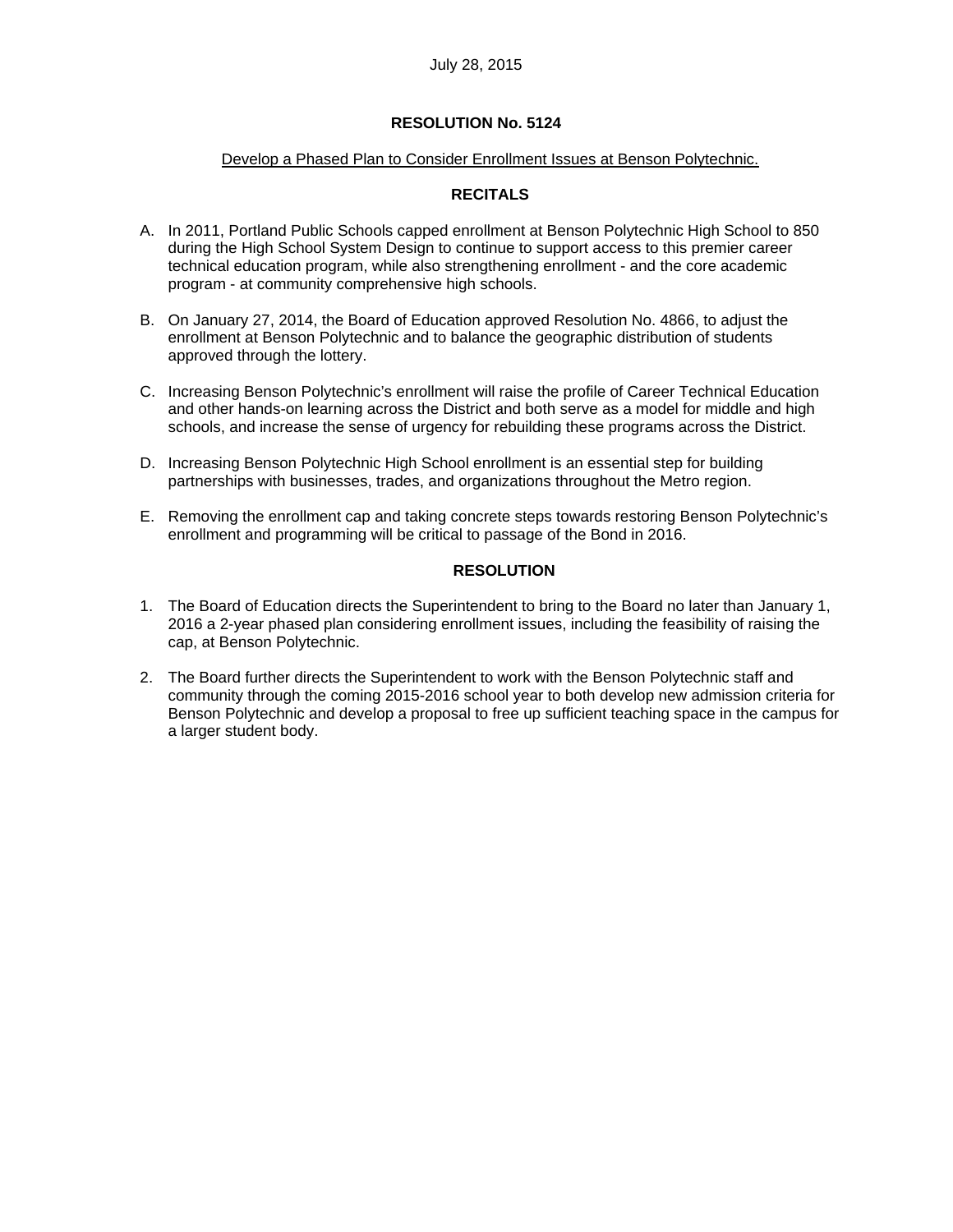### Appointment of Audit Committee Members

### **RECITALS**

- A. Pursuant to Board Policy, the Board Audit Committee shall be comprised of five members appointed by the school board. All appointees shall be independent of the district's management and administrative service. The Audit Committee will be comprised of three members of the school board and two ex officio public members with a general knowledge of the district and the audit process. Committee members shall serve for two years, serving from July 1 to June 30, and may be re-appointed at the end of their term.
- B. The Audit Committee recommends the Board appoint Kari Guy and Pedro Nunez as members for two years beginning immediately.

### **RESOLUTION**

1. Kari Guy and Pedro Nunez are appointed as two ex officio members of the Board Audit Committee for a two-year term through June 30, 2017.

*J. Patterson*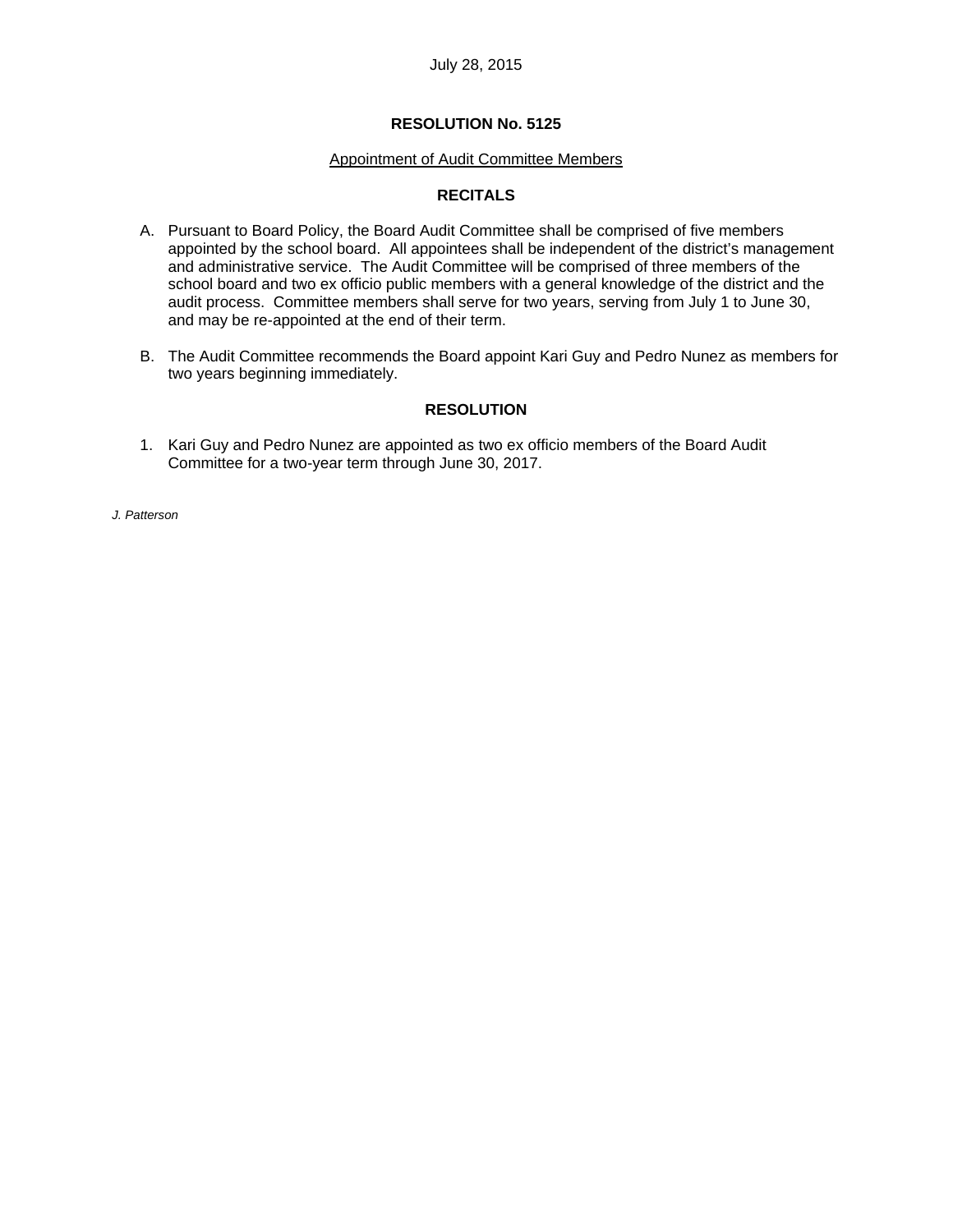### **RESOLUTION No. 5126**

#### Audit of Administrative Compensation

### **RECITALS**

- A. Given Portland Public Schools (PPS) mission to serve Portland students, the District's funds must be focused primarily on the classroom and school-based supports for students, teachers, principals and other critical staff.
- B. The PPS Board of Education (Board) has a fiduciary duty to review, approve and adopt an annual budget that supports and bolsters the District goal of helping students progress through academic milestones and successfully graduate all students ready for college, the workforce and their future.
- C. Given that employee salaries and other compensation is the largest expense of the school district, as part of its responsibilities related to the budget, the Board will review and approve general compensation levels, parameters for salaries, and the overall budget level for central office staff.
- D. It is the intent of PPS to provide competitive compensation -- as the budget allows -- for its employees in order to recruit and retain the best employees possible.
- E. The Board in its governance role, and to ensure fiscal responsibility, sets parameters for the Superintendent to follow and approves the budget.
- F. The Board is interested in obtaining a performance audit to determine whether PPS has adequate processes and procedures in place to guide the Superintendent in determining compensation for all employees while meeting the above provisions, and to review whether the processes and procedures are being followed.
- G. The public and the Board would be well served to have an independent performance auditor review and analyze the supporting documentation, comps, processes and procedures relating to administrative compensation.
- H. The Board Audit Committee requests Board approval for a performance audit to be completed by an independent auditor of the transactions, approvals, justifications, and all relevant materials and communications related to new central office positions earning over \$70,000 or any raise of more than 3% percent and to inventory the year over year change in the number of senior administrators. In addition, the audit will review the effectiveness of the current processes and procedures for setting compensation for employees of PPS.

### **RESOLUTION**

- 1. The Board of Education approves the recommendation of the Audit Committee and directs the incoming PPS Performance Auditor to complete an audit that covers, at a minimum, these topics:
	- a) The number of new central office administrative positions at PPS since July 1, 2013 with salaries over \$70,000 and those positions that had an increase of more than 3%, and provide an analysis of historical data for the past seven years of positions lost and provide comparables during that time.
	- b) For any salary increase of more than 3%, review and report on the employment documentation that was created prior to the positions being added or raises being granted, including market comps, performance evaluations, job descriptions, authorization for all the new positions, and communications to employees.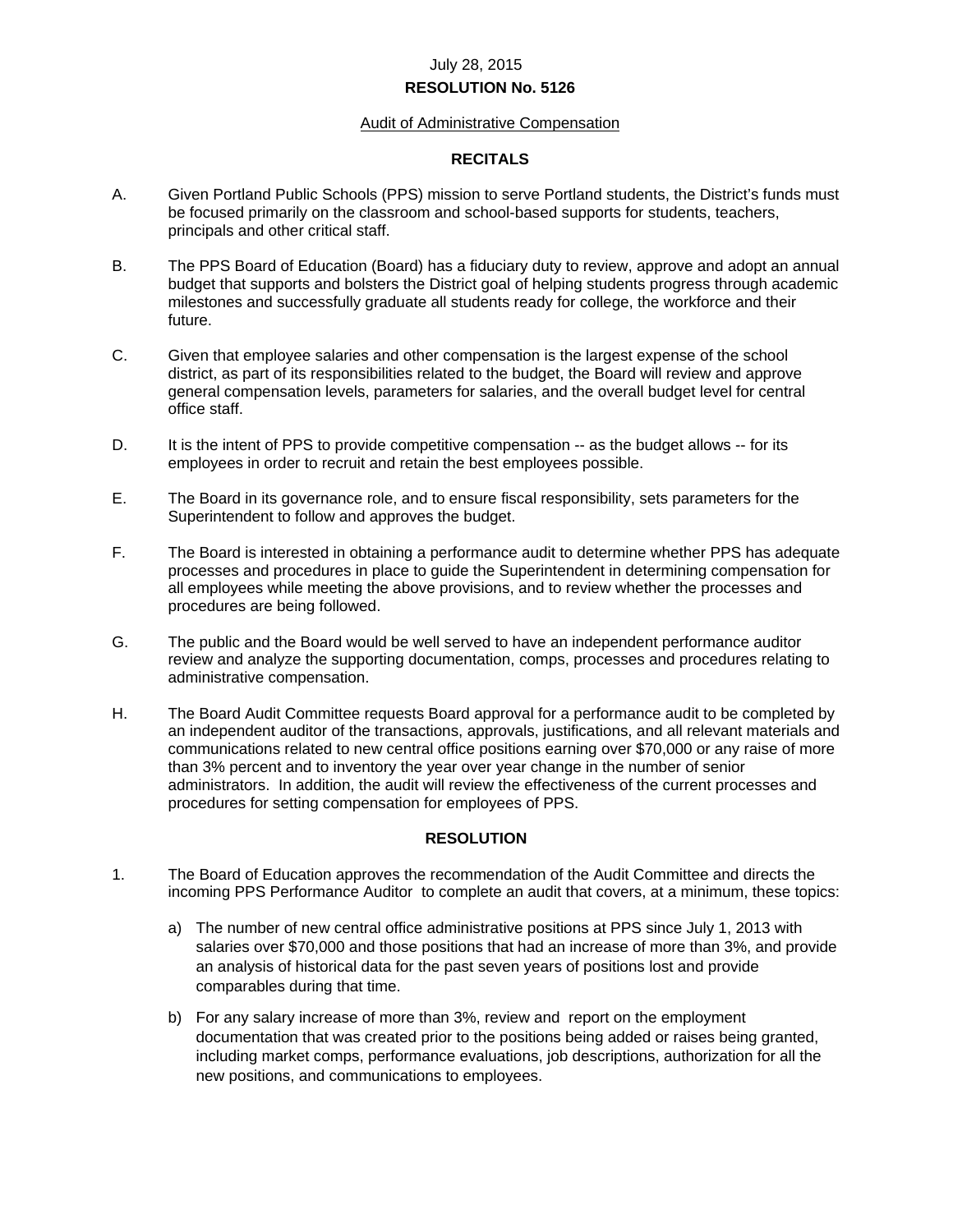- c) Where PPS ranks in terms of central office, non-represented position salaries and compensation versus comparable school districts, including those in Oregon, as agreed upon with the Audit Committee.
- d) The ratio of central office administrators per student compared to comparable school districts, including those in Oregon.
- e) The effectiveness of the current processes and procedures for setting compensation for PPS employees, including appropriate Board oversight.
- f) The Independent Performance Auditor will develop the scope of the audit in consultation with the Audit Committee. The Board asks that the audit be completed within four to six months and submitted to the Board Audit Committee for review. The summary of the initial findings should be shared as early as possible with the Board Audit Committee to help inform the Board's work on the budget and in the development of parameters and policies in this area.
- 2. The Board directs the Superintendent to freeze any further "market adjustments" until the Board has had a chance to review the information and an independent auditor's analysis is completed and the Board has set parameters for any future increases.
- 3. In addition, the Board will consider any recommendations from the auditor for creating a formal policy regarding Board review and approval of central office administrative pay, including the differentiation between school administrators (Principals, Assistant Principals, Vice Principals) and central office certified administrators and non-educator administrators and an analysis of market competitive positions and compression.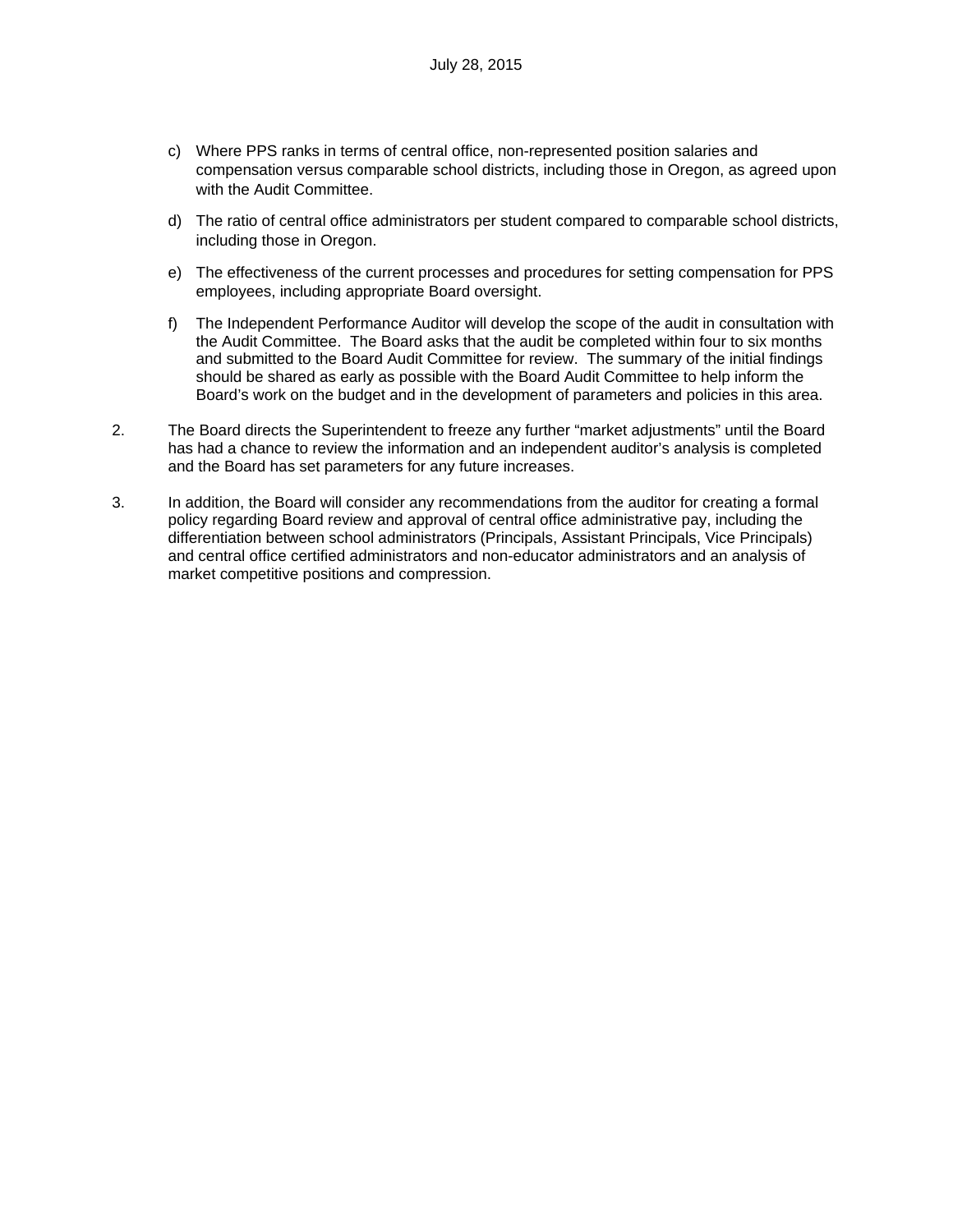### **RESOLUTION No. 5127**

Calendar of Regular Board Meetings School Year 2015-2016

#### **RESOLUTION**

 The Board of Education hereby adopts the below calendar as its schedule of Regular Board Meetings for the upcoming 2015-2016 school year.

#### **Portland Public Schools BOARD OF EDUCATION Schedule of Regular Meetings 2015-2016 School Year**

Board meetings are held at 501 North Dixon Street, Portland, Oregon, 97227, and begin at 6:00pm on Tuesdays unless otherwise noted.

| July 6, 2015<br>(Monday)         | January 5, 2016   |
|----------------------------------|-------------------|
| July 28, 2015                    | January 19, 2016  |
| August 4, 2015                   | February 2, 2016  |
| August 25, 2015                  | February 16, 2016 |
| September 1, 2015                | March 8, 2016     |
| September 16 2015<br>(Wednesday) | March 29, 2016    |
| October 5, 2015<br>(Monday)      | April 5, 2016     |
| October 20, 2015                 | April 19, 2016    |
| November 3, 2015                 | May 3, 2016       |
| November 17, 2015                | May 24, 2015      |
| December 1, 2015                 | June 14, 2015     |
| December 15, 2015                | June 28, 2016     |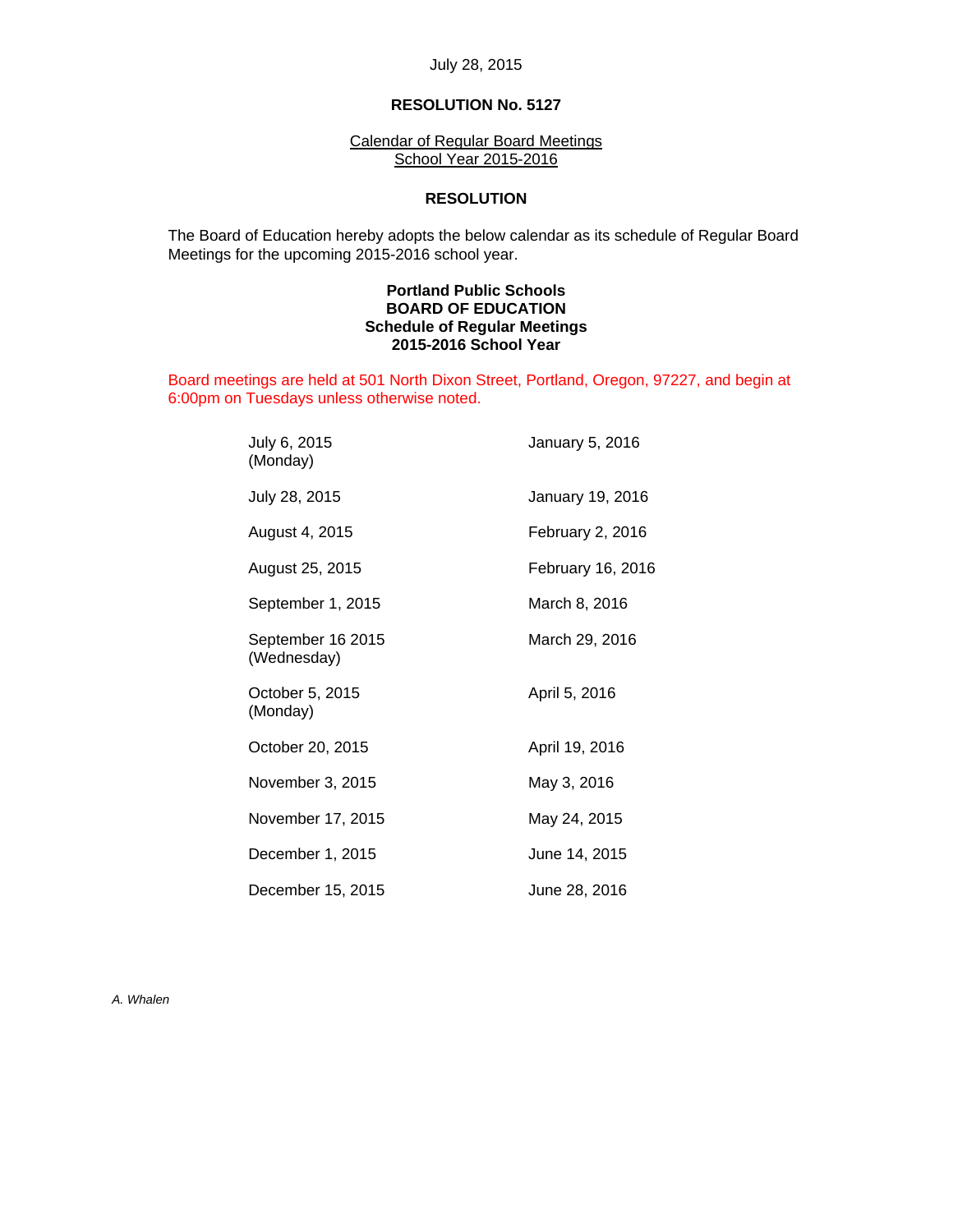## **Minutes**

The following minutes are offered for adoption:

July 6, 2015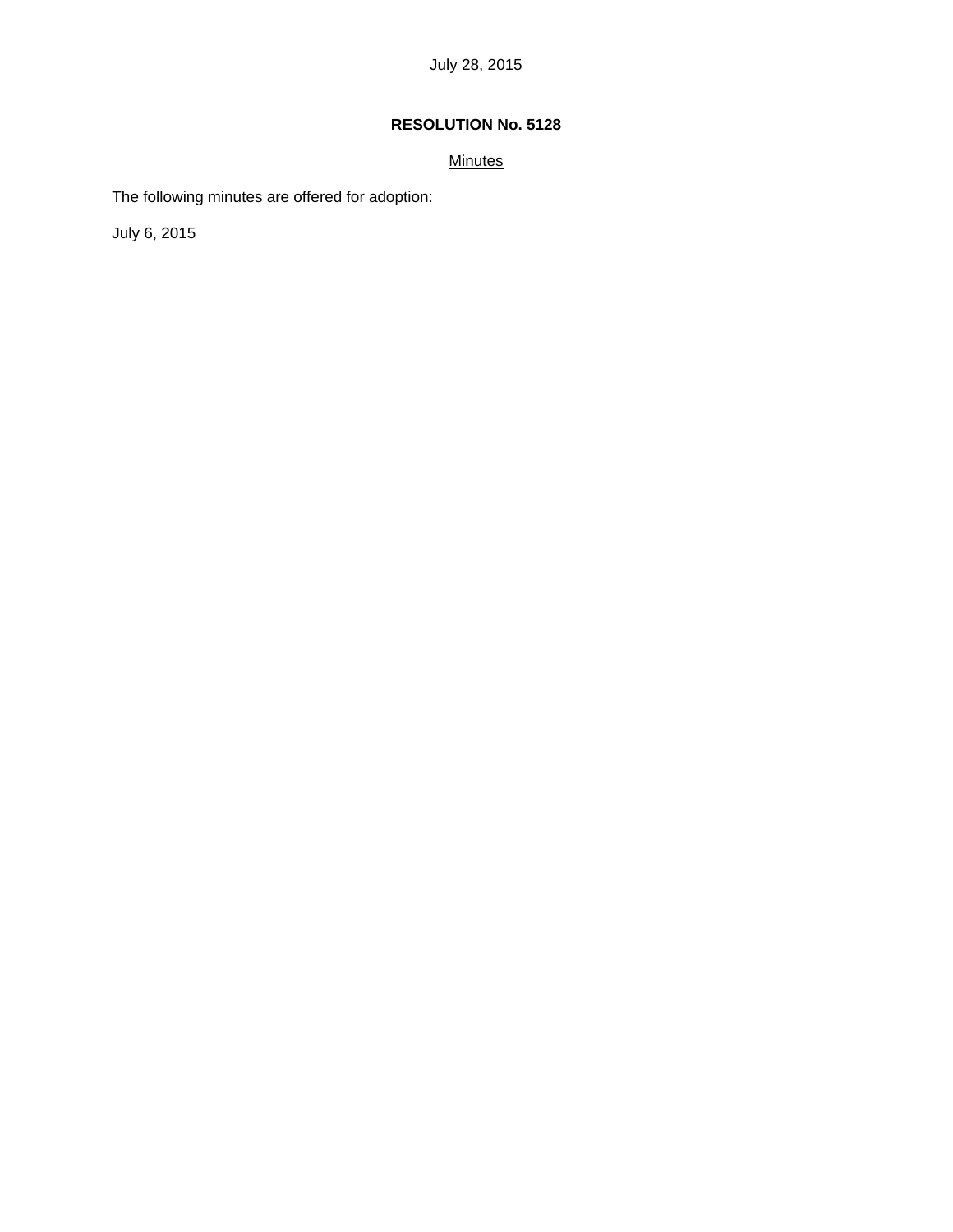### BOARD OF EDUCATION SCHOOL DISTRICT NO. 1J, MULTNOMAH COUNTY, OREGON

### INDEX TO THE MINUTES

### August 4, 2015

Board Action Number Page

#### Purchases, Bids, Contracts

- 5129 Revenue Contracts that Exceed \$25,000 Limit for Delegation of Authority ................................<br>5130 Expenditure Contracts that Exceed \$150,000 for Delegation of Authority .................................
- 5130 Expenditure Contracts that Exceed \$150,000 for Delegation of Authority ..................................

### Other Matters Requiring Board Approval

| 5131 | Authorizing Analysis of an Alternative to the Approved Master Plan and Schematic |
|------|----------------------------------------------------------------------------------|
|      | Design of Roosevelt High School as Regards Potential Re-Use of the Existing      |
|      |                                                                                  |
| 5132 |                                                                                  |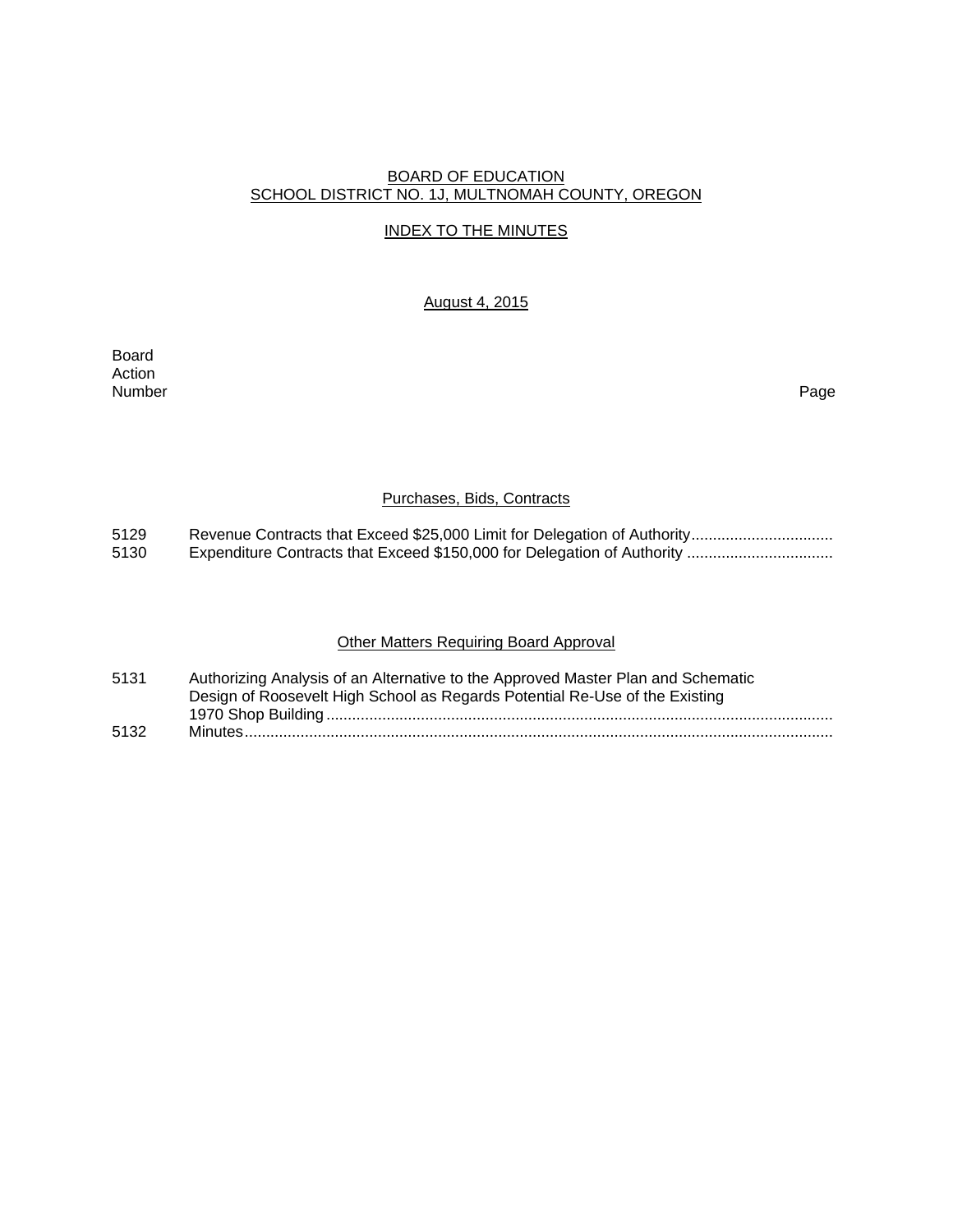# Purchases, Bids, Contracts

The Superintendent RECOMMENDED adoption of the following items:

## Numbers 5129 and 5130

Director Rosen moved and Director Esparza Brown seconded the motion to adopt the above numbered items. The motion was put to a voice vote and passed unanimously (yes-6, no-0), with Director Knowles absent and Student Representative Davidson voting yes, unofficial.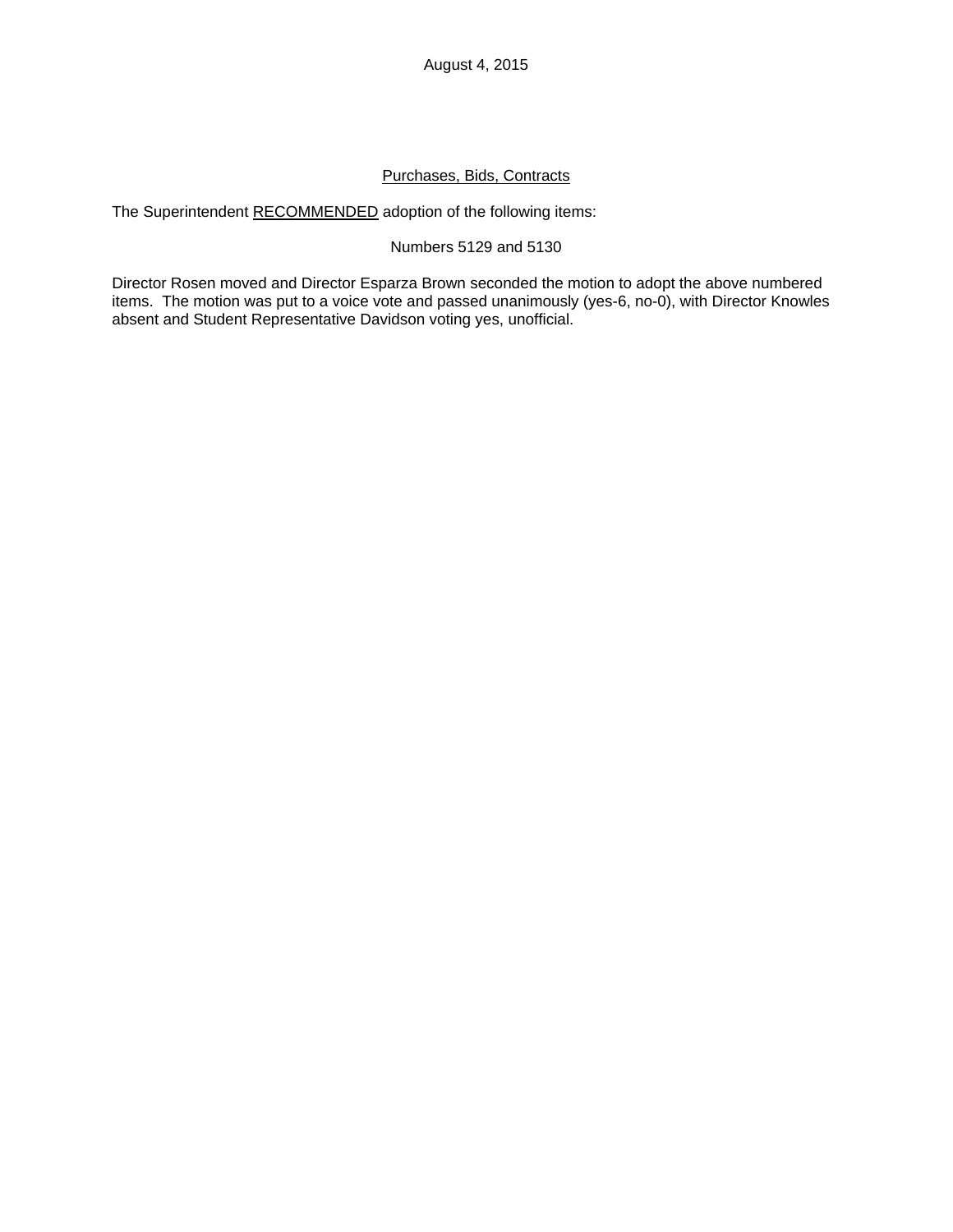### Revenue Contracts that Exceed \$25,000 Limit for Delegation of Authority

#### **RECITAL**

Portland Public Schools ("District") Public Contracting Rules PPS-45-0200 ("Authority to Approve District Contracts; Delegation of Authority to Superintendent") requires the Board of Education ("Board") to enter into and approve all contracts, except as otherwise expressly authorized. Contracts exceeding \$25,000 per contractor are listed below.

### **RESOLUTION**

The Superintendent recommends that the Board approve these contracts. The Board accepts this recommendation and by this resolution authorizes the Deputy Clerk to enter into agreements in a form approved by General Counsel for the District.

#### **NEW REVENUE CONTRACTS**

No New Revenue Contracts

### **NEW INTERGOVERNMENTAL AGREEMENTS / REVENUE ("IGA/Rs")**

No New Intergovernmental Agreements/Revenue

### **AMENDMENTS TO EXISTING REVENUE CONTRACTS**

| Contractor      | Amendment<br>Term               | <b>Contract Type</b><br>Amendment#                                   | <b>Description of Services</b>                                                                                                  | Amendment<br>Amount<br>Contract<br>Amount | Responsible<br>Administrator,<br><b>Funding Source</b>   |
|-----------------|---------------------------------|----------------------------------------------------------------------|---------------------------------------------------------------------------------------------------------------------------------|-------------------------------------------|----------------------------------------------------------|
| State of Oregon | 07/01/15<br>through<br>06/30/17 | Intergovernmental<br>Agreement/Revenue<br>IGA/R 60136<br>Amendment 4 | Funds to provide child care for<br>children of students in ODE's<br><b>Teen Parent Targeted</b><br>Populations Subsidy Program. | \$147,000<br>\$294.000                    | A. Lopez<br><b>Fund 205</b><br>Dept. 9999<br>Grant G1377 |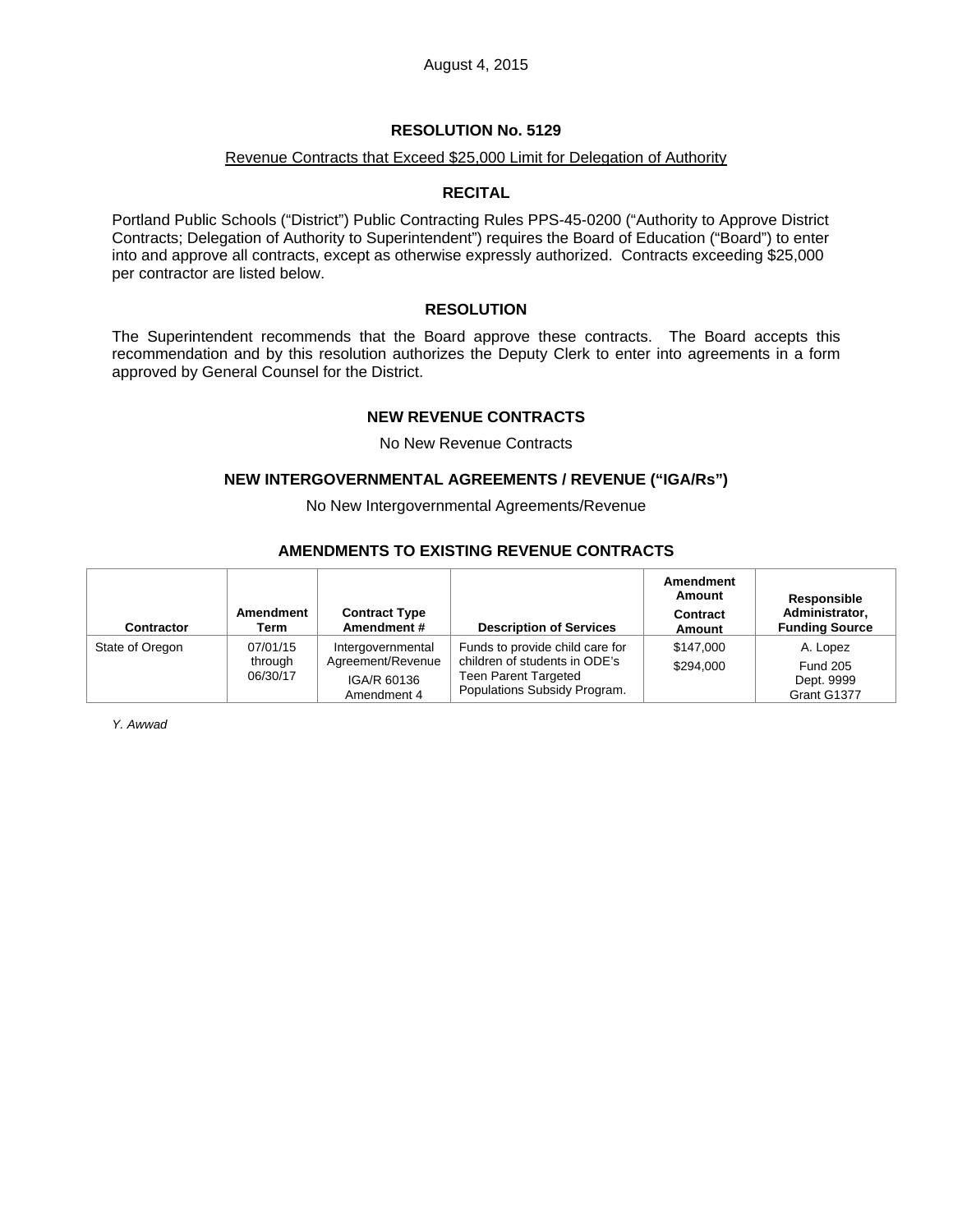### August 4, 2015

### **RESOLUTION No. 5130**

#### Expenditure Contracts that Exceed \$150,000 for Delegation of Authority

### **RECITAL**

Portland Public Schools ("District") Public Contracting Rules PPS-45-0200 ("Authority to Approve District Contracts; Delegation of Authority to Superintendent") requires the Board of Education ("Board") enter into contracts and approve payment for products, materials, supplies, capital outlay, equipment, and services whenever the total amount exceeds \$150,000 per contract, excepting settlement or real property agreements. Contracts meeting this criterion are listed below.

### **RESOLUTION**

The Superintendent recommends that the Board approve these contracts. The Board accepts this recommendation and by this resolution authorizes the Deputy Clerk to enter into agreements in a form approved by General Counsel for the District.

| Contractor                            | Contract<br>Term                 | <b>Contract Type</b>                 | <b>Description of Services</b>                                                                                             | Contract<br>Amount | Responsible<br>Administrator,<br><b>Funding Source</b>                                                                    |
|---------------------------------------|----------------------------------|--------------------------------------|----------------------------------------------------------------------------------------------------------------------------|--------------------|---------------------------------------------------------------------------------------------------------------------------|
| <b>Catapult Learning</b><br>West. LLC | 9/1/2015<br>through<br>6/30/2016 | <b>Personal Services</b><br>PS 62054 | Provide tutoring services in<br>math and literacy for Title I<br>eligible students at private<br>schools.<br>RFP 2012-1497 | \$185.875          | H. Adair<br><b>Fund 205</b><br>Depts. 6937, 6924,<br>6938, 6903, 6932,<br>6981, 6917, 6914,<br>6920 & 6930<br>Grant G1501 |
| <b>NAYA</b>                           | 7/1/2015<br>through<br>6/30/2016 | <b>Personal Services</b><br>PS 62042 | Provide culturally specific wrap-<br>around services to the District's<br>Native students and families.                    | \$237,500          | L. Poe<br>Fund 101<br>Dept. 5431                                                                                          |

#### **NEW CONTRACTS**

### **NEW INTERGOVERNMENTAL AGREEMENTS ("IGAs")**

| <b>Contractor</b>       | Contract<br>Term | <b>Contract Type</b> | <b>Description of Services</b> | Contract<br>Amount | Responsible<br>Administrator,<br><b>Funding Source</b> |
|-------------------------|------------------|----------------------|--------------------------------|--------------------|--------------------------------------------------------|
| <b>Multnomah County</b> | 7/1/2015         | Intergovernmental    | Provide Multnomah County's     | \$177,000          | H. Adair                                               |
| Department of County    | through          | Agreement            | School Based Mental Health     |                    | <b>Fund 101</b>                                        |
| <b>Human Services</b>   | 6/30/2016        | IGA 62028            | program to students.           |                    | Dept. 5424                                             |

### **AMENDMENTS TO EXISTING CONTRACTS**

| Contractor | Contract<br>Amendment<br>Term    | <b>Contract Type</b>                                | <b>Description of Services</b>                                           | <b>Amendment</b><br>Amount.<br><b>Contract Total</b> | Responsible<br>Administrator.<br><b>Funding Source</b> |
|------------|----------------------------------|-----------------------------------------------------|--------------------------------------------------------------------------|------------------------------------------------------|--------------------------------------------------------|
| Teachscape | 7/1/2015<br>through<br>6/30/2016 | <b>Personal Services</b><br>PS 60278<br>Amendment 5 | Annual software agreement for<br>90 teacher evaluation tool<br>licenses. | \$45,000<br>\$165.997                                | S. Murray<br><b>Fund 101</b><br>Dept. 5448             |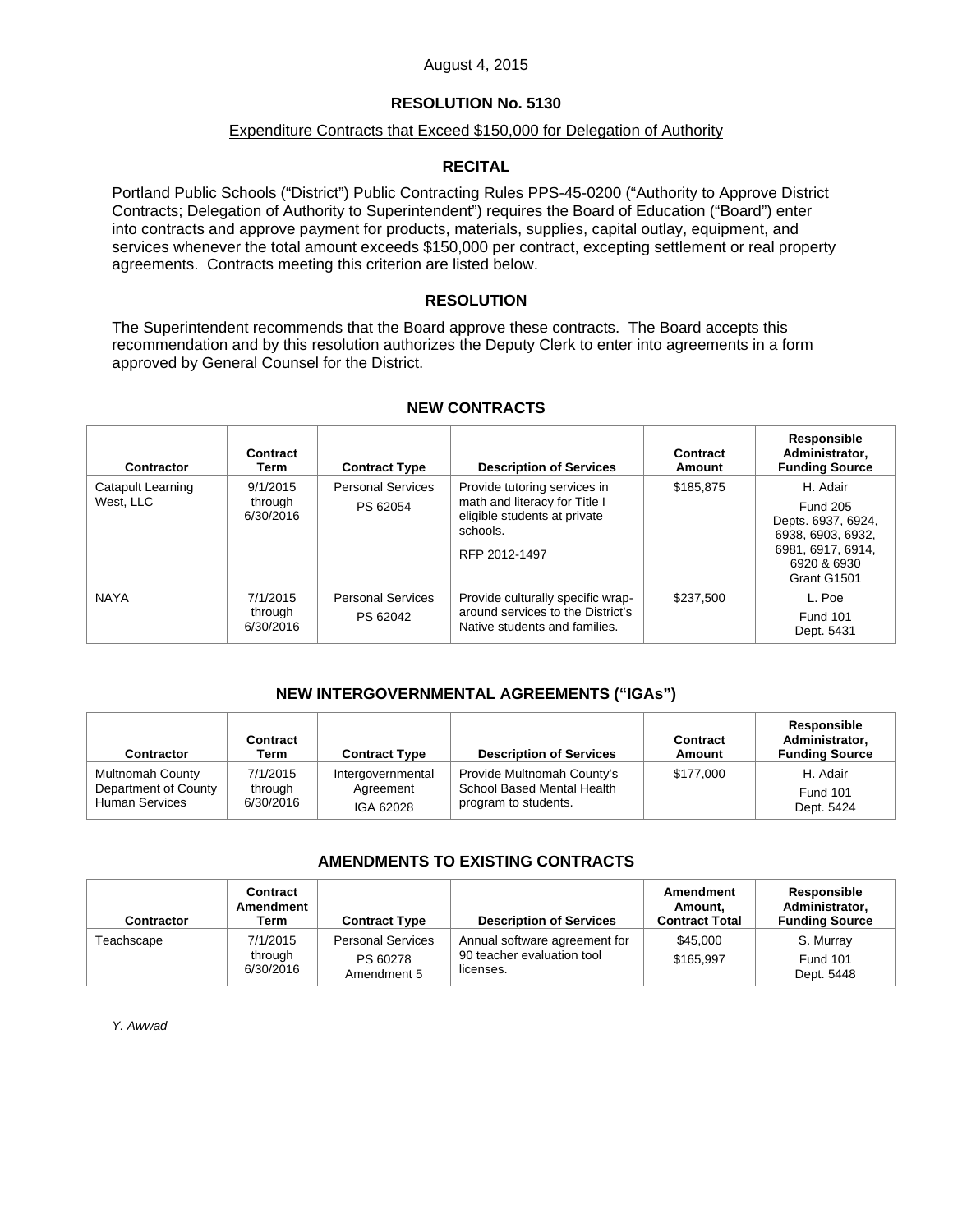### Other Matters Requiring Board Approval

The Superintendent RECOMMENDED adoption of the following items:

### Numbers 5131 and 5132

During the Committee of the Whole, Director Anthony moved and Director Kohnstamm seconded the motion to adopt the Resolution 5131. The motion was put to a voice vote and passed unanimously (yes-6, no-0), with Director Knowles absent and Student Representative Davidson voting yes, unofficial.

Director Rosen moved and Director Esparza Brown seconded the motion to adopt Resolution 5132 The motion was put to a voice vote and passed unanimously (yes-6, no-0), with Director Knowles absent and Student Representative Davidson voting yes, unofficial.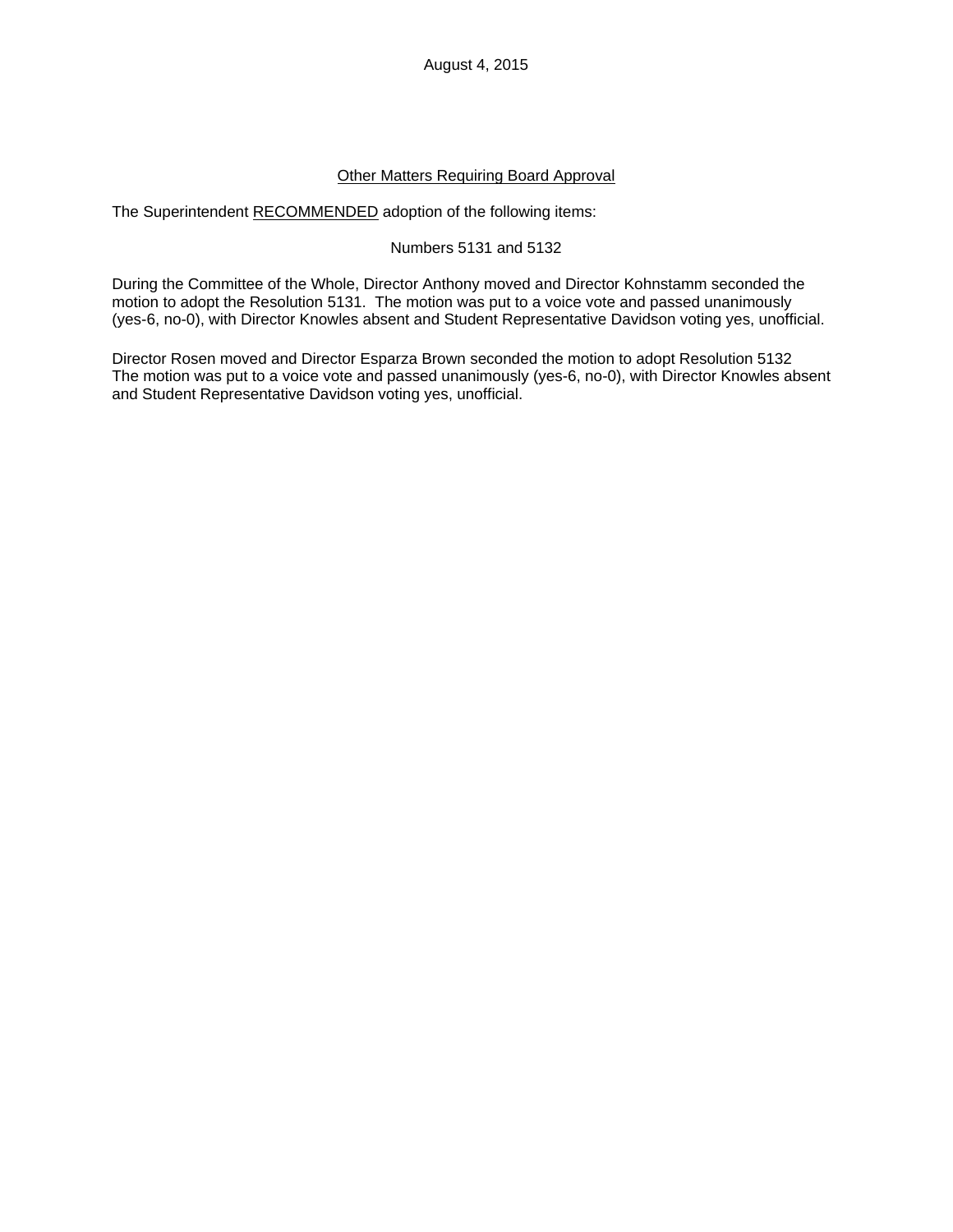### Authorizing Analysis of an Alternative to the Approved Master Plan and Schematic Design of Roosevelt High School as Regards Potential Re-Use of the Existing 1970 Shop Building

### **RECITALS**

- A. Board of Education ("Board") Resolution No. 4852 authorized the Roosevelt High School ("RHS") Full Modernization Master Plan as part of the 2012 Capital Bond Program.
- B. Board Resolution No. 4936 approved the RHS Schematic Design, the commitment of additional funds, and initiating the Design Development phase of work.
- C. Board Resolution No. 4871 adopted District Education Specifications ("Ed Specs") for Comprehensive High Schools.
- D. The Board acknowledges the extensive community engagement and public input that developed the PPS Education Facilities Vision, and preferred RHS Master Plan and Schematic Design.
- E. The Board seeks to expand available Science, Technology, Engineering and Math ("STEM") as well as hands-on Career Technical Education ("CTE") work spaces for the full modernization of RHS, which has entered its construction phase. These spaces are currently identified in the adopted Ed Specs as Career Preparation/CTE program areas.
- F. The Board seeks to understand the viability of converting the existing 1970 Shop Building into an additional 11,000 square feet for STEM and hands-on CTE work spaces.

### **RESOLUTION**

- 1. The Board authorizes staff to proceed with appropriate due diligence as regards the 1970 Shop Building and its relationship to the previously approved RHS design documents. Such due diligence shall include an existing building evaluation including architectural; civil, structural, mechanical and electrical engineering; an energy analysis; site civil and landscape architectural impacts; tenant improvements, etc. The Board authorizes use of the 2012 Capital Bond Program reserve to fund this work effort.
- 2. The Board authorizes staff to immediately execute documentation as required to plan, design and construct the full range of public utility improvements at and adjacent to the new Performing Arts Building, currently under construction, appropriate to serve the 1970 Shop Building should its renovation be approved by subsequent Board action. The Board authorizes use of the 2012 Capital Bond Program reserve to fund this work effort.
- 3. The Board directs staff to identify the nature and extent of improvements to the 1970 Shop Building and its relationship to other site elements that can be accomplished for \$2 million, not including furniture, fixtures and equipment, and to report back to the School Improvement Bond Committee. This information shall be provided in the context of the Shop Building's intended future use as expanded STEM and hands-on CTE work spaces,
- 4. The Board acknowledges that if it pursues renovation of the existing RHS 1970 Shop Building following receipt of the requested due diligence and related cost estimates, the Board will be required to amend the RHS Master Plan adopted Resolution No. 4852.
- 5. The Board further acknowledges that any future renovation of the 1970 Shop Building will require amendment to our existing Land Use, Building and Utility Permits.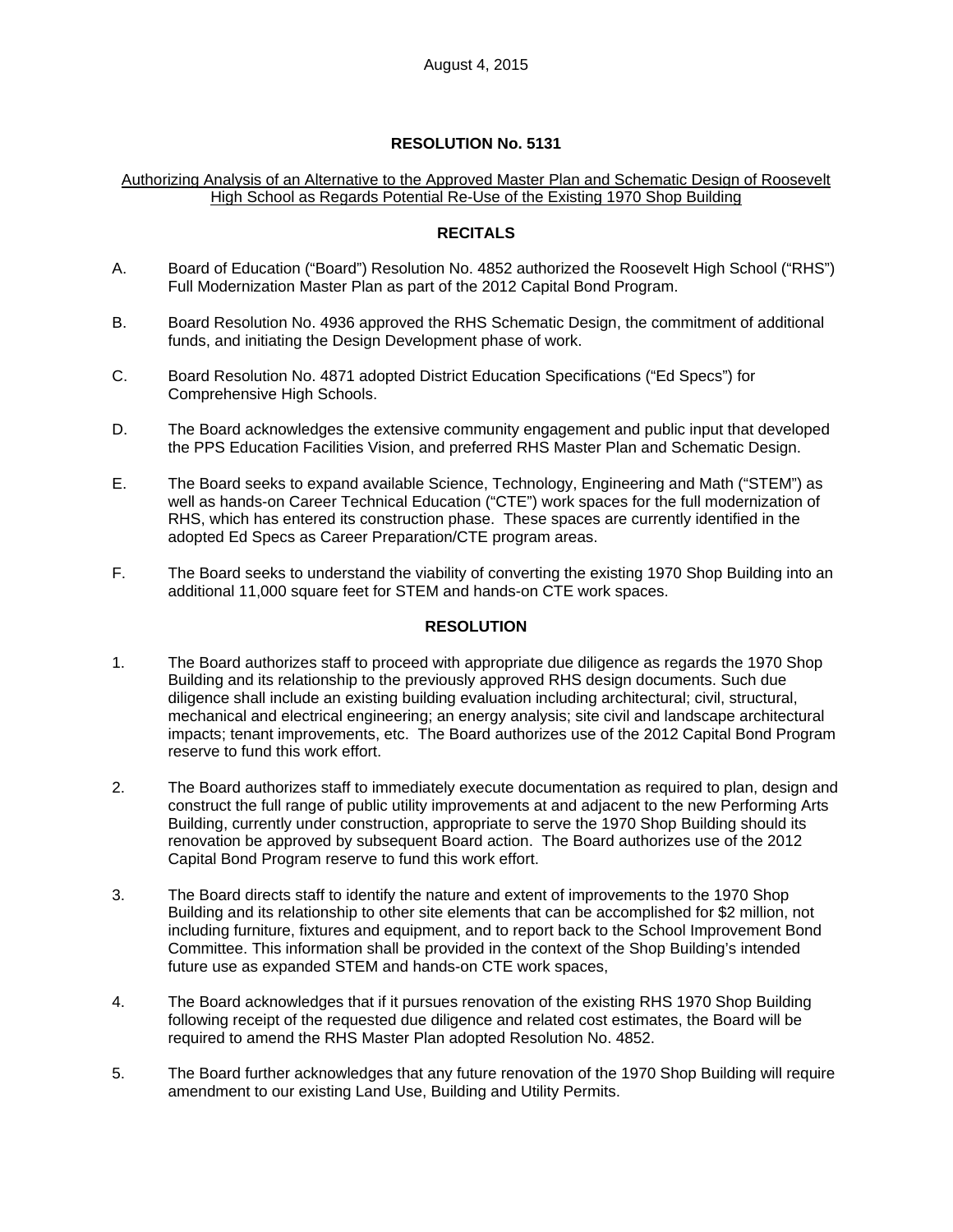### **Minutes**

The following minutes are offered for adoption:

July 28, 2015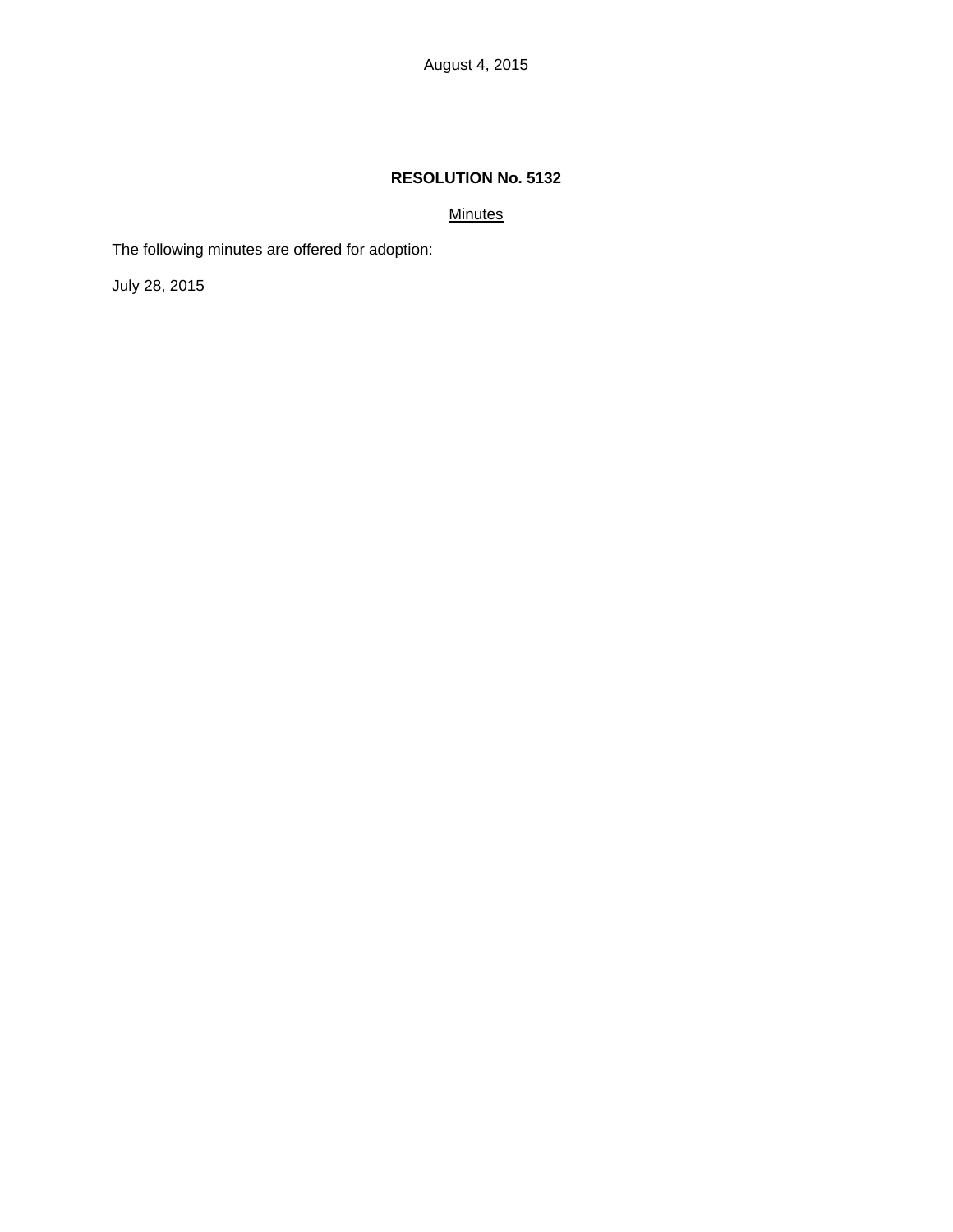### BOARD OF EDUCATION SCHOOL DISTRICT NO. 1J, MULTNOMAH COUNTY, OREGON

### INDEX TO THE MINUTES

### August 25, 2015

Board Action Number Page

### Purchases, Bids, Contracts

5133 Revenue Contracts that Exceed \$25,000 Limit for Delegation of Authority ................................<br>5134 Expenditure Contracts that Exceed \$150,000 for Delegation of Authority ................................. 5134 Expenditure Contracts that Exceed \$150,000 for Delegation of Authority ..................................

### Other Matters Requiring Board Approval

| 5135 |  |
|------|--|
| 5136 |  |
| 5137 |  |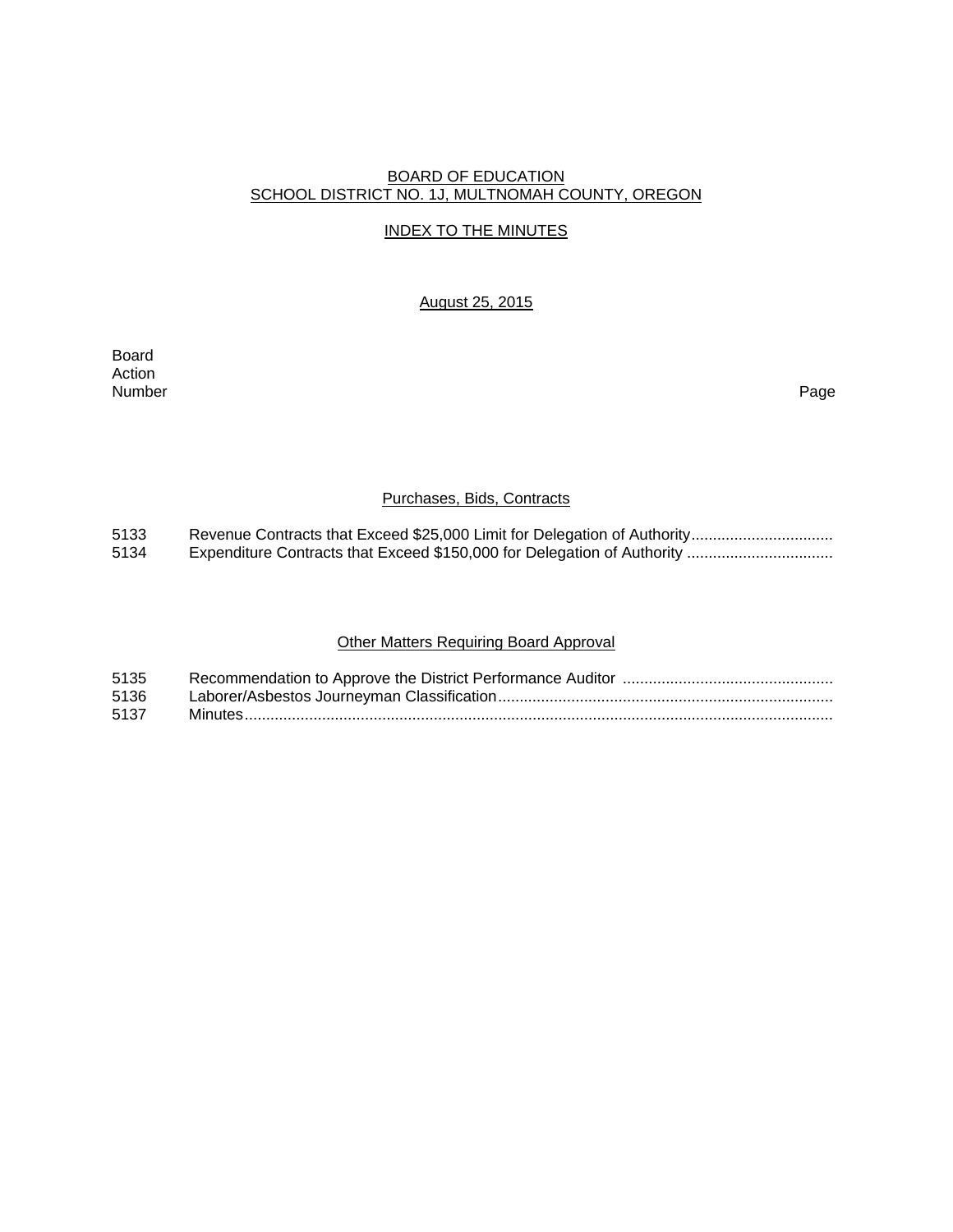### Purchases, Bids, Contracts

The Superintendent RECOMMENDED adoption of the following items:

### Numbers 5133 and 5134

Director Knowles moved and Director Kohnstamm seconded the motion to adopt the above numbered items. The motion was put to a voice vote and passed unanimously (yes-7, no-0), with Student Representative Davidson voting yes, unofficial.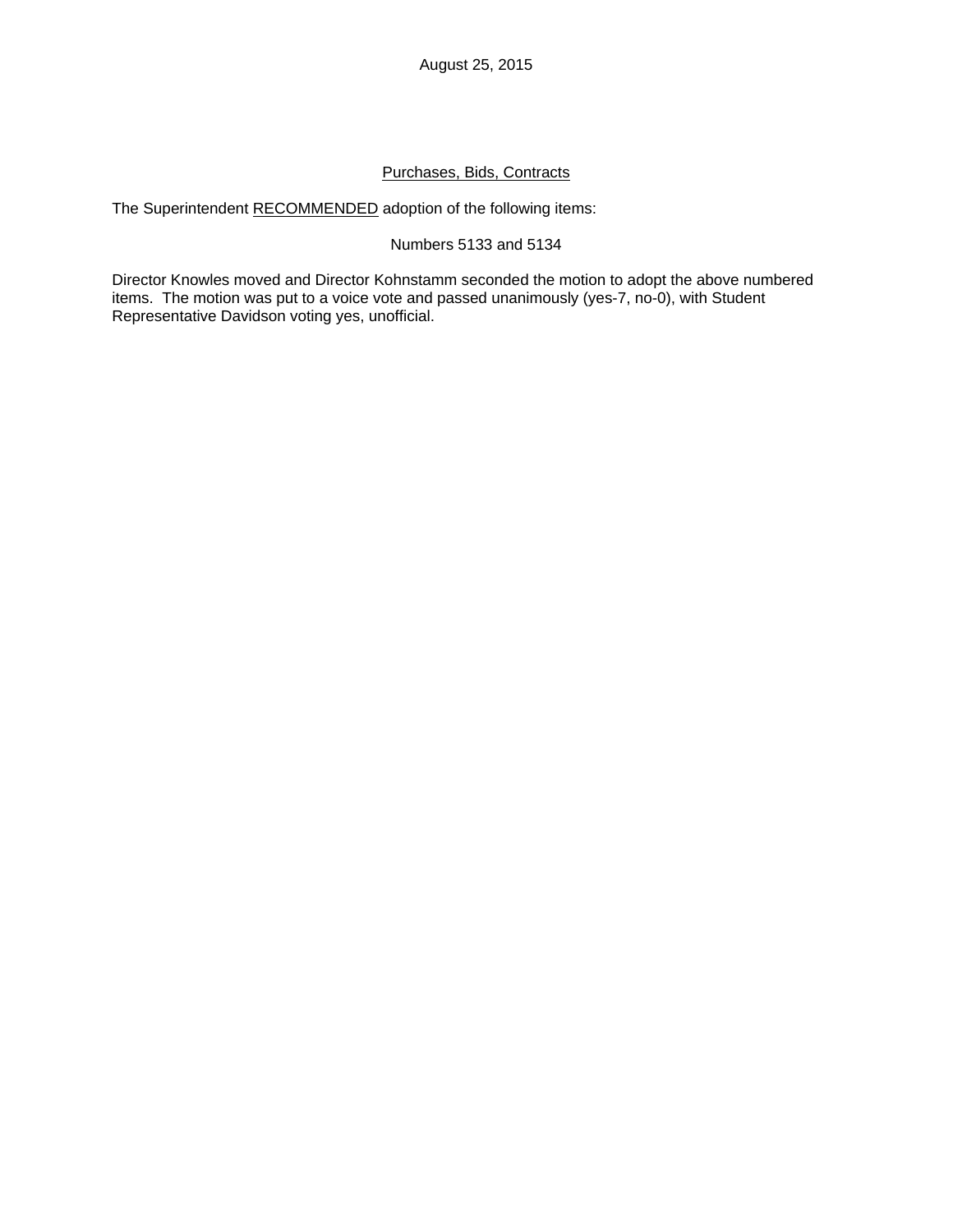#### Revenue Contracts that Exceed \$25,000 Limit for Delegation of Authority

### **RECITAL**

Portland Public Schools ("District") Public Contracting Rules PPS-45-0200 ("Authority to Approve District Contracts; Delegation of Authority to Superintendent") requires the Board of Education ("Board") to enter into and approve all contracts, except as otherwise expressly authorized. Contracts exceeding \$25,000 per contractor are listed below.

### **RESOLUTION**

The Superintendent recommends that the Board approve these contracts. The Board accepts this recommendation and by this resolution authorizes the Deputy Clerk to enter into agreements in a form approved by General Counsel for the District.

### **NEW REVENUE CONTRACTS**

No New Revenue Contracts

#### **NEW INTERGOVERNMENTAL AGREEMENTS / REVENUE ("IGA/Rs")**

| <b>Contractor</b>                         | Contract<br>Term                 | <b>Contract Type</b>                                  | <b>Description of Services</b>                                                                                                                           | Contract<br><b>Amount</b> | Responsible<br>Administrator,<br><b>Funding Source</b> |
|-------------------------------------------|----------------------------------|-------------------------------------------------------|----------------------------------------------------------------------------------------------------------------------------------------------------------|---------------------------|--------------------------------------------------------|
| Gladstone School<br><b>District</b>       | 7/1/2015<br>through<br>6/30/2016 | Intergovernmental<br>Agreement/Revenue<br>IGA/R 62109 | Columbia Regional Program<br>will provide classroom services<br>to deaf and hard of hearing<br>regionally eligible children.                             | \$37,225                  | H. Adair<br><b>Fund 299</b><br>Project S0031           |
| Canby School District                     | 7/1/2015<br>through<br>6/30/2016 | Intergovernmental<br>Agreement/Revenue<br>IGA/R 62111 | Columbia Regional Program<br>will provide classroom services<br>to deaf and hard of hearing<br>regionally eligible children.                             | \$68,900                  | H. Adair<br><b>Fund 299</b><br>Project S0031           |
| North Clackamas<br><b>School District</b> | 7/1/2015<br>through<br>6/30/2016 | Intergovernmental<br>Agreement/Revenue<br>IGA/R 62113 | Columbia Regional Program<br>will provide classroom services<br>to deaf and hard of hearing<br>regionally eligible children.                             | \$200,950                 | H. Adair<br><b>Fund 299</b><br>Project S0031           |
| Centennial School<br><b>District</b>      | 7/1/2015<br>through<br>6/30/2016 | Intergovernmental<br>Agreement/Revenue<br>IGA/R 62114 | Columbia Regional Program<br>will provide classroom services<br>to deaf and hard of hearing<br>regionally eligible children.                             | \$200,950                 | H. Adair<br><b>Fund 299</b><br>Project S0031           |
| David Douglas School<br><b>District</b>   | 7/1/2015<br>through<br>6/30/2016 | Intergovernmental<br>Agreement/Revenue<br>IGA/R 62115 | Columbia Regional Program<br>will provide preschool<br>classroom services to deaf and<br>hard of hearing regionally<br>eligible children ages 3-5 years. | \$243,250                 | H. Adair<br><b>Fund 299</b><br>Project S0163           |
| Gresham-Barlow<br><b>School District</b>  | 7/1/2015<br>through<br>6/30/2016 | Intergovernmental<br>Agreement/Revenue<br>IGA/R 62116 | Columbia Regional Program<br>will provide classroom services<br>to deaf and hard of hearing<br>regionally eligible children.                             | \$200,950                 | H. Adair<br><b>Fund 299</b><br>Project S0031           |

### **AMENDMENTS TO EXISTING REVENUE CONTRACTS**

No Amendments to Existing Revenue Contracts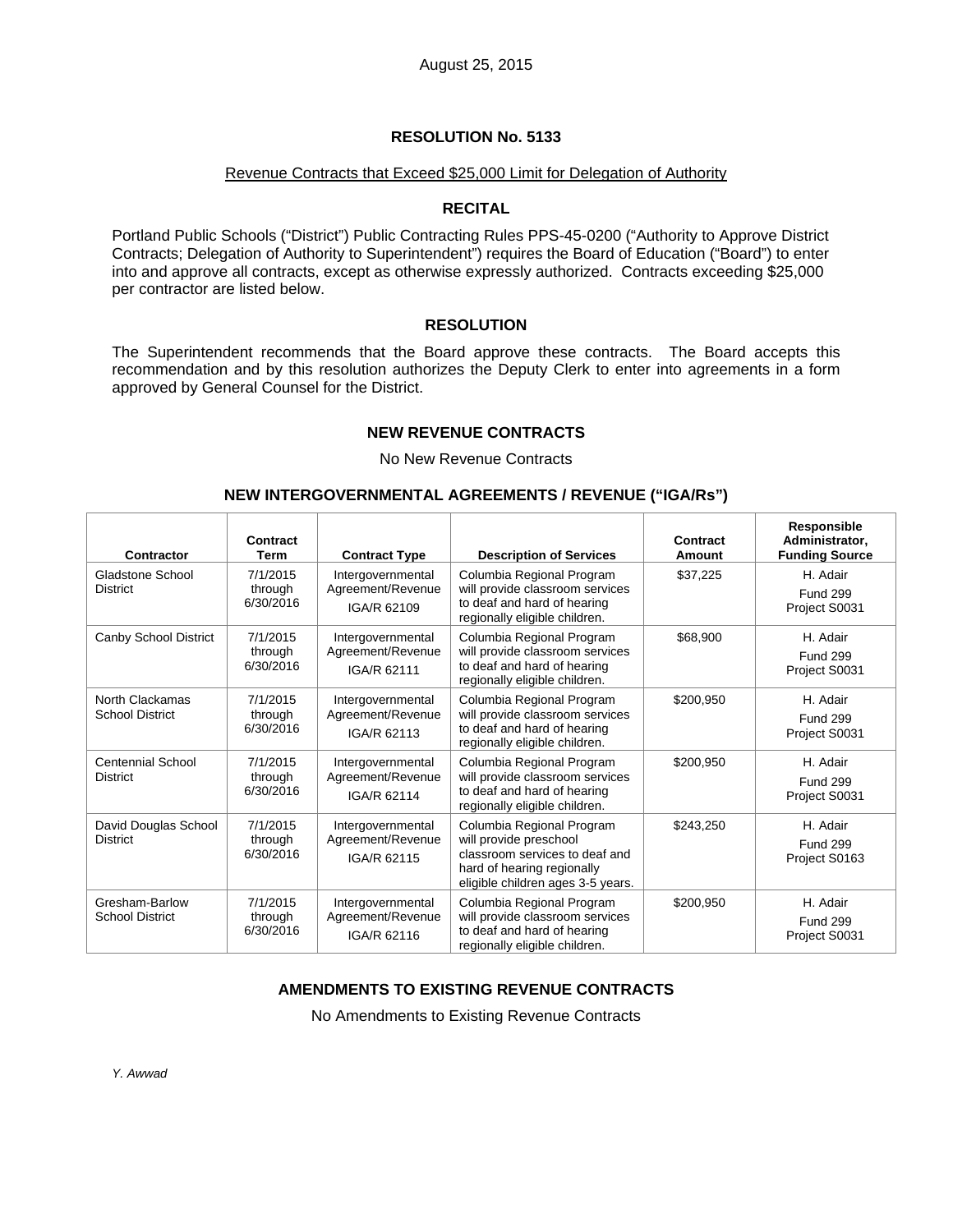### Expenditure Contracts that Exceed \$150,000 for Delegation of Authority

### **RECITAL**

Portland Public Schools ("District") Public Contracting Rules PPS-45-0200 ("Authority to Approve District Contracts; Delegation of Authority to Superintendent") requires the Board of Education ("Board") enter into contracts and approve payment for products, materials, supplies, capital outlay, equipment, and services whenever the total amount exceeds \$150,000 per contract, excepting settlement or real property agreements. Contracts meeting this criterion are listed below.

### **RESOLUTION**

The Superintendent recommends that the Board approve these contracts. The Board accepts this recommendation and by this resolution authorizes the Deputy Clerk to enter into agreements in a form approved by General Counsel for the District.

| <b>Contractor</b>                    | Contract<br>Term                  | <b>Contract Type</b>                   | <b>Description of Services</b>                                                                                                                                        | Contract<br>Amount | Responsible<br>Administrator,<br><b>Funding Source</b>     |
|--------------------------------------|-----------------------------------|----------------------------------------|-----------------------------------------------------------------------------------------------------------------------------------------------------------------------|--------------------|------------------------------------------------------------|
| <b>CDW Government</b>                | 8/26/2015                         | Purchase Order<br>PO 127200            | Technology refresh of High<br>School labs and libraries.                                                                                                              | \$900,000          | J. Klein<br><b>Fund 407</b><br>Dept. 5581<br>Project A1024 |
| <b>CDW Government</b>                | 8/26/2015                         | Purchase Order<br>PO 127206            | Refresh of all Virtual Scholars<br>Technology                                                                                                                         | \$400,000          | J. Klein<br><b>Fund 407</b><br>Dept. 5581<br>Project A1023 |
| Pro View Foods                       | 8/6/2015                          | Purchase Order<br>PO 126977            | Purchase chicken products on<br>an as-needed basis.                                                                                                                   | \$240.000          | T. Magliano<br><b>Fund 202</b><br>Dept. 5570               |
| <b>Math Learning Center</b>          | 7/29/2015                         | Purchase Order<br>PO 126883            | Math curriculum classroom<br>expansions and refresh.                                                                                                                  | \$159,301          | C. Russo<br><b>Fund 191</b><br>Dept. 5555<br>Project B5421 |
| Northwest Textbook<br>Depository Co. | 7/29/2015                         | Purchase Order<br>PO 126882            | Curriculum consumables<br>refresh.                                                                                                                                    | \$238,637          | C. Russo<br><b>Fund 191</b><br>Dept. 5555<br>Project B5410 |
| Albina Head Start Inc.               | 8/27/2015<br>through<br>6/30/2016 | <b>Personal Services</b><br>PS 62088   | Provide child care program for<br>28 infants and toddlers whose<br>parents are students enrolled in<br>PPS Teen Parent Services at<br>Roosevelt, Franklin or Madison. | \$244,400          | A. Lopez<br><b>Fund 101</b><br>Dept. 4306                  |
| Petro-Card, Inc                      | 7/1/2015<br>through<br>6/30/2016  | Co-Operative<br>Agreement<br>COA 62112 | Purchase fuel for school buses<br>and other District vehicles on<br>an as-needed basis.                                                                               | \$195,000          | T. Magliano<br><b>Fund 101</b><br>Dept. 5560               |
| Self Enhancement<br>Inc.             | 9/1/2015<br>through<br>6/30/2016  | <b>Personal Services</b><br>PS 62077   | Provide support and advocacy<br>services directed toward on-<br>time promotion and on-time<br>graduation to 337 students at<br>Jefferson.                             | \$1,180,000        | L. Poe<br><b>Fund 205</b><br>Dept. 5431<br>Grant G1321     |
| Open Meadow                          | 7/30/2015<br>through<br>6/30/2016 | <b>Personal Services</b><br>PS 62078   | Step-up services for the High<br>School Graduation Initiative at<br>Grant, Franklin, and Roosevelt.                                                                   | \$1,265,000        | L. Poe<br><b>Fund 101</b><br>Dept. 5431                    |

### **NEW CONTRACTS**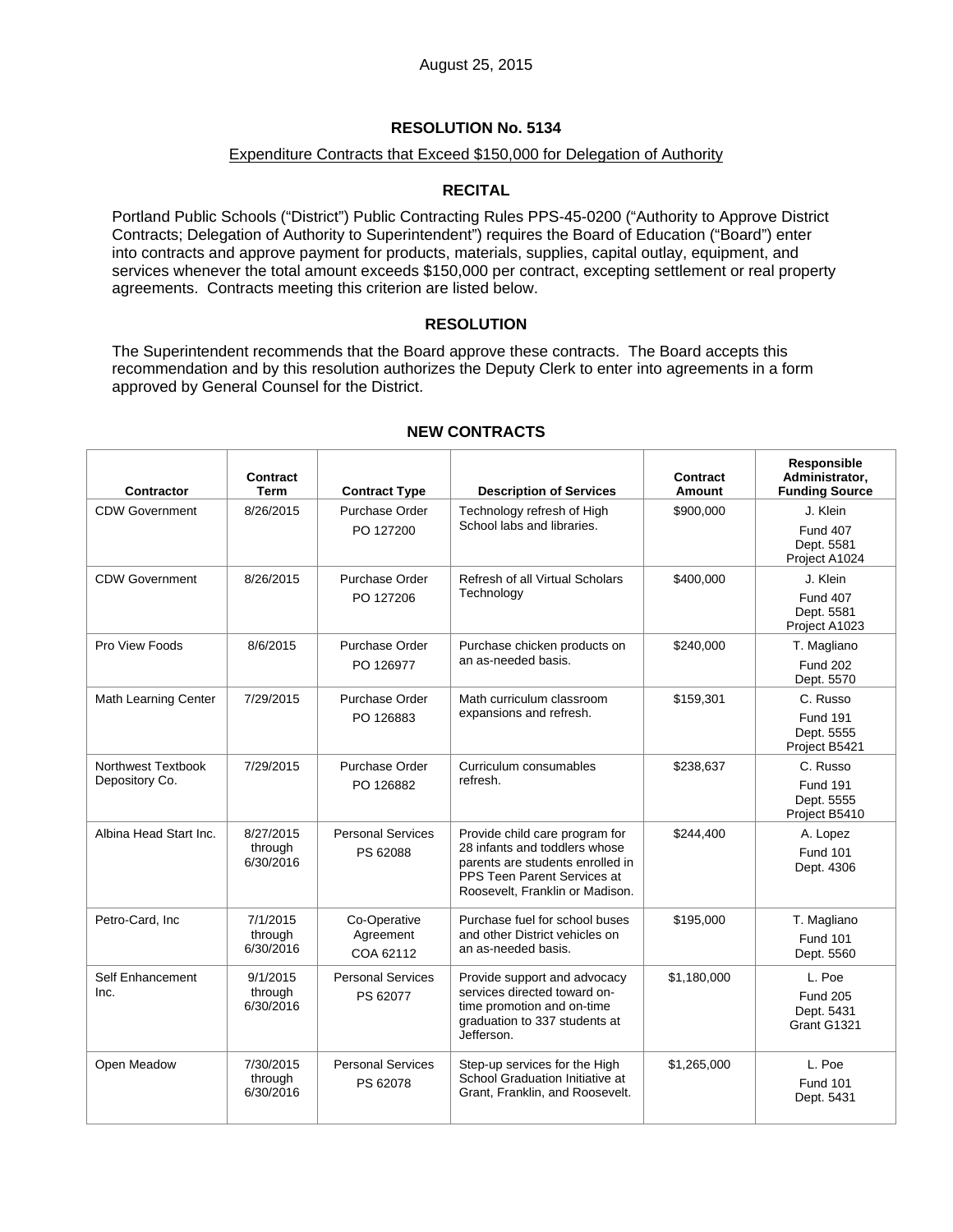# August 25, 2015

| Self Enhancement<br>Inc.          | 7/1/2015<br>through<br>6/30/2016  | <b>Personal Services</b><br>PS 62079 | Provide culturally specific family<br>engagement services to 100<br>Jefferson Cluster families.                      | \$155,000 | L. Poe<br><b>Fund 101</b><br>Dept. 5431    |
|-----------------------------------|-----------------------------------|--------------------------------------|----------------------------------------------------------------------------------------------------------------------|-----------|--------------------------------------------|
| Latino Network                    | 7/1/2015<br>through<br>6/30/2016  | <b>Personal Services</b><br>PS 62120 | Provide culturally specific family<br>engagement services to 75<br>Chavez, Lent, Madison, and<br>Jefferson families. | \$231,836 | L. Poe<br><b>Fund 101</b><br>Dept. 5431    |
| Talbot, Korvola &<br>Warwick, LLP | 7/15/2015<br>through<br>6/30/2016 | <b>Personal Services</b><br>PS 62XXX | Provide performance audit<br>services to, and as requested<br>by, the Board of Education.<br>IRFP 2015-1914          | \$200,000 | A. Whalen<br><b>Fund 101</b><br>Dept. 5401 |

# **NEW INTERGOVERNMENTAL AGREEMENTS ("IGAs")**

| <b>Contractor</b>              | Contract<br>Term                  | <b>Contract Type</b>                        | <b>Description of Services</b>                                                                                                                                                                                  | Contract<br>Amount | Responsible<br>Administrator.<br><b>Funding Source</b> |
|--------------------------------|-----------------------------------|---------------------------------------------|-----------------------------------------------------------------------------------------------------------------------------------------------------------------------------------------------------------------|--------------------|--------------------------------------------------------|
| TriMet and City of<br>Portland | 8/27/2015<br>through<br>6/25/2016 | Intergovernmental<br>Agreement<br>IGA 62087 | Three-way agreement to<br>provide free transportation on<br>regular TriMet and Portland<br>Streetcar service routes to<br>students enrolled at District<br>high schools and designated<br>alternative programs. | \$966.666          | T. Magliano<br><b>Fund 101</b><br>Dept. 5560           |

# **AMENDMENTS TO EXISTING CONTRACTS**

| Contractor            | Contract<br>Amendment<br>Term    | <b>Contract Type</b>                                | <b>Description of Services</b>                                     | Amendment<br>Amount.<br><b>Contract Total</b> | Responsible<br>Administrator,<br><b>Funding Source</b> |
|-----------------------|----------------------------------|-----------------------------------------------------|--------------------------------------------------------------------|-----------------------------------------------|--------------------------------------------------------|
| Trident Seafood Corp. | 7/1/2015<br>through<br>6/30/2016 | Material<br>Requirements<br>MR 58843<br>Amendment 4 | Purchase commodity<br>processed products on an as<br>needed basis. | \$45,000<br>\$160,000<br>RFP 2010-1318        | T. Magliano<br><b>Fund 202</b><br>Dept. 5570           |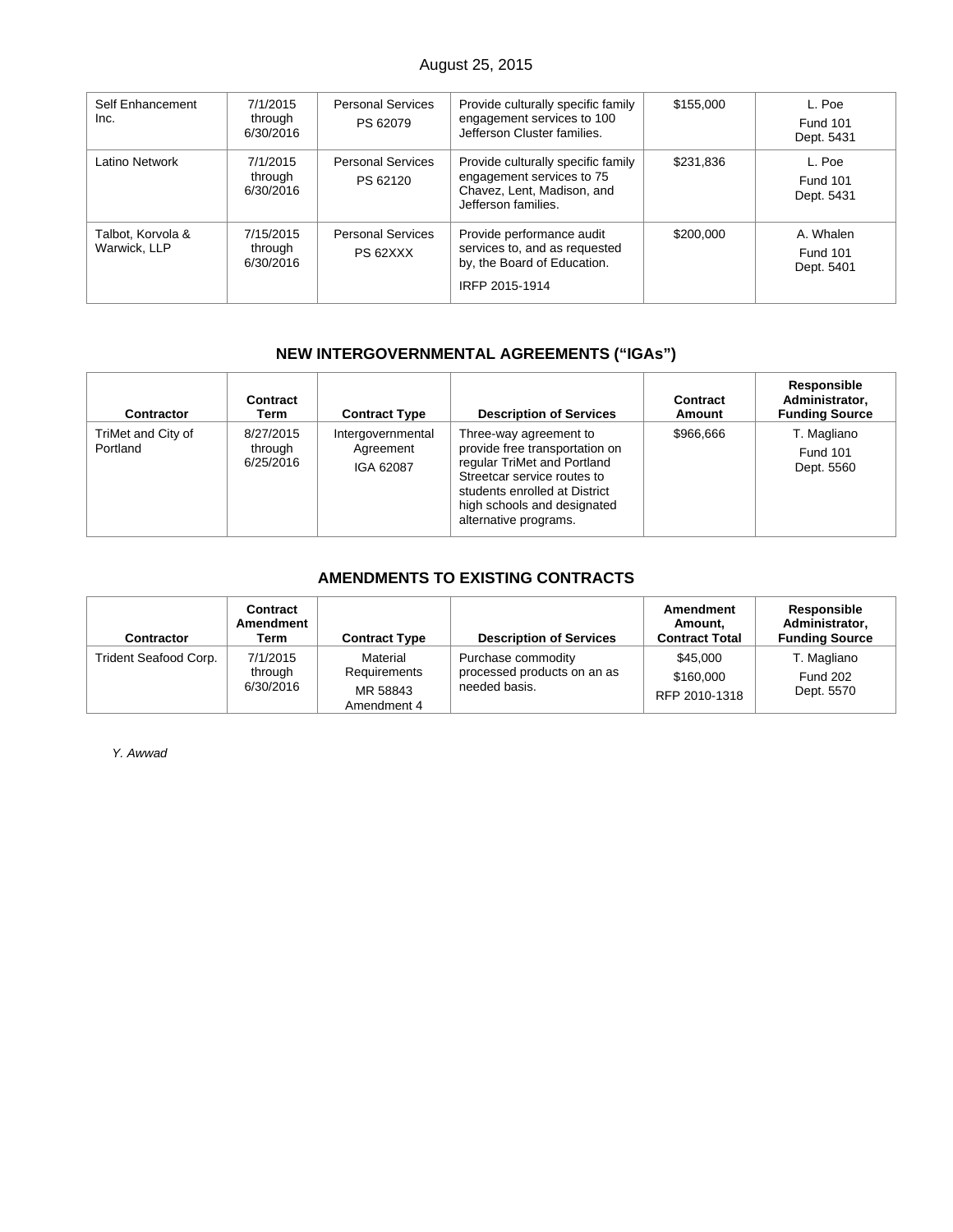### Other Matters Requiring Board Approval

The Superintendent RECOMMENDED adoption of the following items:

### Numbers 5135 through 5137

Director Knowles moved and Director Kohnstamm seconded the motion to adopt the above numbered items. The motion was put to a voice vote and passed unanimously (yes-7, no-0), with Student Representative Davidson voting yes, unofficial.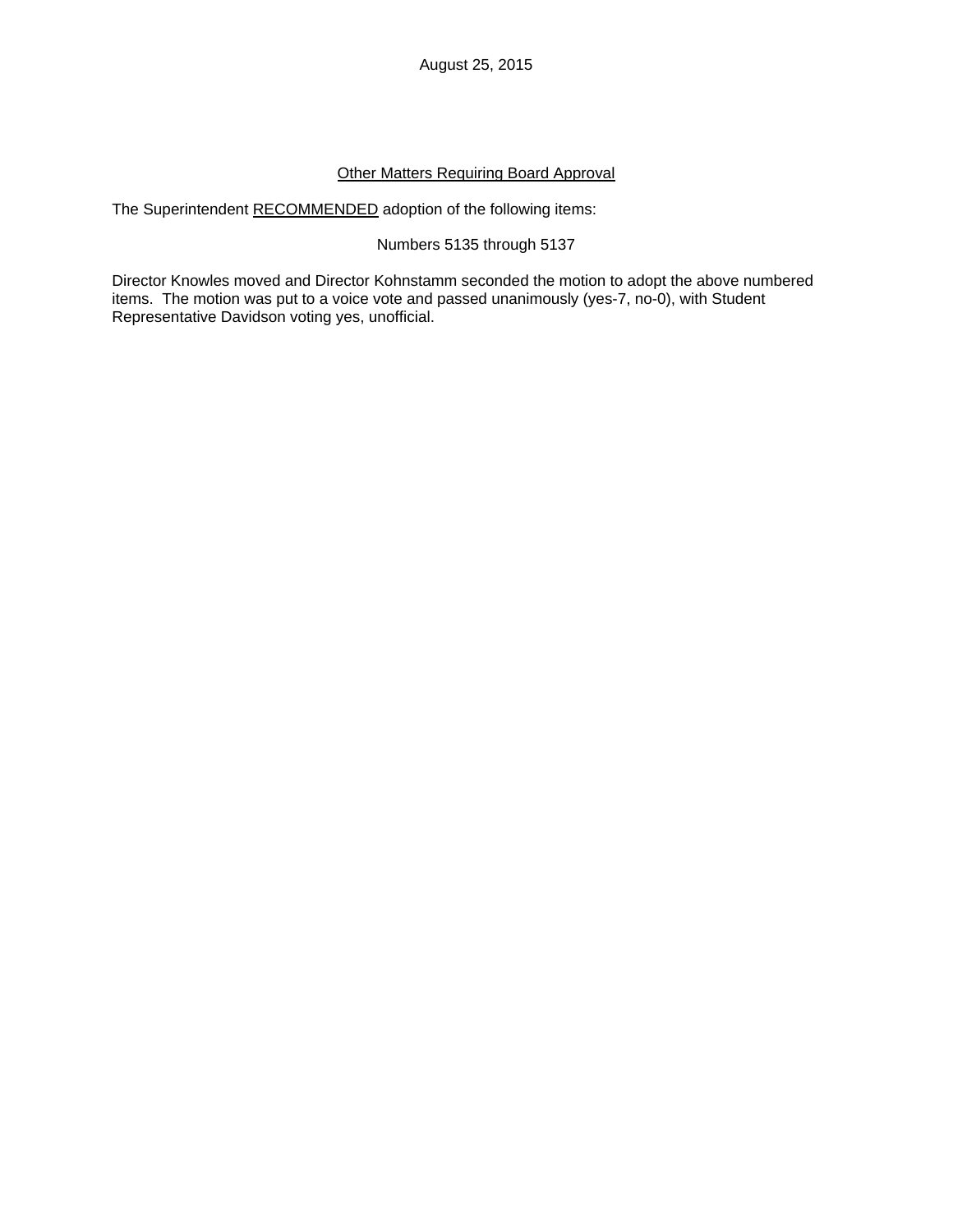### Recommendation to Approve the District Performance Auditor

### **RECITALS**

Talbot, Korvola &Warwick, LLP (TKW) submitted the highest scoring proposal based on the written and interview evaluations by the Board Audit Committee for Informal RFP No. 2015-1914.

### **RESOLUTION**

The Board of Education approves the recommendation of the Board Audit Committee to recommend Talbot, Korvola &Warwick, LLP (TKW) as the Performance Auditor for Portland Public Schools.

*J. Patterson* 

### **RESOLUTION No. 5136**

### Laborer/Asbestos Journeyman Classification

The District has established a new classification of "Laborer/Asbestos Journeyman," conducted a review through the Human Resources Compensation and Classification Division, and engaged in collective bargaining with the labor organization that represents this work. The Board authorizes the pay rates for this classification at a rate equal to \$23.54 per hour.

*S. Murray* 

# **RESOLUTION No. 5137**

### **Minutes**

The following minutes are offered for adoption:

August 4, 2015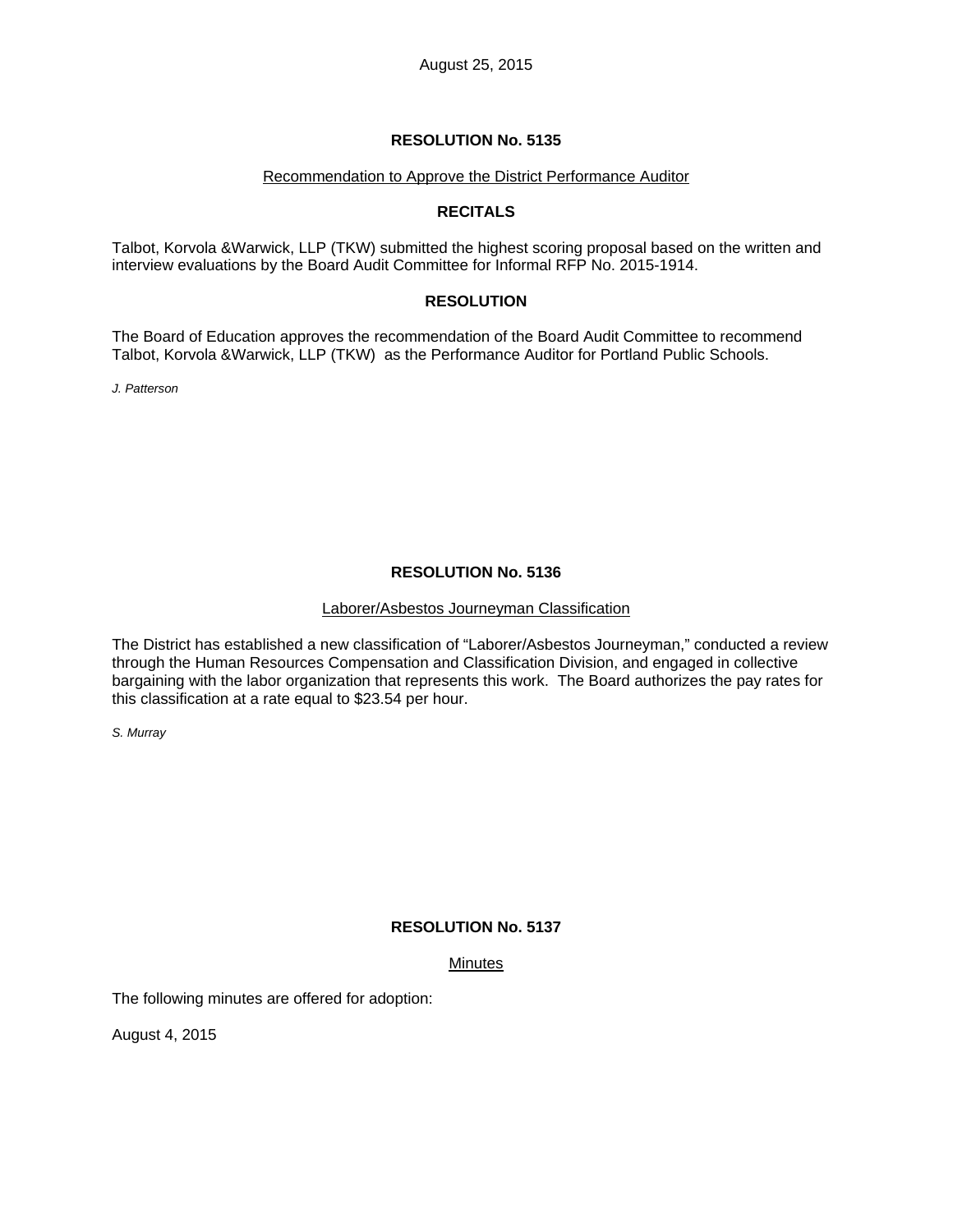### BOARD OF EDUCATION SCHOOL DISTRICT NO. 1J, MULTNOMAH COUNTY, OREGON

### INDEX TO THE MINUTES

### September 1, 2015

Board Action Number Page

### Purchases, Bids, Contracts

5138 Revenue Contracts that Exceed \$25,000 Limit for Delegation of Authority ................................<br>5139 Expenditure Contracts that Exceed \$150,000 for Delegation of Authority ................................. 5139 Expenditure Contracts that Exceed \$150,000 for Delegation of Authority ..................................

### Other Matters Requiring Board Approval

| 5140 | Authorizing the Superintendent to execute a Memorandum of Understanding with      |
|------|-----------------------------------------------------------------------------------|
|      | Portland State University for Master Planning a potential Co-location of Portland |
|      | State's Graduate School of Education with a fully Modernized Lincoln High School  |
| 5141 | Authorizing the Superintendent to Pursue Partnerships for Underground Parking     |
|      |                                                                                   |
| 5142 |                                                                                   |
| 5143 |                                                                                   |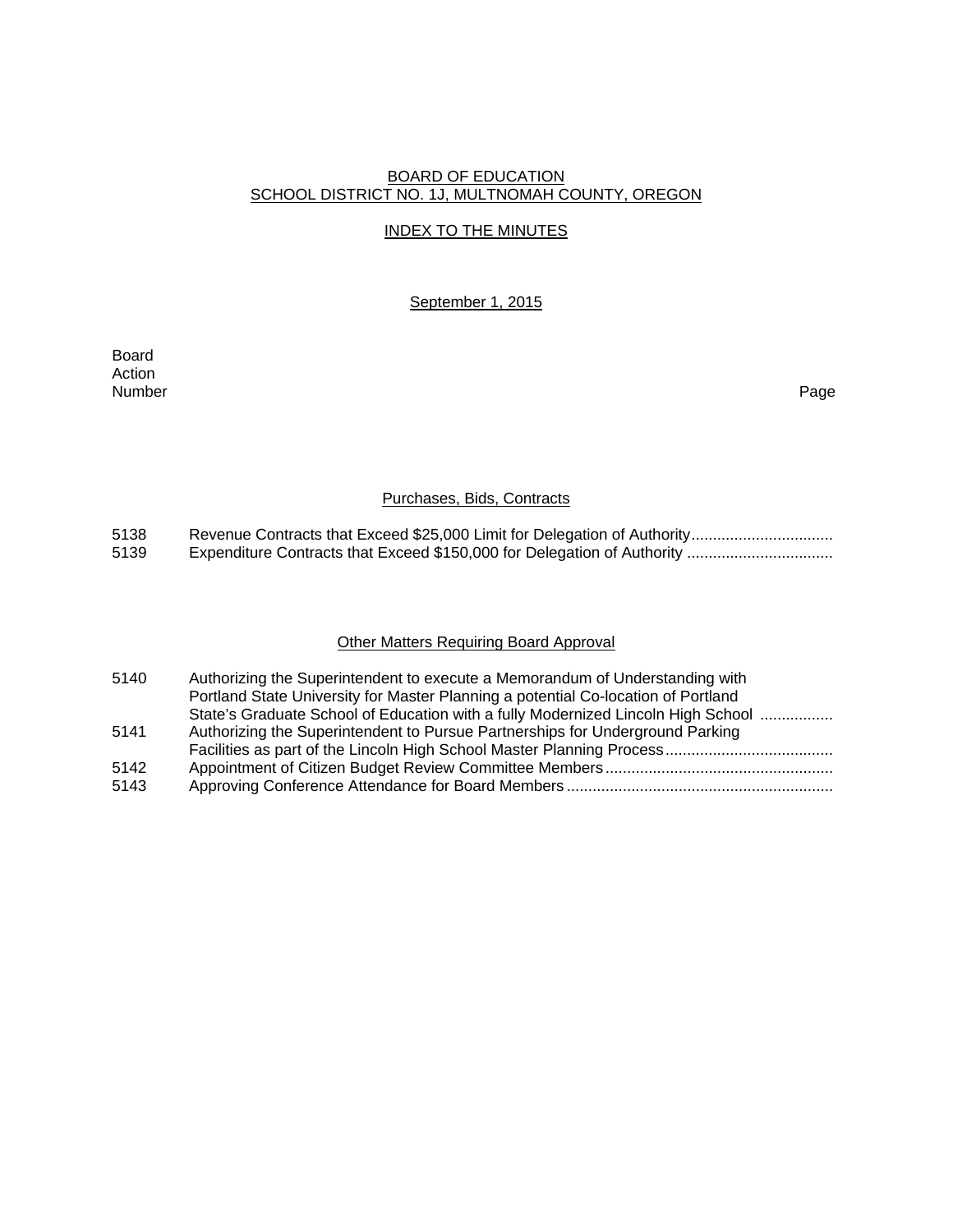# Purchases, Bids, Contracts

The Superintendent RECOMMENDED adoption of the following items:

## Numbers 5138 and 5139

Director Kohnstamm moved and Director Knowles seconded the motion to adopt the above numbered items. The motion was put to a voice vote and passed unanimously (yes-6, no-0), with Director Esparza Brown absent and Student Representative Davidson voting yes, unofficial.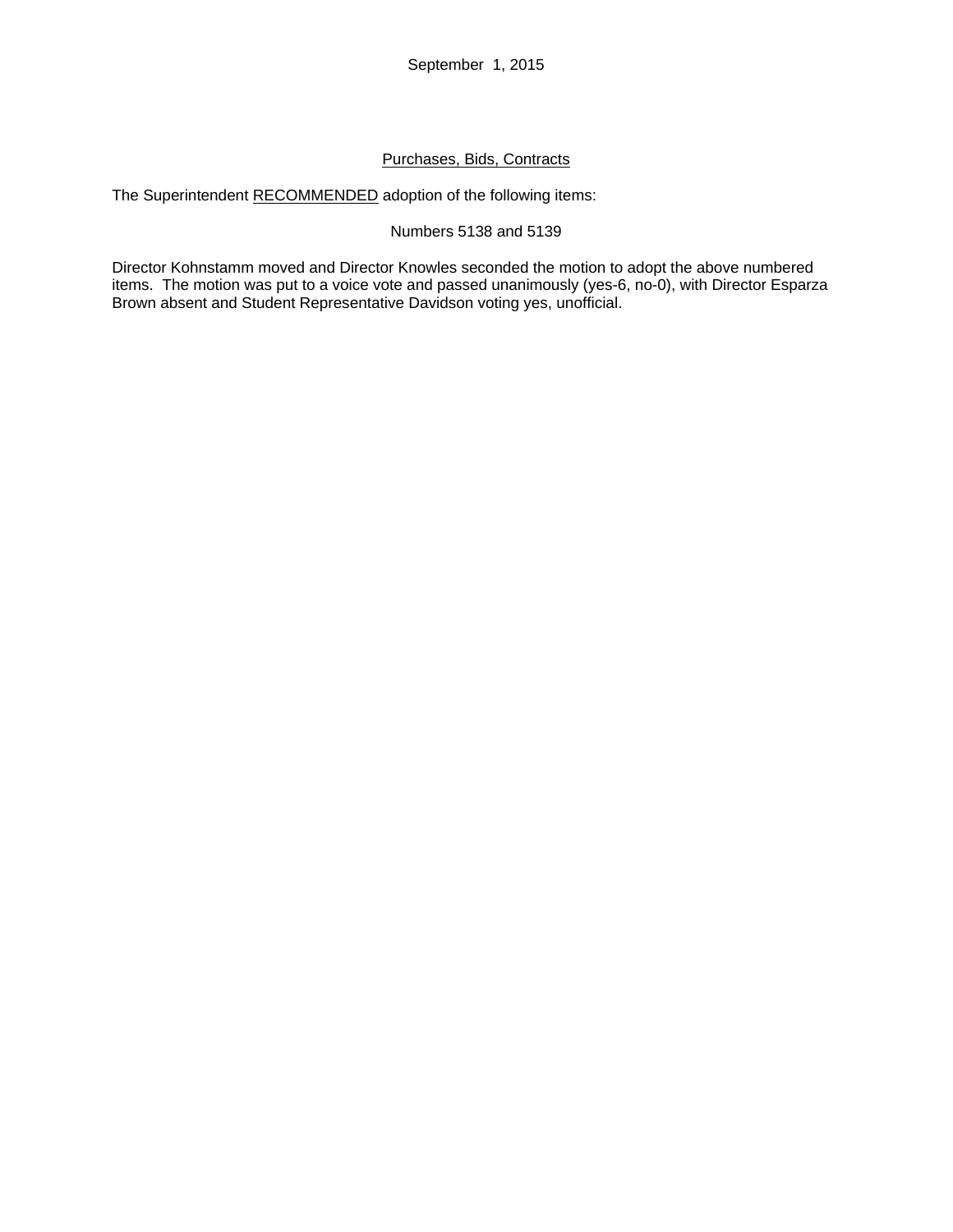#### Revenue Contracts that Exceed \$25,000 Limit for Delegation of Authority

#### **RECITAL**

Portland Public Schools ("District") Public Contracting Rules PPS-45-0200 ("Authority to Approve District Contracts; Delegation of Authority to Superintendent") requires the Board of Education ("Board") to enter into and approve all contracts, except as otherwise expressly authorized. Contracts exceeding \$25,000 per contractor are listed below.

#### **RESOLUTION**

The Superintendent recommends that the Board approve these contracts. The Board accepts this recommendation and by this resolution authorizes the Deputy Clerk to enter into agreements in a form approved by General Counsel for the District.

#### **NEW REVENUE CONTRACTS**

| <b>Contractor</b> | Contract<br>Term                  | <b>Contract Type</b> | <b>Description of Services</b>                                                    | Contract<br>Amount | Responsible<br>Administrator,<br><b>Funding Source</b> |
|-------------------|-----------------------------------|----------------------|-----------------------------------------------------------------------------------|--------------------|--------------------------------------------------------|
| FamilyCare Health | 10/1/2015<br>through<br>9/30/2016 | Revenue<br>R 62150   | Provide funding for equipment<br>and staff at the Benson Tech<br>Wellness Center. | \$79.705           | A Lopez<br><b>Fund 205</b><br>Grant G1544              |

## **NEW INTERGOVERNMENTAL AGREEMENTS / REVENUE ("IGA/Rs")**

| <b>Contractor</b>                  | Contract<br>Term                 | <b>Contract Type</b>                        | <b>Description of Services</b>                                                                                 | Contract<br>Amount | Responsible<br>Administrator.<br><b>Funding Source</b> |
|------------------------------------|----------------------------------|---------------------------------------------|----------------------------------------------------------------------------------------------------------------|--------------------|--------------------------------------------------------|
| Oregon Commission<br>for the Blind | 7/1/2015<br>through<br>6/30/2016 | Intergovernmental<br>Revenue<br>IGA/R 62128 | Columbia Regional Programs<br>will provide transition services<br>for blind and visually impaired<br>students. | \$115,000          | H. Adair                                               |

## **AMENDMENTS TO EXISTING REVENUE CONTRACTS**

No Amendments to Existing Revenue Contracts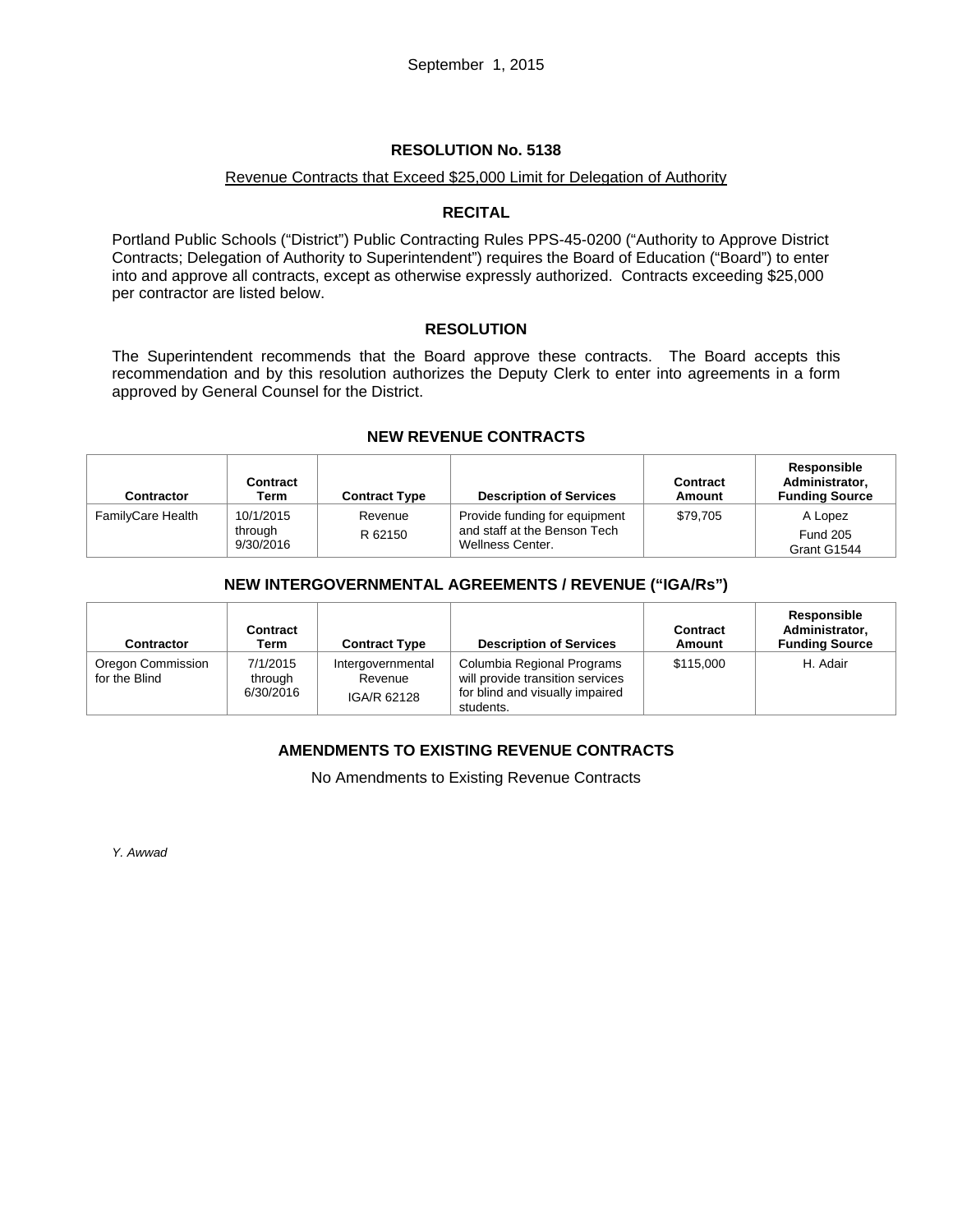#### Expenditure Contracts that Exceed \$150,000 for Delegation of Authority

## **RECITAL**

Portland Public Schools ("District") Public Contracting Rules PPS-45-0200 ("Authority to Approve District Contracts; Delegation of Authority to Superintendent") requires the Board of Education ("Board") enter into contracts and approve payment for products, materials, supplies, capital outlay, equipment, and services whenever the total amount exceeds \$150,000 per contract, excepting settlement or real property agreements. Contracts meeting this criterion are listed below.

#### **RESOLUTION**

The Superintendent recommends that the Board approve these contracts. The Board accepts this recommendation and by this resolution authorizes the Deputy Clerk to enter into agreements in a form approved by General Counsel for the District.

## **NEW CONTRACTS**

No New Contracts

# **NEW INTERGOVERNMENTAL AGREEMENTS ("IGAs")**

No New IGAs

# **AMENDMENTS TO EXISTING CONTRACTS**

| <b>Contractor</b>                            | Contract<br>Amendment<br>Term     | <b>Contract Type</b>                | <b>Description of Services</b>                                                                           | Amendment<br>Amount.<br><b>Contract Total</b> | Responsible<br>Administrator,<br><b>Funding Source</b> |
|----------------------------------------------|-----------------------------------|-------------------------------------|----------------------------------------------------------------------------------------------------------|-----------------------------------------------|--------------------------------------------------------|
| <b>Portland Habilitation</b><br>Center, Inc. | 8/29/2015<br>through<br>7/31/2016 | Services<br>GS 58511<br>Amendment 4 | Provide weekly laundry<br>services to the PPS Nutrition<br>Services department.<br>PPS 45-0410 exemption | \$37,000<br>\$180,000                         | T. Magliano<br><b>Fund 202</b><br>Dept. 5570           |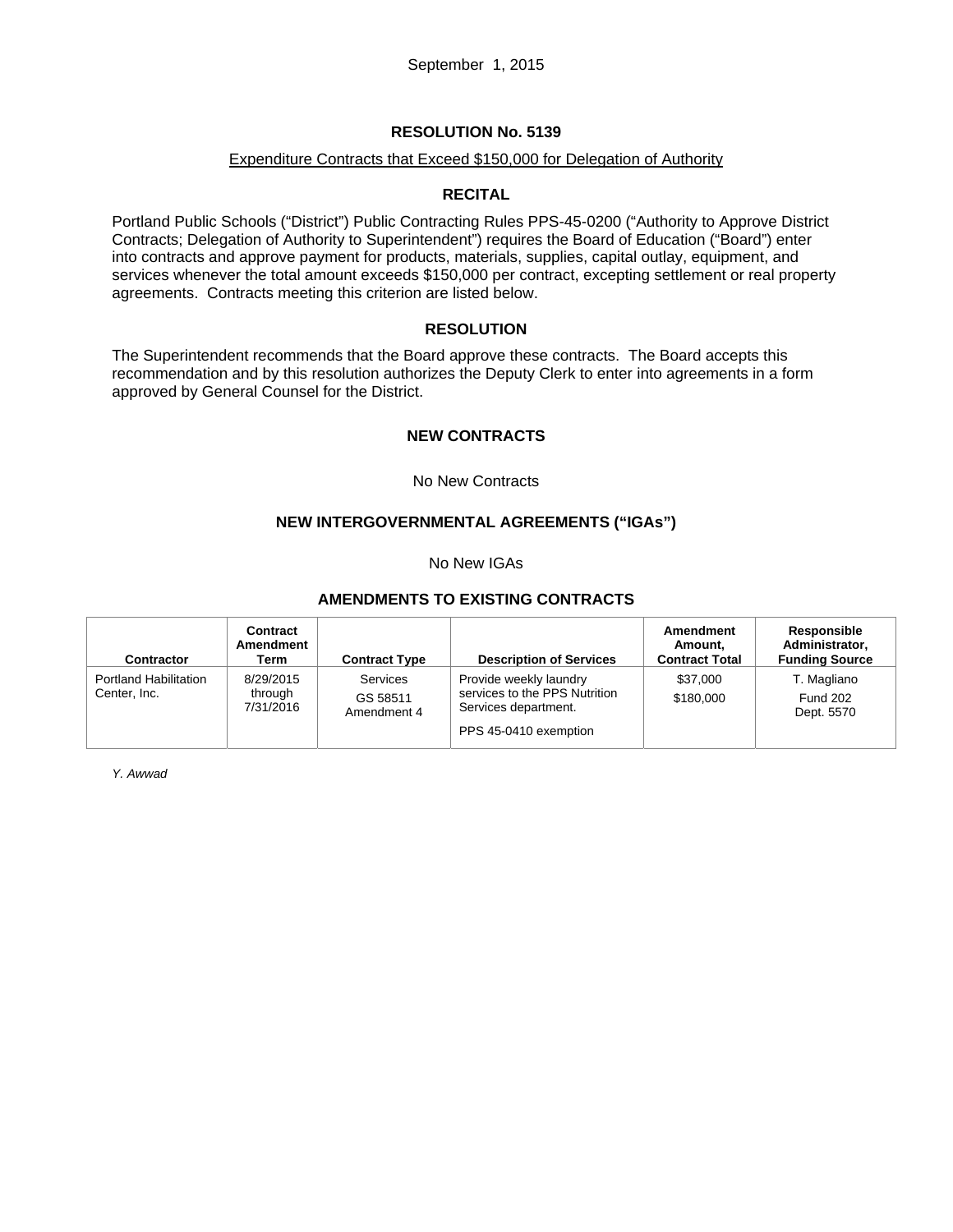## Other Matters Requiring Board Approval

The Superintendent RECOMMENDED adoption of the following items:

#### Numbers 5140 through 5143

During the Committee of the Whole, Director Knowles moved and Director Rosen seconded the motion to adopt amended Resolution 5140. The motion was put to a voice vote and passed unanimously (yes-6, no-0), with Director Esparza Brown absent and Student Representative Davidson voting yes, unofficial.

Director Rosen moved and Director Buel seconded the motion to amend Resolution 5140 by adding the following language to Resolution 1: "…. To enter into the Memorandum of Understanding, attached to this resolution, …..". The motion was put to a voice vote and passed unanimously (yes-6, no-0), with Director Esparza Brown absent.

During the Committee of the Whole, Director Knowles moved and Director Rosen seconded the motion to adopt Resolution 5141. The motion was put to a voice vote and passed unanimously (yes-6, no-0), with Director Esparza Brown absent and Student Representative Davidson voting yes, unofficial.

Director Kohnstamm moved and Director Knowles seconded the motion to adopt Resolutions 5142 and 5143. The motion was put to a voice vote and passed unanimously (yes-6, no-0), with Director Esparza Brown absent and Student Representative Davidson voting yes, unofficial.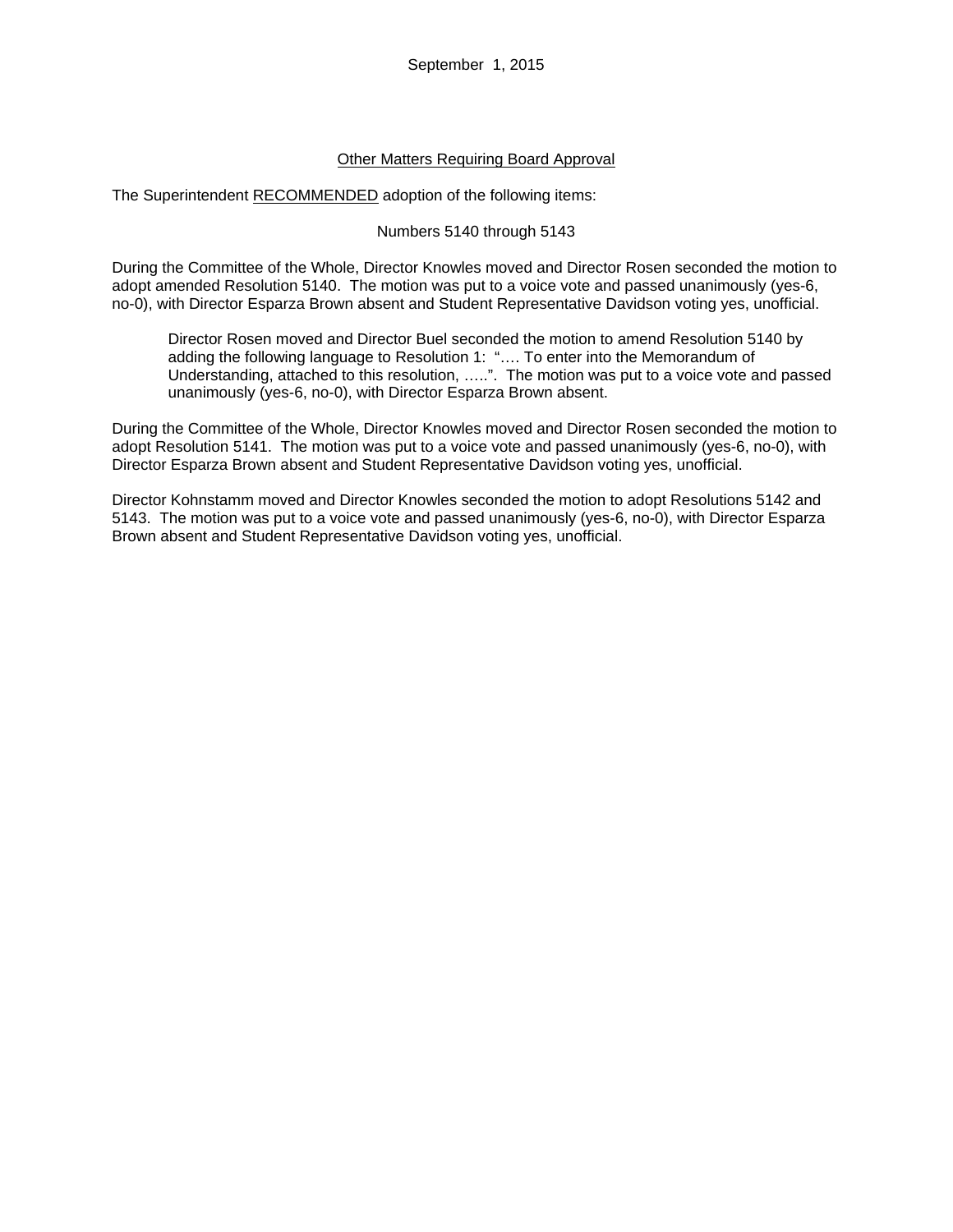#### Authorizing the Superintendent to execute a Memorandum of Understanding with Portland State University for Master Planning a potential Co-location of Portland State's Graduate School of Education with a fully Modernized Lincoln High School

## **RECITALS**

- A. Portland State University (PSU) and Portland Public Schools (PPS) have a long-standing relationship which has mutually benefited students of each institution.
- B. Portland Public Schools and Portland State University have jointly used each other's facilities to expand and enrich the program offerings of each institution.
- C. Portland State University's campus and Lincoln High School are geographically proximate but not currently constructed to take advantage of potential synergy between them.
- D. Co-located facilities could enrich the learning environment and success for both Portland Public Schools and Portland State University students.

## **RESOLUTION**

1. The Board of Education hereby authorizes the Superintendent to enter into the Memorandum of Understanding, attached to this resolution, with Portland State University for the master planning of a new Lincoln High School to potentially include Portland State University's Graduate School of Education.

*C.Sylvester*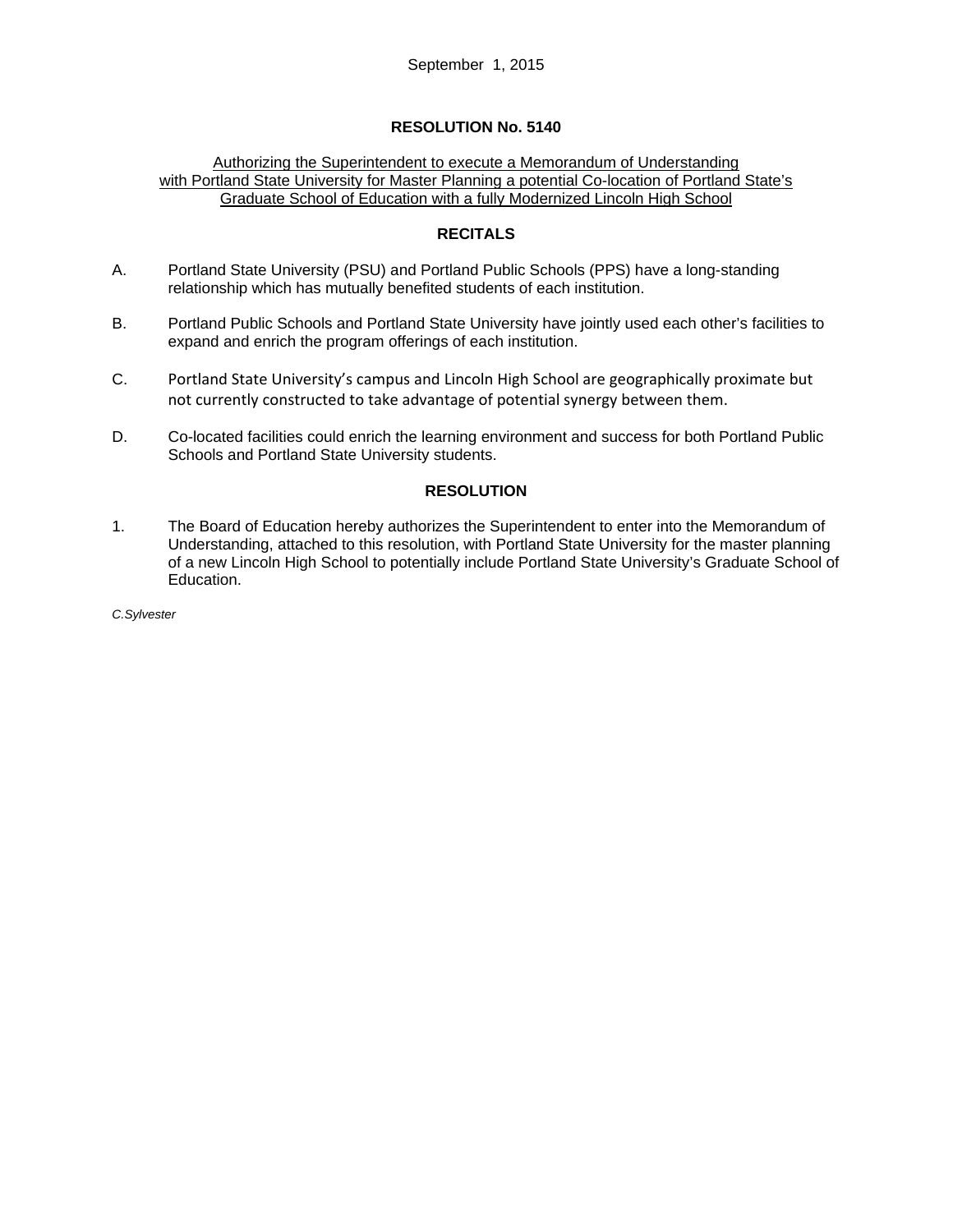# **MEMORANDUM OF UNDERSTANDING**

# **BETWEEN PORTLAND PUBLIC SCHOOLS AND**

#### **PORTLAND STATE UNIVERSITY**

This Memorandum of Understanding ("MOU") is made and entered into on \_\_\_\_\_\_, 2015 by and between Portland Public School District No. 1J, Multnomah County, Oregon ("District") and Portland State University ("PSU") for potential joint development and use of Lincoln High School and its site ("Lincoln").

# **RECITALS**

- A. Portland Public Schools is the largest PreK-12 institution in the State of Oregon, serving over 47,000 students annually.
- B. Portland State University is the largest four year and post-graduate institution of higher education in the State of Oregon serving over 28,000 students annually.
- C. The District and PSU have a long history of collaboration on a variety of educational programs that benefit students from both institutions. These programs enhance the educational offerings at District high schools and provide valuable access to dual credit courses of study for District students. These programs provide valuable student teaching and other types of internship opportunities such as social work or business at district schools or administrative headquarters for PSU students. Some of these collaborations include such programs as: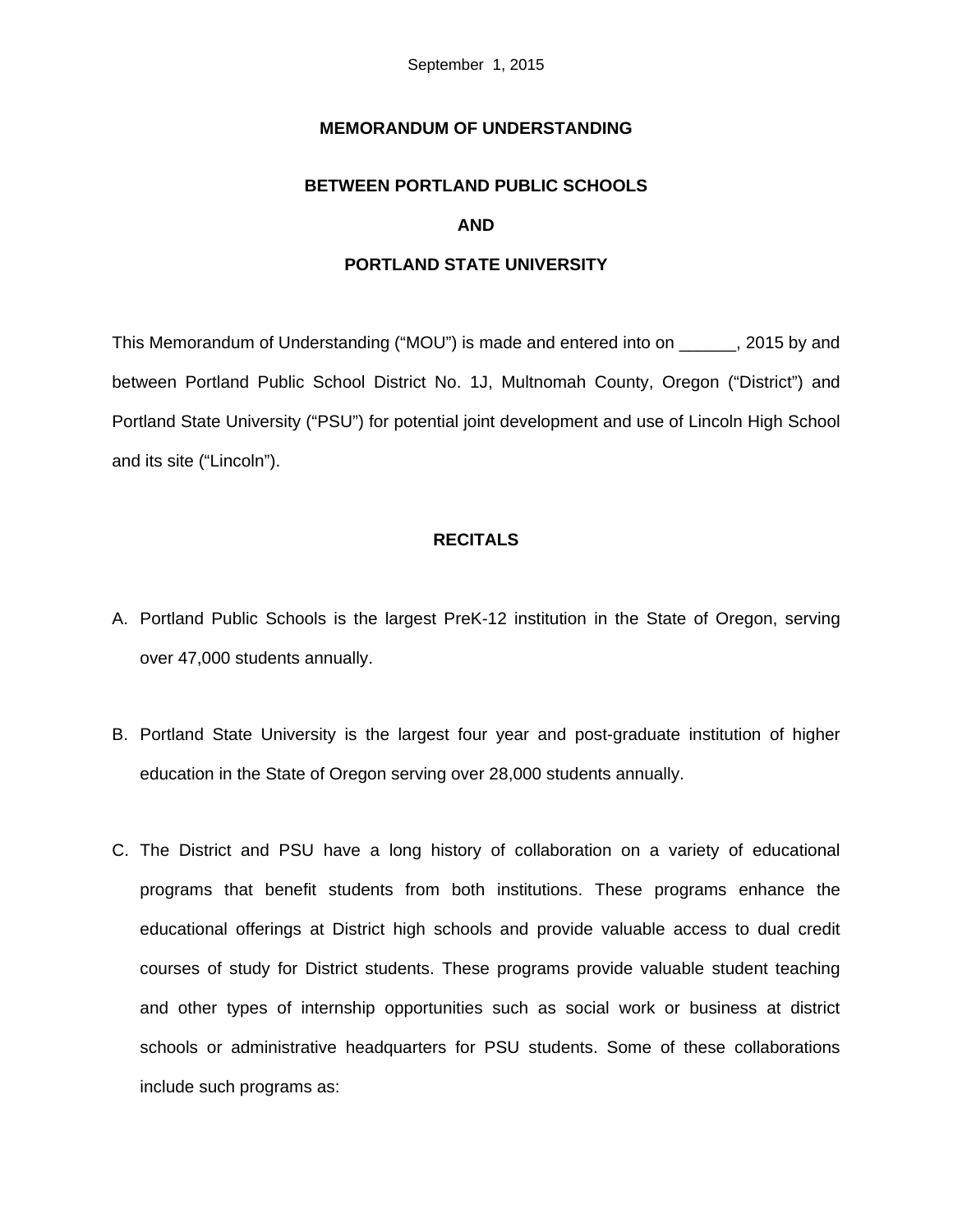- a. Cross-use of athletic facilities.
- b. PSU student teachers from the Graduate School of Education serving in PPS schools and being mentored by PPS teachers and administrators.
- c. School of Engineering Innovation Challenge, Cyber Discovery Camp, Oregon MESA, ChickTech: High School and others.
- d. Dual credit opportunities through such programs as the School of Business, and Philosophy and Ethics.
- e. Entrepreneur training and mentoring through the School of Business.
- f. PSU internships served in District schools to the benefit of both organizations.
- D. The Lincoln High School site at 1600 SW Salmon Street in Portland, Oregon, is unique amongst District properties in its Central City location proximate to Portland State University.
- E. The geography of Lincoln and PSU campuses and the proven benefits of the existing relationship between the District and PSU have fostered the desire to potentially link the two campuses through mutual capital investment.
- F. Co-located facilities could enrich the learning environment and success for both District and PSU students.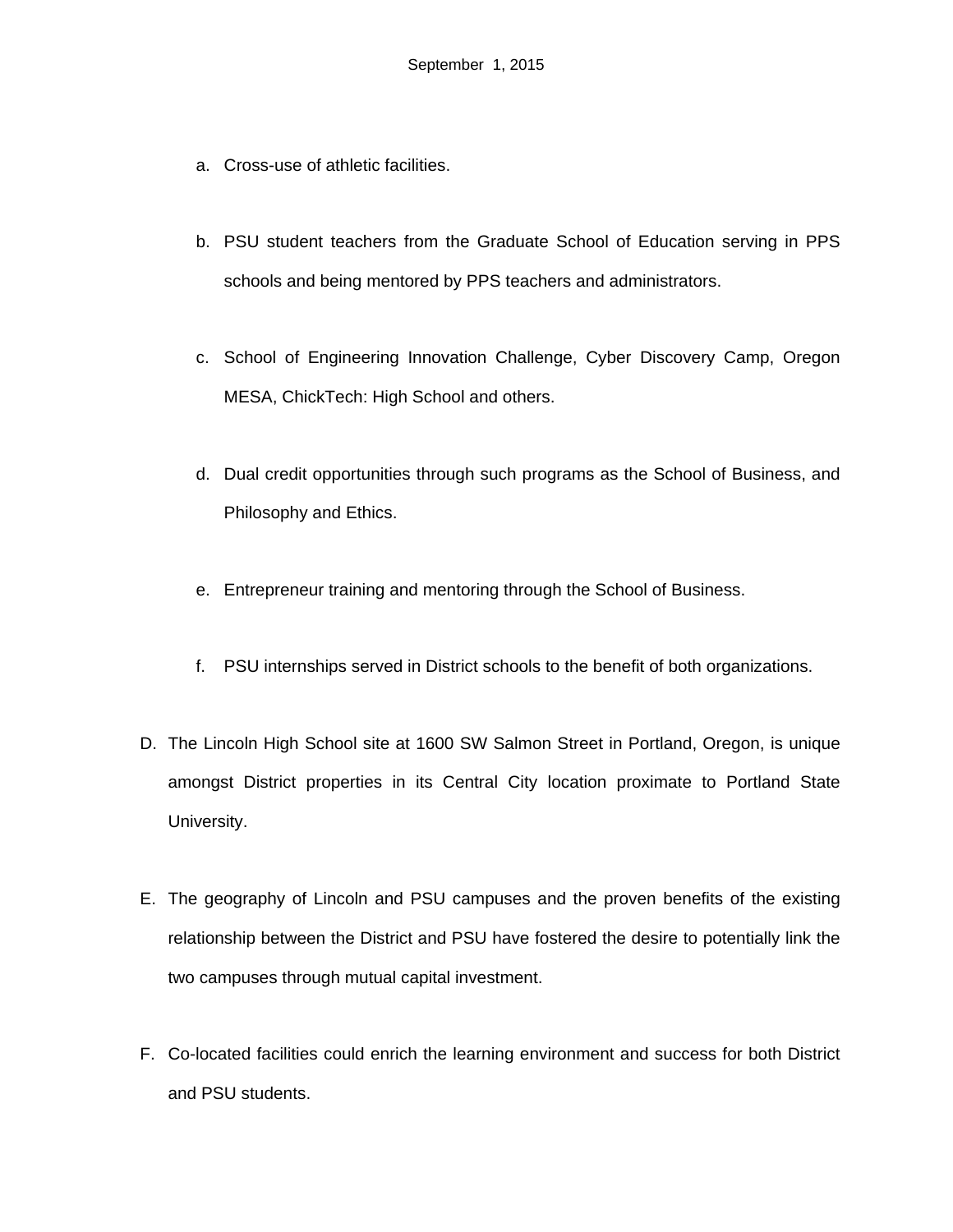- G. The District adopted a Long Range Facility Plan that identifies the development of partnerships as a guiding principle to leverage public resources to maximize efficiency, provide economies of scale and drive innovation.
- H. The District recently approved moving forward with master planning the Lincoln site for a comprehensive high school.
- I. PSU has recently completed building program requirements for its Graduate School of Education.
- J. There is synergy in the potential co-location of student educators with a comprehensive high school. The co-development of facilities could add value and benefits to both PSU and the District.

# **UNDERSTANDINGS**

**Therefore**, PSU and the District agree to the following:

- 1. The existing strong partnership between PSU and the District and the desire to investigate joint programming provides the impetus to enter into this MOU.
- 2. PSU will participate in a master planning process for the development of the Lincoln site that will be public and inclusive in nature.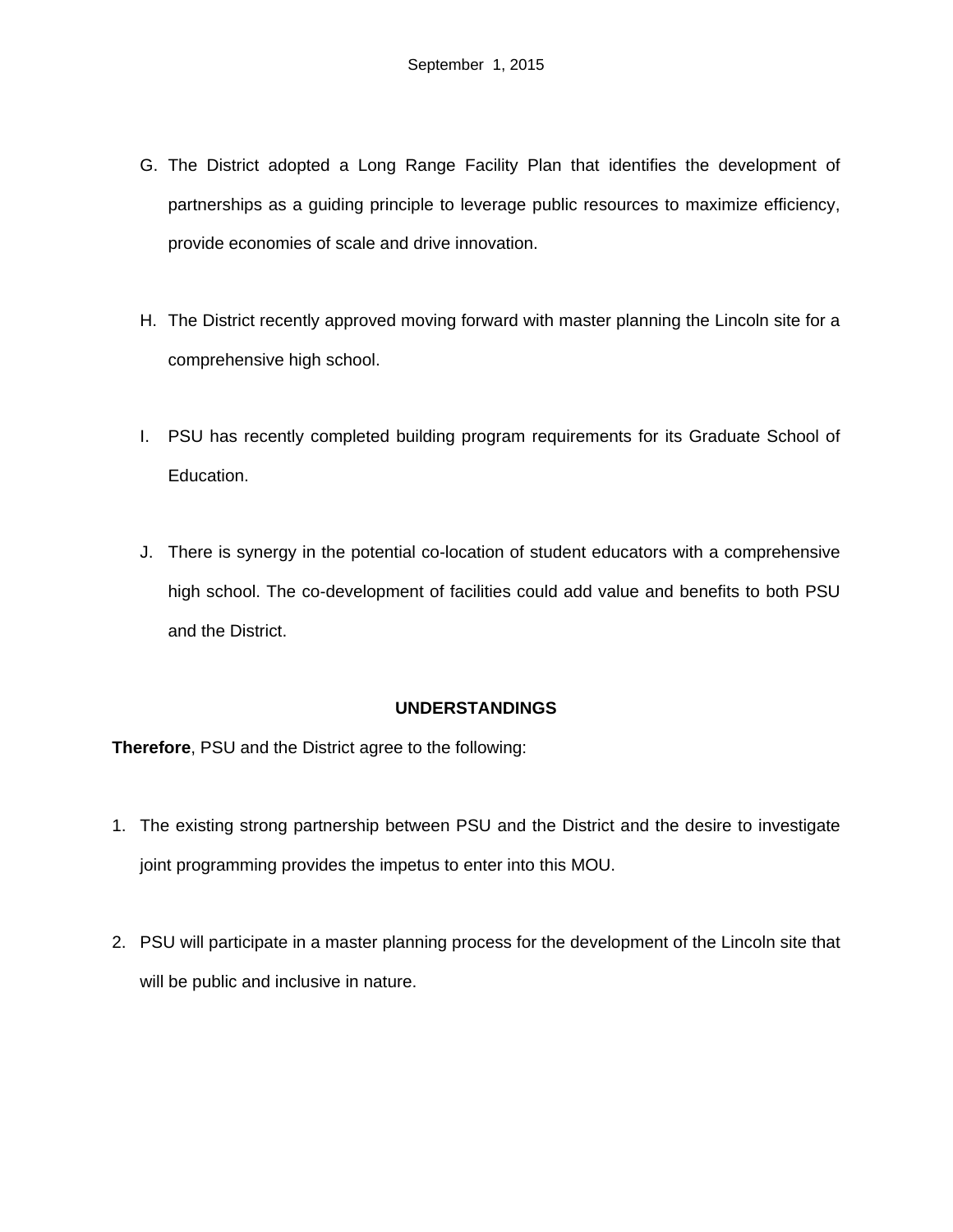- 3. PSU's Graduate School of Education's building program requirements, and other potential areas of collaboration will be considered in the master plan, along with the District's Educational Specifications for a Comprehensive High School.
- 4. This MOU does not assume that shared facilities or development will be the preferred solution for either the District or PSU, nor does it preclude the District from entering into MOUs or other forms of agreement with additional capital partners for the Lincoln site.
- 5. PSU is the sole determinant of the eventual location of its Graduate School of Education, either at Lincoln or any other location.
- 6. The public master planning process for the Lincoln site will take place during the 2015-16 school year. Subsequent design and construction phases are dependent upon:
	- For the District, voter approval of a November 2016 ballot measure to fund the rebuilding of Lincoln High School.
	- For PSU, June 2017 appropriation of State funds for the new Graduate School of Education.
- 7. The District will pay professional services costs for master planning the Lincoln site. Both parties commit their staff to fully participate in the process and appropriate planning activities.
- 8. PSU and the District will ensure transparency and accountability for each organization's contributions to this partnership, along with the results of the planning efforts, including the public component of the process.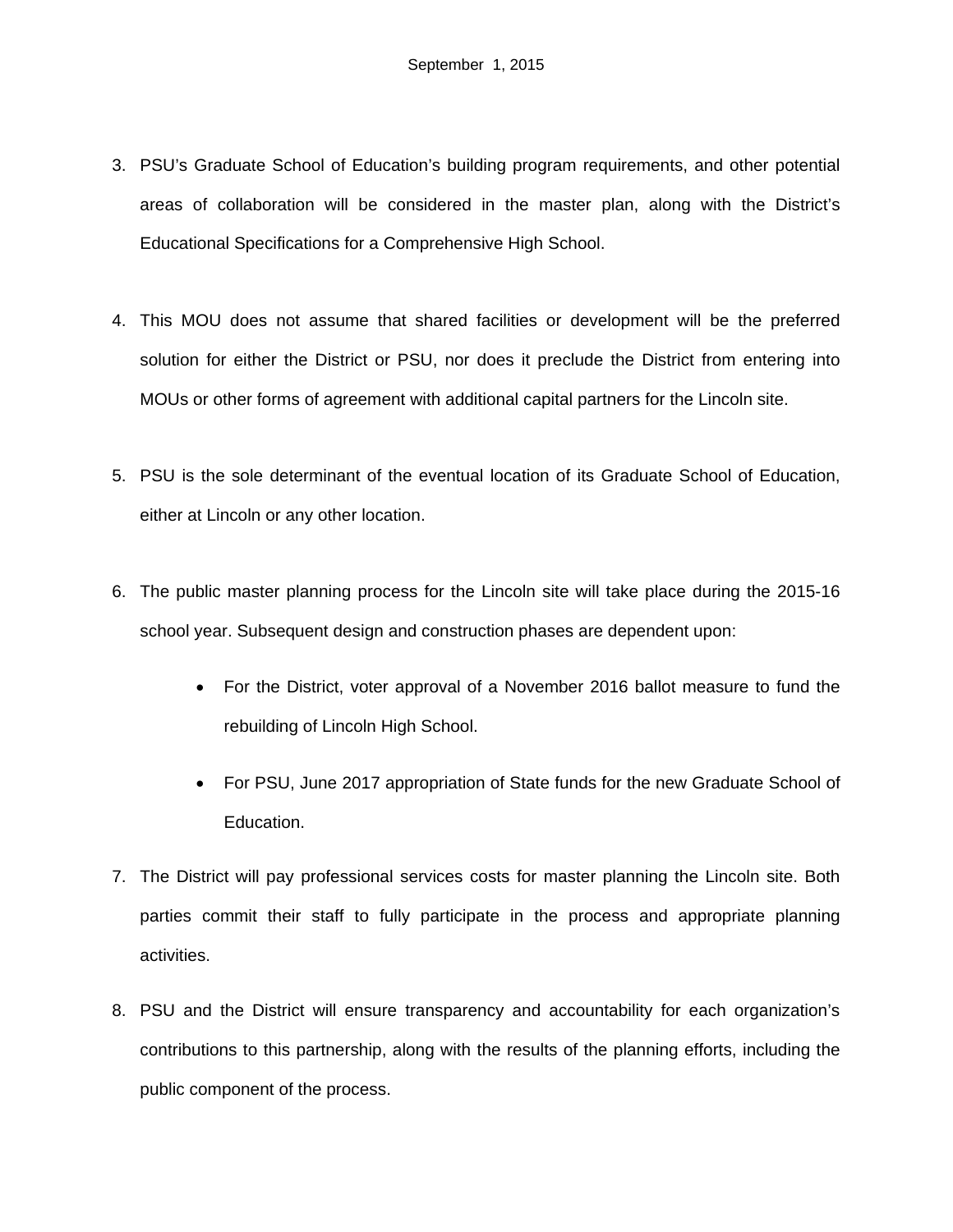The District and PSU recognize this partnership is of mutual benefit to each party, and the students each entity serves. Either party may withdraw from this MOU on thirty (30) days' notice to the other party. The provisions of this MOU become effective upon execution by both parties.

BY:

Wim Wiewel **Carole Smith**<br> **President** Carole Superintender Portland State University

\_\_\_\_\_\_\_\_\_\_\_\_\_\_\_\_\_\_\_\_\_\_\_ \_\_\_\_\_\_\_\_\_\_\_\_\_\_\_\_\_\_\_\_\_\_\_ Superintendent<br>Portland Public Schools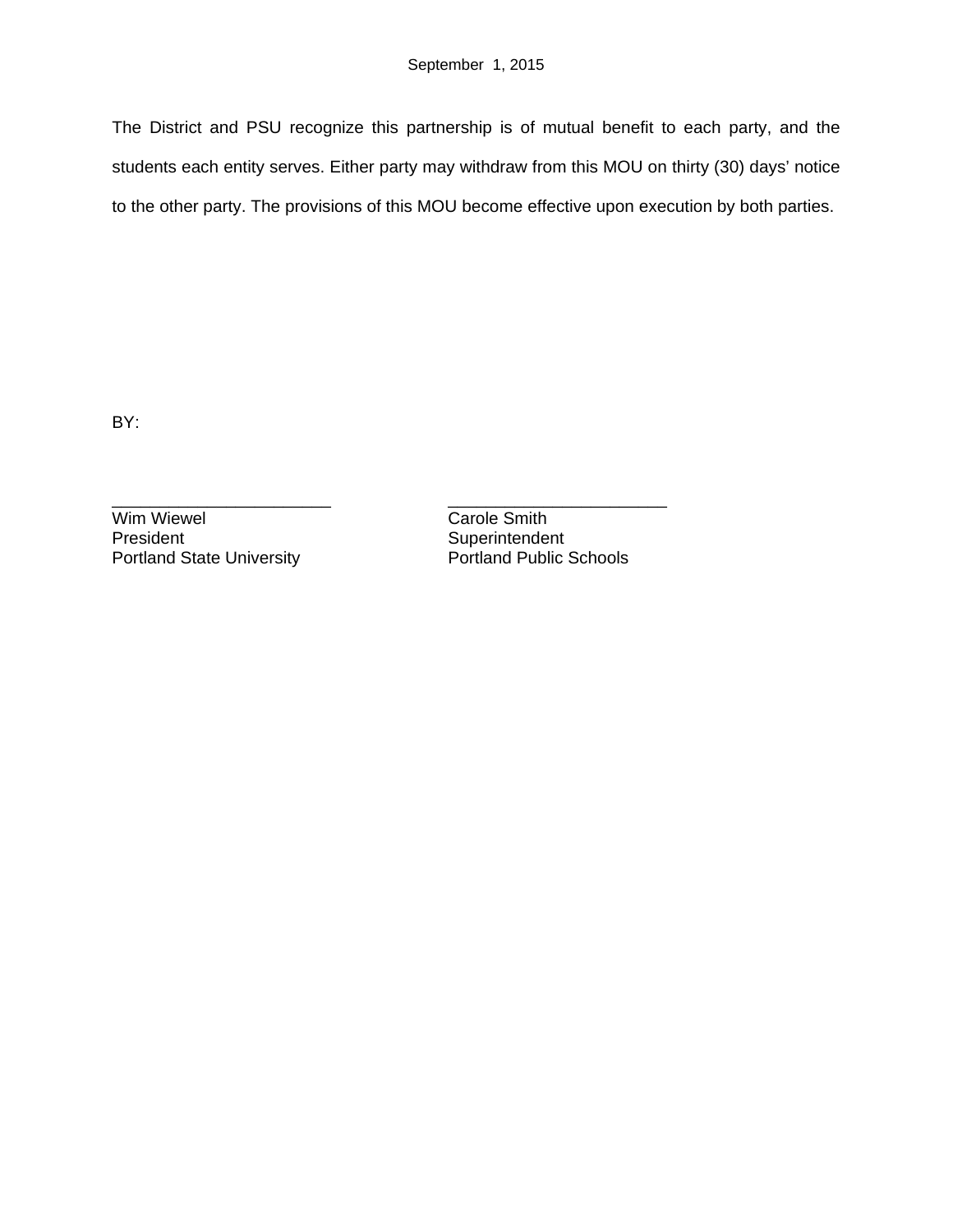#### Authorizing the Superintendent to Pursue Partnerships for Underground Parking Facilities as part of the Lincoln High School Master Planning Process

#### **RECITALS**

- A. Lincoln High School is in a central city location and its zoning allows for a variety of residential, commercial and industrial uses in a way that is not permissible on city school sites that are predominantly located in residential neighborhoods.
- B A development feasibility analysis of the Lincoln site has been completed by EcoNorthwest, dated July 28, 2015.
- C. The potential for partnerships has been identified as regards to financing underground parking at the Lincoln site.
- D. Underground parking at the Lincoln site would enhance the parking opportunities for Lincoln staff and special events.

#### **RESOLUTION**

- 1. The Board of Education hereby authorizes the Superintendent or her designee to enter into discussions with potential partners as regards to a potential, complex, multi-partner arrangement to develop underground parking at the Lincoln High School site, concurrent with the master planning process.
- 2. It is anticipated the District's contribution to such an arrangement would consist primarily of the land so that it does not increase the Lincoln High School full modernization development costs.

*C. Sylvester*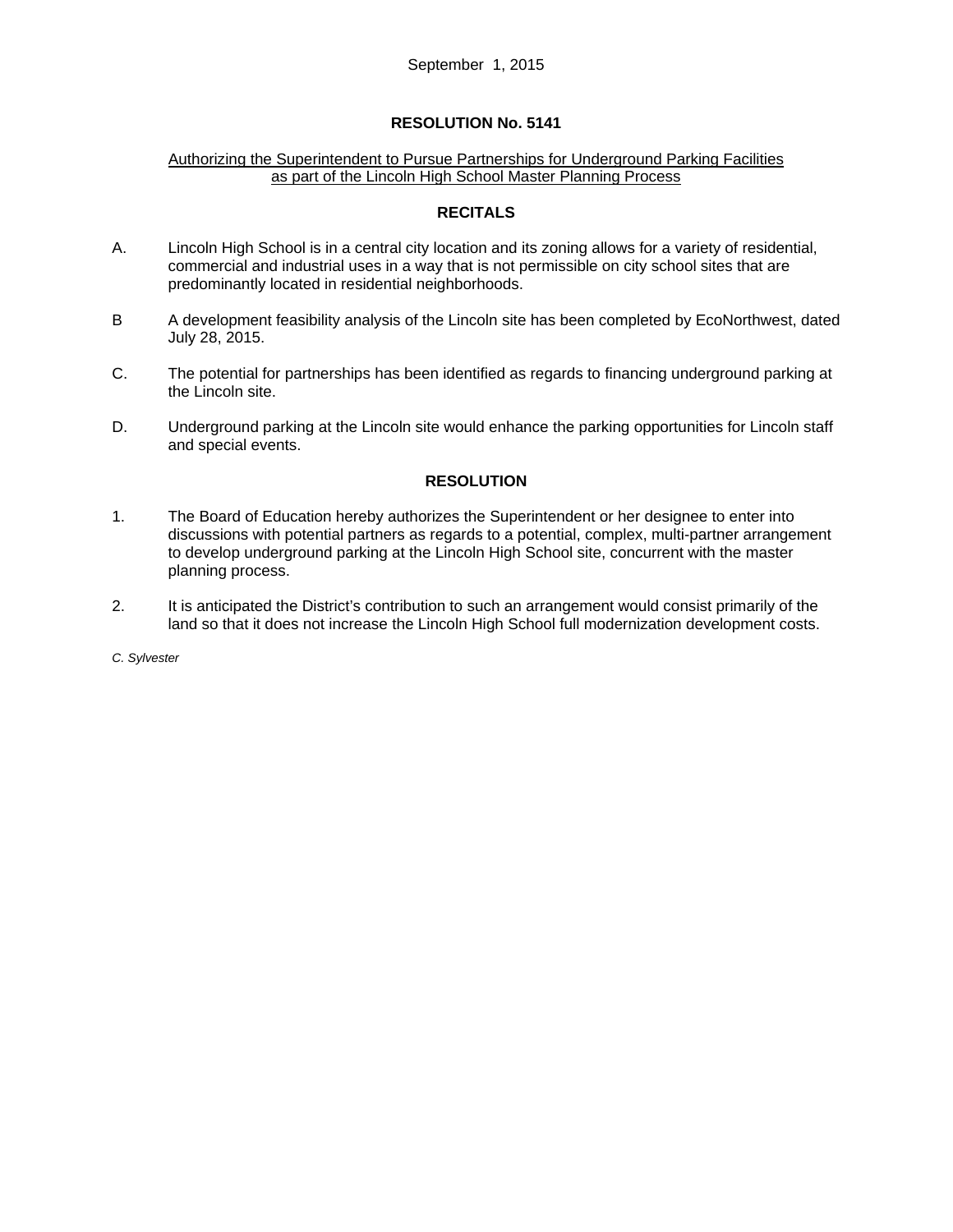#### Appointment of Citizen Budget Review Committee Members

## **RECITALS**

- A. The mission of the Citizen Budget Review Committee (CBRC) is to review, evaluate, and make recommendations to the Board of Education (Board) regarding the Superintendent's Proposed Budget and other budgetary issues identified by the CBRC or the Board. The CBRC receives its charge from the Board.
- B. In November 4, 2014 the voters of the Portland Public School (PPS) District passed a new Local Option Levy, Measure 26-161, which became effective in 2015, which mandated independent citizen oversight to ensure tax dollars are used for purposes approved by local voters, and the CBRC serves that function for PPS.
- C. The CBRC is composed of eight to twelve volunteer members. The Board appoints members to two-year terms with a student member appointed to a one-year term.
- D. The Board recognizes that District employees and community members bring specialized knowledge and expertise to the CBRC and budgetary review process. The Board instructs all CBRC members to employ discretion, avoid conflicts of interest or any appearance of impropriety, and exercise care in performing their duties.
- E. Three members of the committee are midway through their two-year term: Dick Cherry, Tom Fuller and Eilidh Lowery were appointed last year to serve through June 30, 2016.
- F. On July 6, 2015 the Board reappointed six people who had served terms that expired on June 30, 2015 to a new two-year term through June 30, 2017. (Roger Kirchner, Scott McClain, Rita Moore, Harmony Quiroz, Betsy Salter, Patrick Stupfel)
- G. Recruitment of additional members continued and three applications were received for the two remaining positions for community members. Staff is working with SuperSAC to identify a student representative.
- H. Applications have been reviewed and the Superintendent recommends the Board appoint Christina Cowgill and Anjala Ehelebe as members for two years.

## **RESOLUTION**

1. Christina Cowgill and Anjala Ehelebe are hereby appointed as members of the CBRC for a twoyear term through June 30, 2017.

*Y. Awwad / D. Wynde*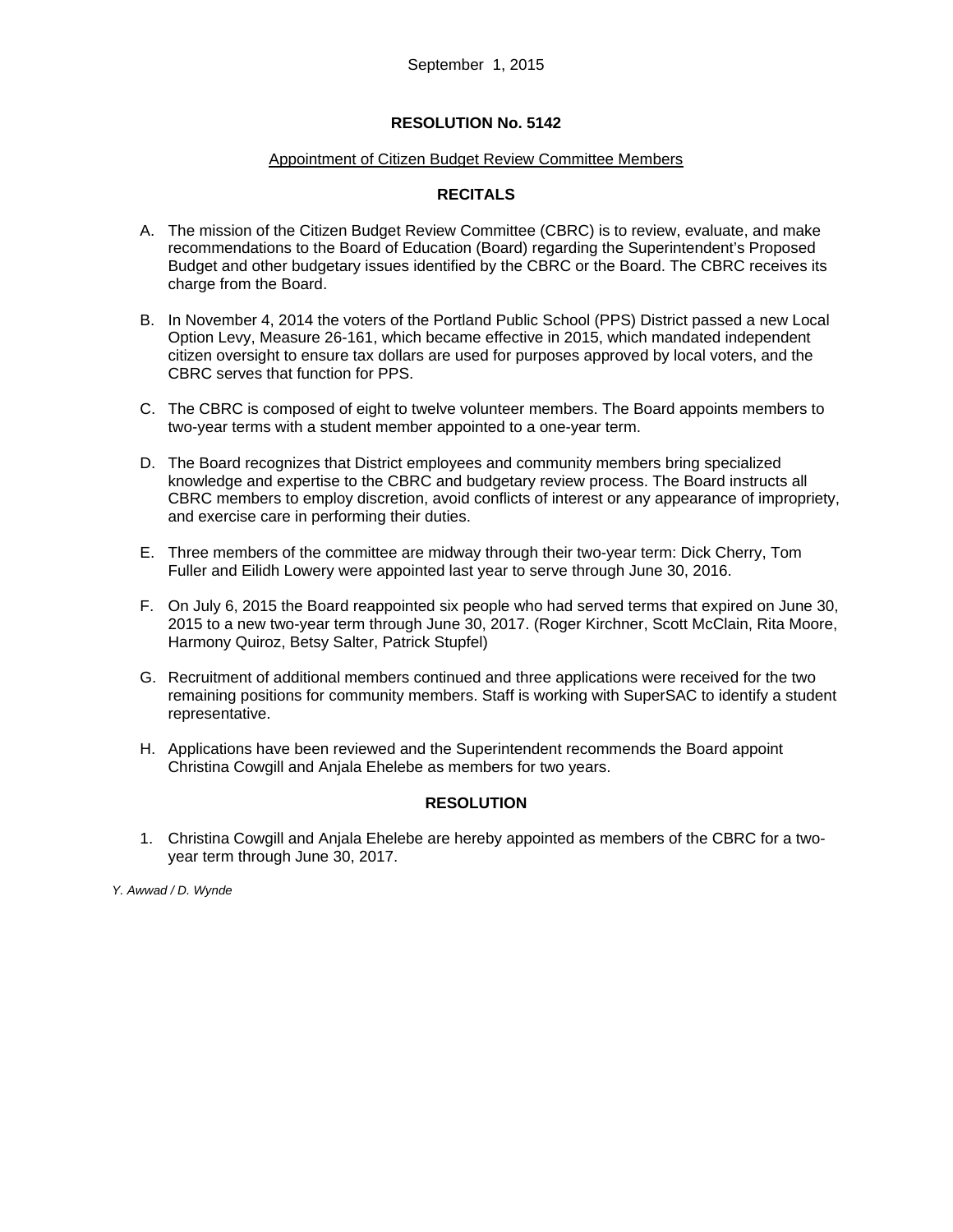#### Approving Conference Attendance for Board Members

## **RECITAL**

- A. Board Policy 1.40.070 requires Board approval for individual Board members to attend state or national meetings as representatives of the Board.
- B. Portland Public Schools has a contract with Pacific Education Group which is holding its National Summit for Courageous Conversations in October of 2015 in Baltimore, MD.
- C. Portland Public Schools is a member of the Council of Great City Schools which is holding its 2015 Fall Conference in Long Beach, CA., in October of 2015.

## **RESOLUTION**

- 1. The Board affirms Director Esparza Brown to attend both the National Summit for Courageous Conversations and the Fall Conference for the Council of Great City Schools as a representative of the Board of Education.
- 2. The Board affirms Director Kohnstamm to attend the Fall Conference for the Council of Great City Schools as a representative of the Board of Education.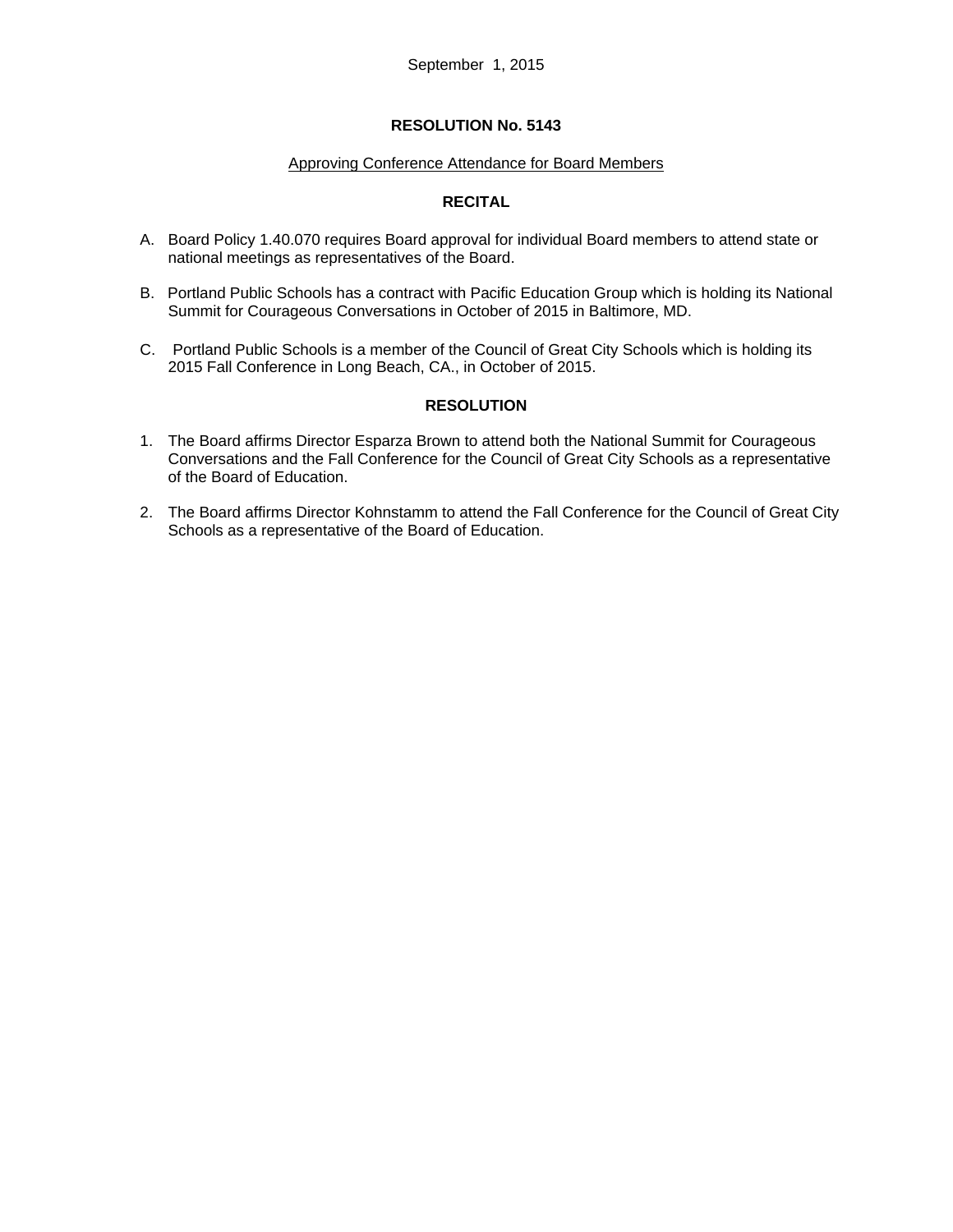#### BOARD OF EDUCATION SCHOOL DISTRICT NO. 1J, MULTNOMAH COUNTY, OREGON

## INDEX TO THE MINUTES

September 16, 2015

Board Action Number Page

#### Purchases, Bids, Contracts

5144 Revenue Contracts that Exceed \$25,000 Limit for Delegation of Authority ................................<br>5145 Expenditure Contracts that Exceed \$150,000 for Delegation of Authority ................................. 5145 Expenditure Contracts that Exceed \$150,000 for Delegation of Authority ..................................

## Other Matters Requiring Board Approval

5146 Minutes ........................................................................................................................................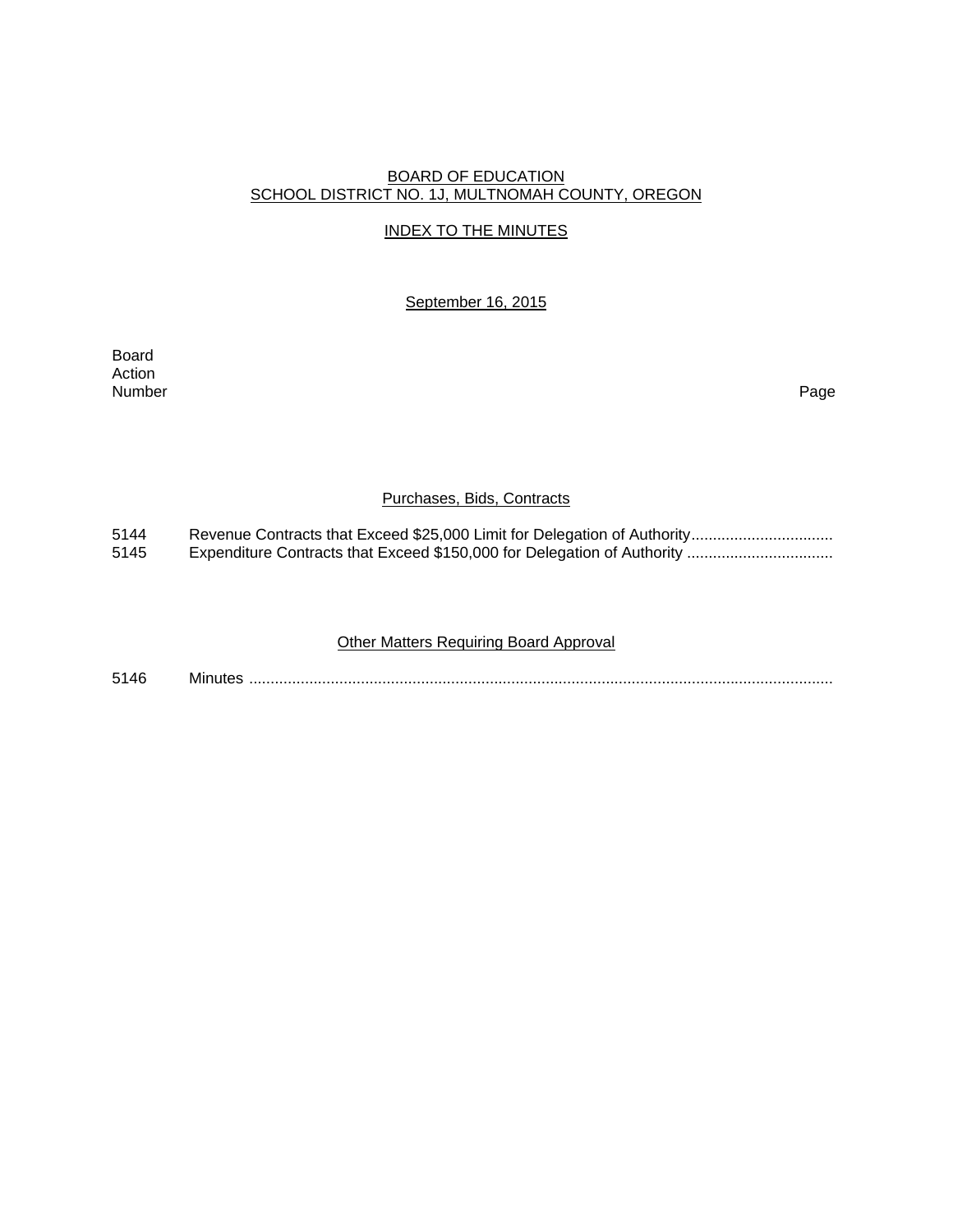# Purchases, Bids, Contracts

The Superintendent RECOMMENDED adoption of the following items:

## Numbers 5144 and 5145

Director Rosen moved and Director Anthony seconded the motion to adopt the above numbered items. The motion was put to a voice vote and passed unanimously (yes-6, no-0), with Director Kohnstamm absent and Student Representative Davidson voting yes, unofficial.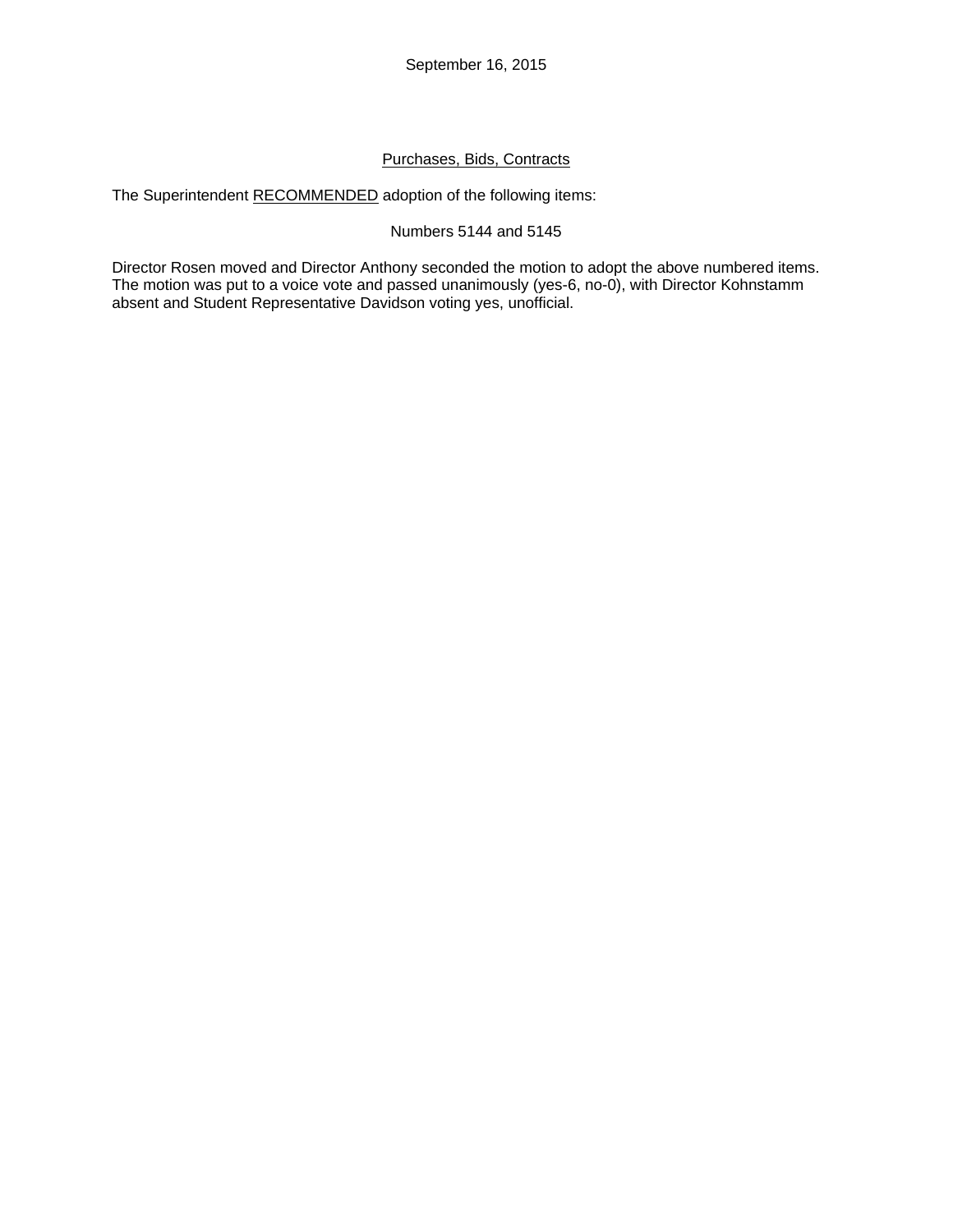#### Revenue Contracts that Exceed \$25,000 Limit for Delegation of Authority

#### **RECITAL**

Portland Public Schools ("District") Public Contracting Rules PPS-45-0200 ("Authority to Approve District Contracts; Delegation of Authority to Superintendent") requires the Board of Education ("Board") to enter into and approve all contracts, except as otherwise expressly authorized. Contracts exceeding \$25,000 per contractor are listed below.

#### **RESOLUTION**

The Superintendent recommends that the Board approve these contracts. The Board accepts this recommendation and by this resolution authorizes the Deputy Clerk to enter into agreements in a form approved by General Counsel for the District.

#### **NEW REVENUE CONTRACTS**

#### No New Revenue Contracts

#### **NEW INTERGOVERNMENTAL AGREEMENTS / REVENUE ("IGA/Rs")**

| Contractor                              | Contract<br>Term                 | <b>Contract Type</b>                                  | <b>Description of Services</b>                                                                                            | Contract<br>Amount | Responsible<br>Administrator,<br><b>Funding Source</b>   |
|-----------------------------------------|----------------------------------|-------------------------------------------------------|---------------------------------------------------------------------------------------------------------------------------|--------------------|----------------------------------------------------------|
| <b>Portland Public</b><br>Schools       | 7/1/2015<br>through<br>6/30/2016 | Intergovernmental<br>Agreement/Revenue<br>IGA/R 62153 | Columbia Regional Program<br>will provide deaf/hard of<br>hearing classroom services for<br>regionally eligible students. | \$480.125          | H. Adair<br><b>Fund 299</b><br>Dept. 9999<br>Grant S0031 |
| David Douglas School<br><b>District</b> | 7/1/2015<br>through<br>6/30/2016 | Intergovernmental<br>Agreement/Revenue<br>IGA/R 62188 | Columbia Regional Program<br>will provide deaf/hard of<br>hearing classroom services for<br>regionally eligible students. | \$74.450           | H. Adair<br><b>Fund 299</b><br>Dept. 9999<br>Grant S0031 |
| Parkrose School<br><b>District</b>      | 7/1/2015<br>through<br>6/30/2016 | Intergovernmental<br>Agreement/Revenue<br>IGA/R 62190 | Columbia Regional Program<br>will provide deaf/hard of<br>hearing classroom services for<br>regionally eligible students. | \$74.450           | H. Adair<br><b>Fund 299</b><br>Dept. 9999<br>Grant S0031 |

# **AMENDMENTS TO EXISTING REVENUE CONTRACTS**

| Contractor                                     | Contract<br>Amendment<br>Term     | <b>Contract Type</b>                                                  | <b>Description of Services</b>                                                                       | <b>Amendment</b><br>Amount,<br><b>Contract Total</b> | Responsible<br>Administrator,<br><b>Funding Source</b>   |
|------------------------------------------------|-----------------------------------|-----------------------------------------------------------------------|------------------------------------------------------------------------------------------------------|------------------------------------------------------|----------------------------------------------------------|
| State of Oregon,<br>Department of<br>Education | 8/17/2015<br>through<br>6/30/2017 | Intergovernmental<br>Agreement/ Revenue<br>IGA/R 59988<br>Amendment 2 | Provide funds for DART long<br>term care and treatment<br>educational programs through<br>June 2017. | \$3,401,227<br>\$12,259,605                          | A. Lopez<br><b>Fund 205</b><br>Dept. 9999<br>Grant G1343 |
| The University of<br>Oregon                    | 6/1/2015<br>through<br>5/31/2016  | Intergovernmental<br>Agreement/Revenue<br>IGA/R 59539<br>Amendment 3  | Funding for year four of the K-<br>12 Oregon Chinese Flagship<br>grant project.                      | 400.000<br>\$1,650,000                               | C. Russo<br><b>Fund 205</b><br>Dept. 9999<br>Grant G1273 |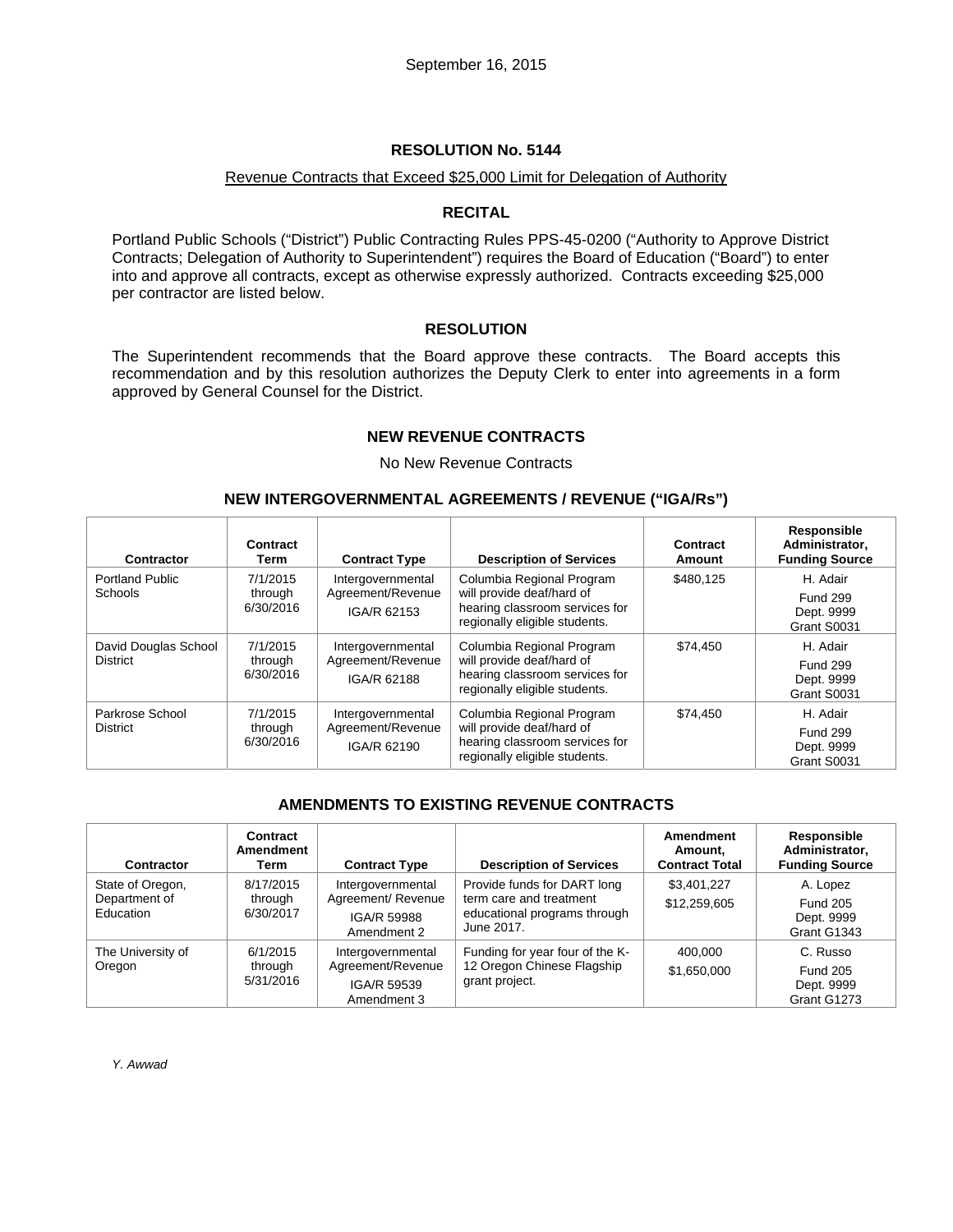#### Expenditure Contracts that Exceed \$150,000 for Delegation of Authority

## **RECITAL**

Portland Public Schools ("District") Public Contracting Rules PPS-45-0200 ("Authority to Approve District Contracts; Delegation of Authority to Superintendent") requires the Board of Education ("Board") enter into contracts and approve payment for products, materials, supplies, capital outlay, equipment, and services whenever the total amount exceeds \$150,000 per contract, excepting settlement or real property agreements. Contracts meeting this criterion are listed below.

#### **RESOLUTION**

The Superintendent recommends that the Board approve these contracts. The Board accepts this recommendation and by this resolution authorizes the Deputy Clerk to enter into agreements in a form approved by General Counsel for the District.

## **NEW CONTRACTS**

| <b>Contractor</b>                                       | <b>Contract</b><br>Term          | <b>Contract Type</b>                 | <b>Description of Services</b>                                                                                            | <b>Contract</b><br>Amount | Responsible<br>Administrator,<br><b>Funding Source</b> |
|---------------------------------------------------------|----------------------------------|--------------------------------------|---------------------------------------------------------------------------------------------------------------------------|---------------------------|--------------------------------------------------------|
| Immigrant & Refugee<br>Community<br>Organization (IRCO) | 7/1/2015<br>through<br>6/30/2016 | <b>Personal Services</b><br>PS 62199 | Provide culturally specific family<br>engagement services to<br>immigrant and refugee<br>communities within the District. | \$227,936                 | L. Poe<br><b>Fund 101</b><br>Dept. 5431                |

# **NEW INTERGOVERNMENTAL AGREEMENTS ("IGAs")**

### No New IGAs

## **AMENDMENTS TO EXISTING CONTRACTS**

| Contractor                      | Contract<br>Amendment<br>Term    | <b>Contract Type</b>                       | <b>Description of Services</b>                                                                                                                                                                           | Amendment<br>Amount.<br><b>Contract Total</b> | Responsible<br>Administrator,<br><b>Funding Source</b>         |
|---------------------------------|----------------------------------|--------------------------------------------|----------------------------------------------------------------------------------------------------------------------------------------------------------------------------------------------------------|-----------------------------------------------|----------------------------------------------------------------|
| Simplex-<br>Grinnell            | 7/1/2015<br>through<br>6/30/2016 | <b>Services</b><br>GS 58570<br>Amendment 4 | Inspect and service or replace<br>all District fire extinguishers,<br>including those in maintenance<br>vehicles and modular; inspect<br>and service ansul fire<br>suppression systems.<br>ITB 06-10-094 | \$25,000<br>\$175,000                         | T. Magliano<br><b>Fund 101</b><br>Dept. 5593                   |
| Lile International<br>Companies | 8/17/2015<br>through<br>3/5/2017 | <b>Services</b><br>SR 61623<br>Amendment 1 | Moving materials and<br>packing/unpacking, moving,<br>storage, assembly services for<br>the Faubion to Tubman School<br>move (Bond 2012).<br>ITB 2015-1904                                               | \$100,000<br>\$225,000                        | C. Sylvester<br><b>Fund 453</b><br>Dept. 1248<br>Project DE319 |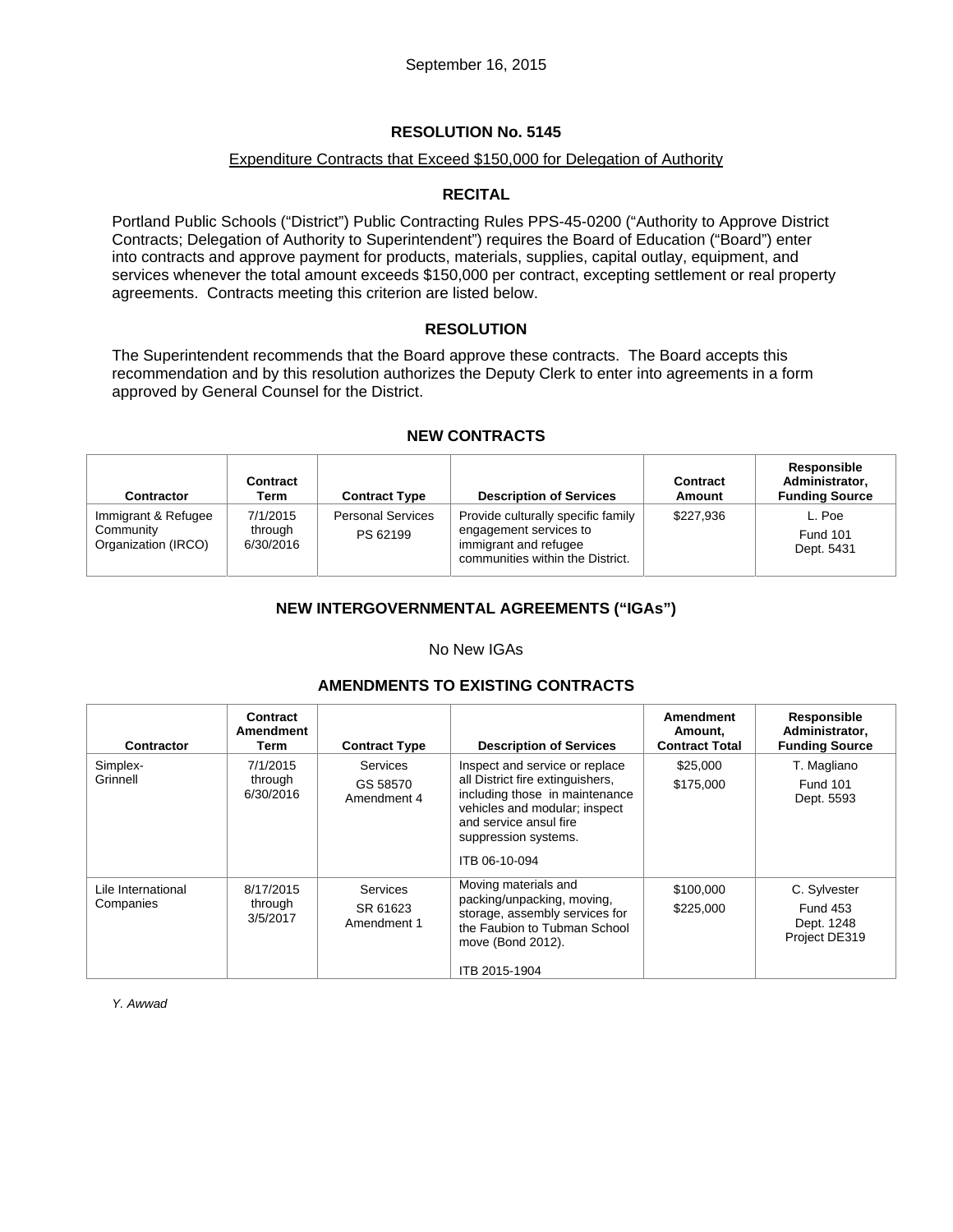# Other Matters Requiring Board Approval

The Superintendent RECOMMENDED adoption of the following items:

Number 5146

Director Rosen moved and Director Anthony seconded the motion to adopt the above numbered items. The motion was put to a voice vote and passed unanimously (yes-6, no-0), with Director Kohnstamm absent and Student Representative Davidson voting yes, unofficial.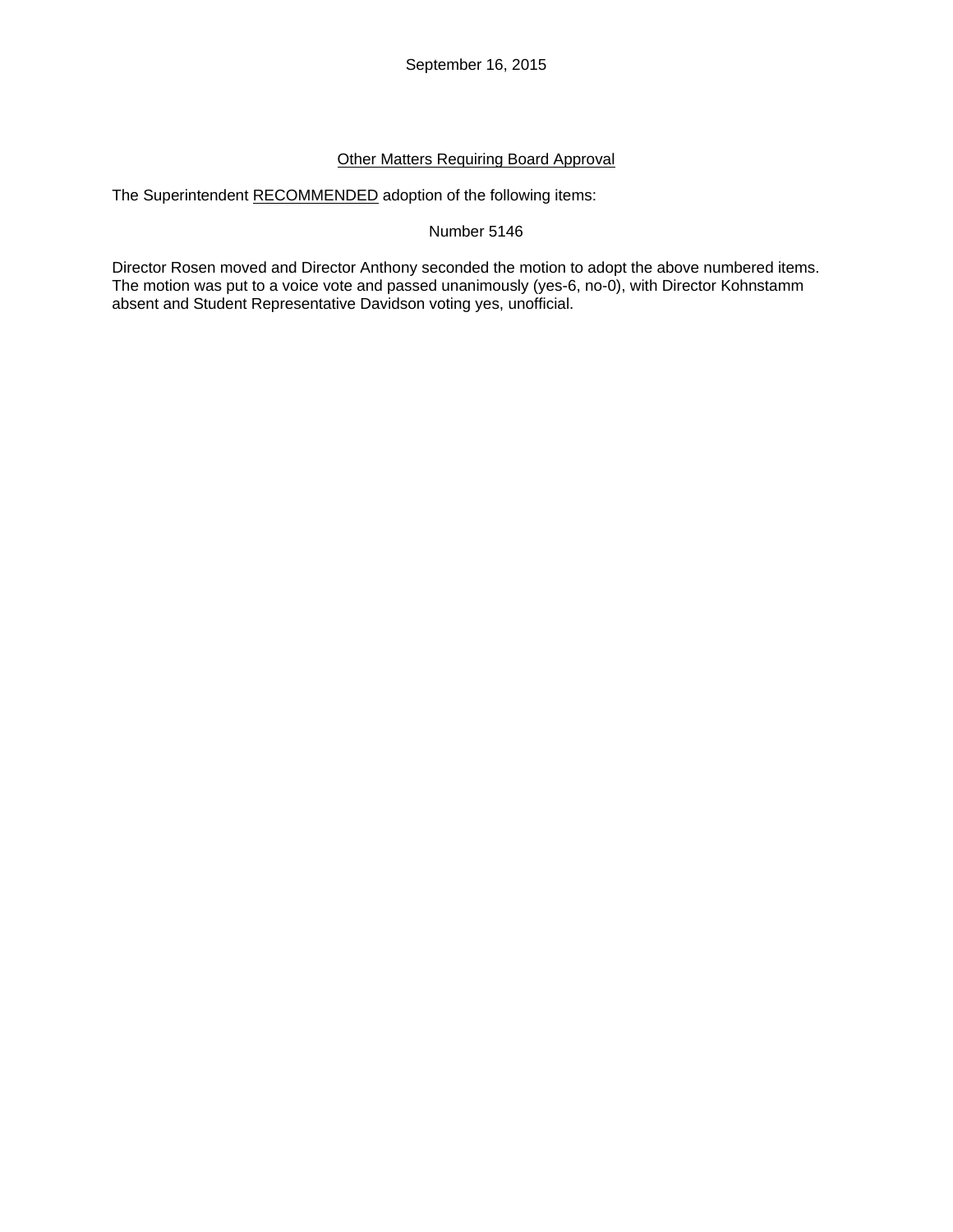# **Minutes**

The following minutes are offered for adoption:

August 25 and September 1, 2015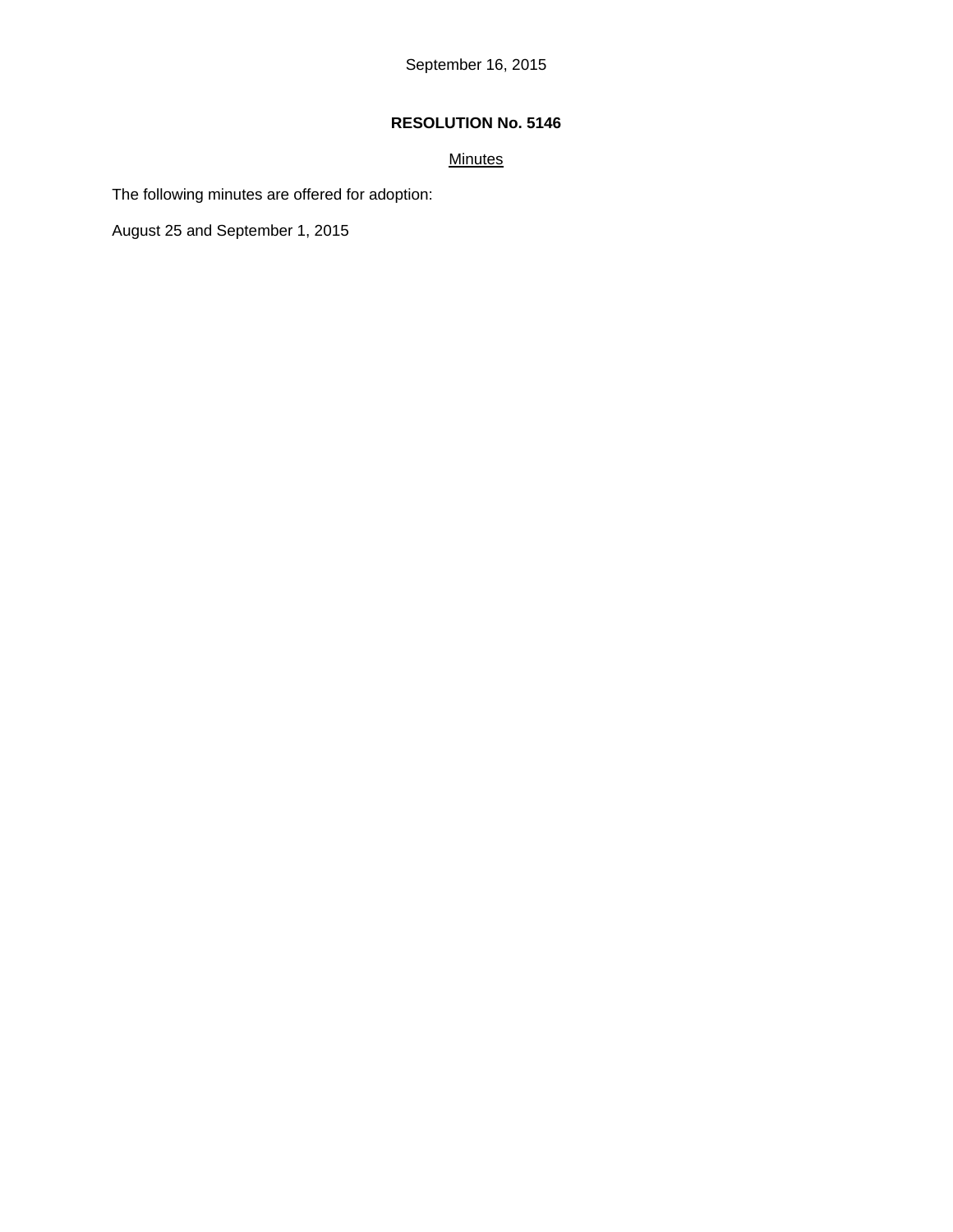### BOARD OF EDUCATION SCHOOL DISTRICT NO. 1J, MULTNOMAH COUNTY, OREGON

# INDEX TO THE MINUTES

### October 5, 2015

Board Action Number Page

#### Purchases, Bids, Contracts

5147 Revenue Contracts that Exceed \$25,000 Limit for Delegation of Authority ................................<br>5148 Expenditure Contracts that Exceed \$150,000 for Delegation of Authority ................................. 5148 Expenditure Contracts that Exceed \$150,000 for Delegation of Authority ..................................

## Other Matters Requiring Board Approval

| 5149 |                                                                            |
|------|----------------------------------------------------------------------------|
| 5150 | Revision of Tax-Exempt Bond Post-Issuance Compliance and Continuing        |
|      |                                                                            |
| 5151 |                                                                            |
| 5152 | Resolution Encouraging Oregon's PPS Administration, State Legislature, and |
|      |                                                                            |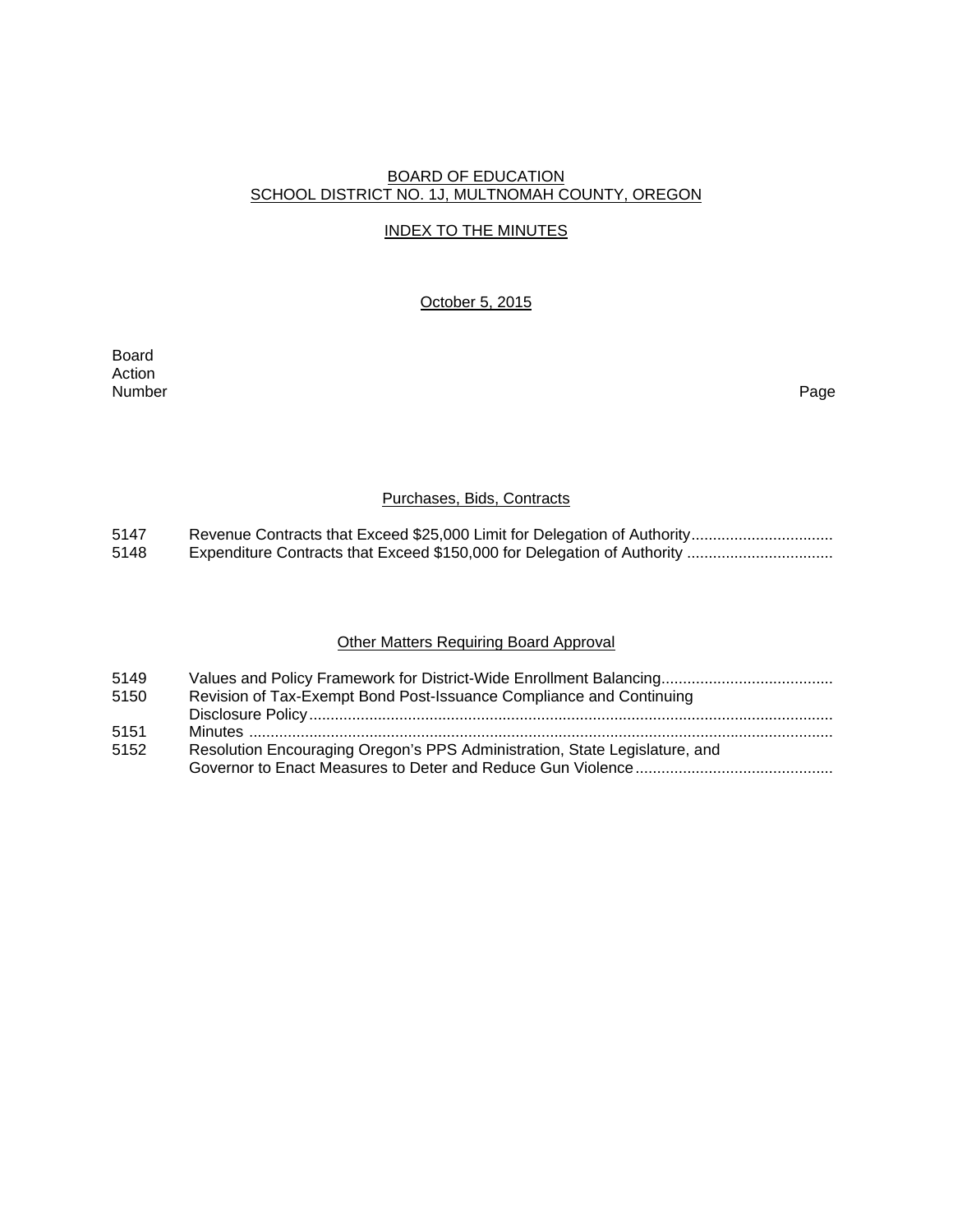October 5, 2015

## Purchases, Bids, Contracts

The Superintendent RECOMMENDED adoption of the following items:

## Numbers 5147 and 5148

Director Knowles moved and Director Kohnstamm seconded the motion to adopt the above numbered items. The motion was put to a voice vote and passed unanimously (yes-7, no-0), with Student Representative Davidson voting yes, unofficial.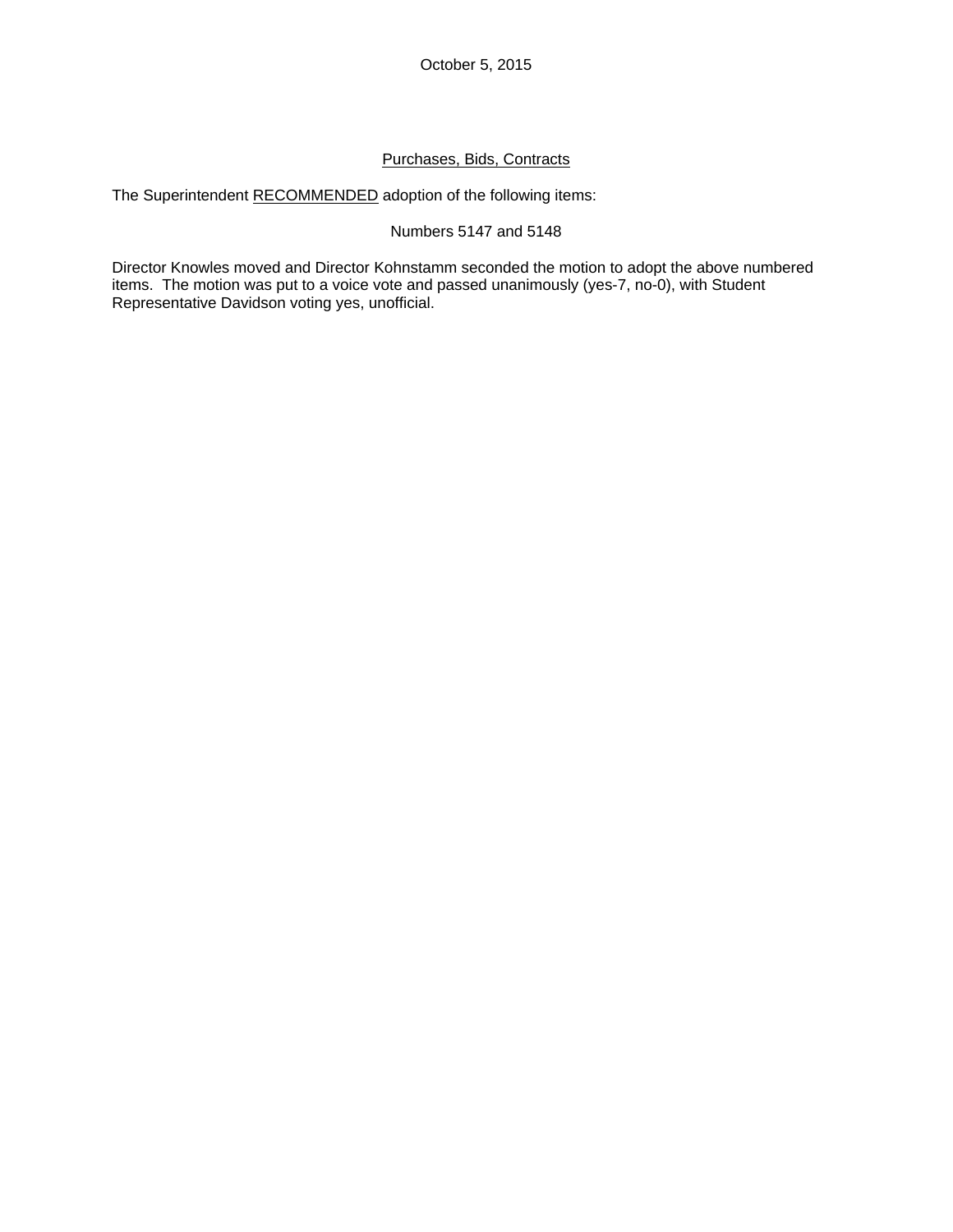#### Revenue Contracts that Exceed \$25,000 Limit for Delegation of Authority

## **RECITAL**

Portland Public Schools ("District") Public Contracting Rules PPS-45-0200 ("Authority to Approve District Contracts; Delegation of Authority to Superintendent") requires the Board of Education ("Board") to enter into and approve all contracts, except as otherwise expressly authorized. Contracts exceeding \$25,000 per contractor are listed below.

#### **RESOLUTION**

The Superintendent recommends that the Board approve these contracts. The Board accepts this recommendation and by this resolution authorizes the Deputy Clerk to enter into agreements in a form approved by General Counsel for the District.

## **NEW REVENUE CONTRACTS**

#### No New Revenue Contracts

#### **NEW INTERGOVERNMENTAL AGREEMENTS / REVENUE ("IGA/Rs")**

| <b>Contractor</b>                              | Contract<br>Term                 | <b>Contract Type</b>                                       | <b>Description of Services</b>                                                                                                                                                                                 | Contract<br>Amount | Responsible<br>Administrator,<br><b>Funding Source</b>   |
|------------------------------------------------|----------------------------------|------------------------------------------------------------|----------------------------------------------------------------------------------------------------------------------------------------------------------------------------------------------------------------|--------------------|----------------------------------------------------------|
| Reynolds School<br><b>District</b>             | 7/1/2015<br>through<br>6/30/2016 | Intergovernmental<br>Agreement -<br>Revenue<br>IGA/R 62255 | Columbia Regional Programs<br>will provide school-age<br>classroom services for deaf and<br>hard of hearing regionally<br>eligible children residing in the<br>Reynolds School District.                       | \$338,800          | H. Adair<br><b>Fund 205</b><br>Dept. 9999<br>Grant S0031 |
| Oregon Trail School<br><b>District</b>         | 7/1/2015<br>through<br>6/30/2016 | Intergovernmental<br>Agreement -<br>Revenue<br>IGA/R 62256 | Columbia Regional Programs<br>will provide school-age<br>classroom services for deaf and<br>hard of hearing regionally<br>eligible children residing in the<br>Oregon Trail School District.                   | \$37,225           | H. Adair<br><b>Fund 205</b><br>Dept. 9999<br>Grant S0031 |
| Clackamas Education<br><b>Service District</b> | 7/1/2015<br>through<br>6/30/2016 | Intergovernmental<br>Agreement -<br>Revenue<br>IGA/R 62257 | Columbia Regional Programs<br>will provide school-age<br>classroom services for deaf and<br>hard of hearing regionally<br>eligible children residing in the<br><b>Clackamas Education Service</b><br>District. | \$52,125           | H. Adair<br><b>Fund 205</b><br>Dept. 9999<br>Grant S0163 |

# **AMENDMENTS TO EXISTING REVENUE CONTRACTS**

| <b>Contractor</b> | Contract<br>Amendment<br>Term    | <b>Contract Type</b>                                                      | <b>Description of Services</b>                                                                                           | Amendment<br>Amount,<br><b>Contract Total</b> | Responsible<br>Administrator,<br><b>Funding Source</b>   |
|-------------------|----------------------------------|---------------------------------------------------------------------------|--------------------------------------------------------------------------------------------------------------------------|-----------------------------------------------|----------------------------------------------------------|
| City of Portland  | 7/1/2015<br>through<br>6/30/2017 | Intergovernmental<br>Agreement -<br>Revenue<br>IGA/R 61245<br>Amendment 1 | Portland Children's Levy grant<br>to support extended-day Head<br>Start classrooms at Creston<br>Annex and Kelly Center. | \$374,601                                     | H. Adair<br><b>Fund 205</b><br>Dept. 9999<br>Grant G1530 |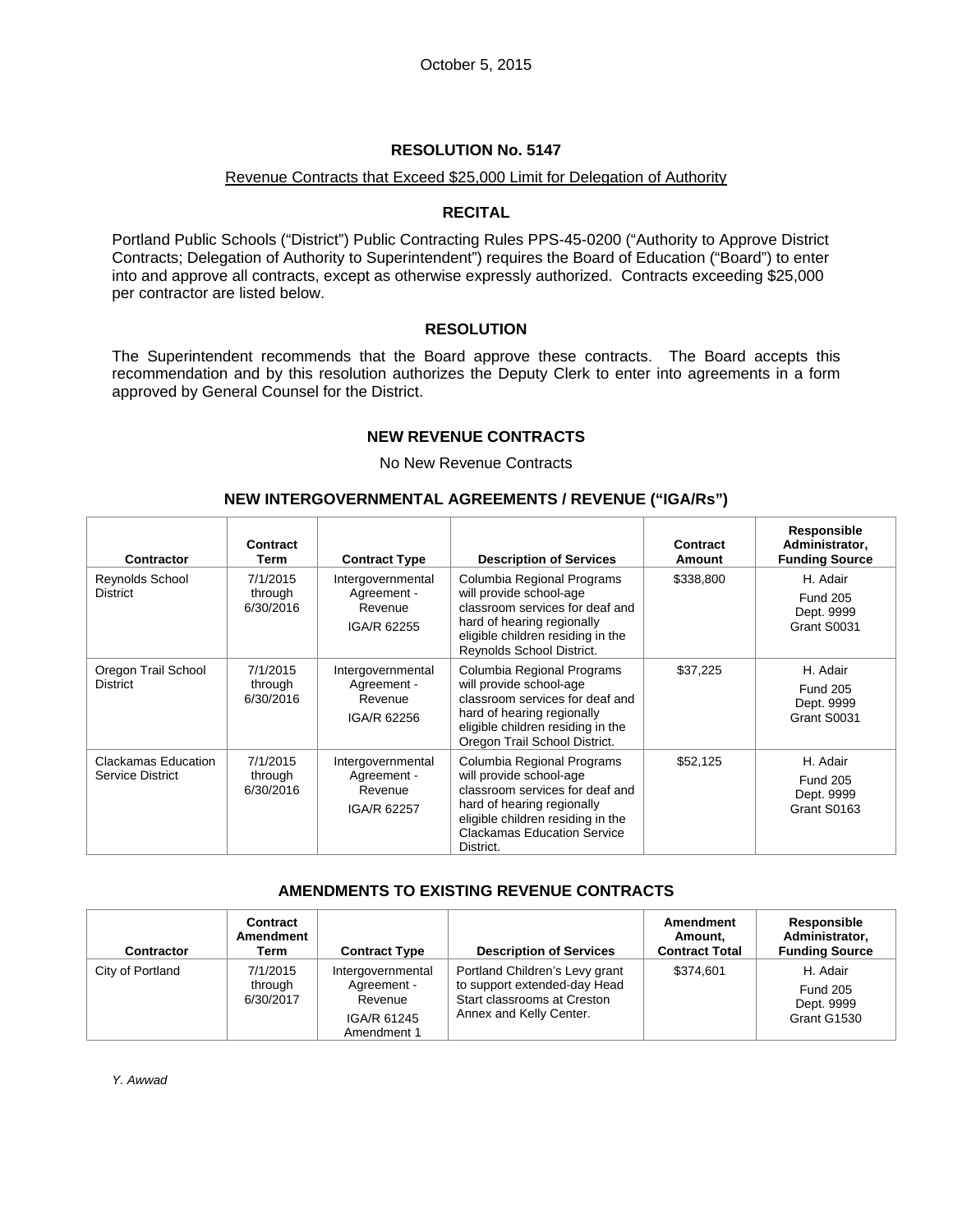#### Expenditure Contracts that Exceed \$150,000 for Delegation of Authority

## **RECITAL**

Portland Public Schools ("District") Public Contracting Rules PPS-45-0200 ("Authority to Approve District Contracts; Delegation of Authority to Superintendent") requires the Board of Education ("Board") enter into contracts and approve payment for products, materials, supplies, capital outlay, equipment, and services whenever the total amount exceeds \$150,000 per contract, excepting settlement or real property agreements. Contracts meeting this criterion are listed below.

#### **RESOLUTION**

The Superintendent recommends that the Board approve these contracts. The Board accepts this recommendation and by this resolution authorizes the Deputy Clerk to enter into agreements in a form approved by General Counsel for the District.

| Contractor                               | Contract<br>Term                  | <b>Contract Type</b>                   | <b>Description of Services</b>                                                                                                                                                                                                                     | Contract<br>Amount        | Responsible<br>Administrator,<br><b>Funding Source</b>                                                                                                         |
|------------------------------------------|-----------------------------------|----------------------------------------|----------------------------------------------------------------------------------------------------------------------------------------------------------------------------------------------------------------------------------------------------|---------------------------|----------------------------------------------------------------------------------------------------------------------------------------------------------------|
| CDW-G                                    | Through                           | Purchase Order                         | Purchase 210 Tech Bundles for                                                                                                                                                                                                                      | Not-to-exceed             | J. Klein                                                                                                                                                       |
|                                          | 2/28/2016                         | PO XXXXXX                              | phases 6-8 of the Tech Bundle<br>project.                                                                                                                                                                                                          | \$460,000                 | <b>Fund 407</b><br>Dept. 5581                                                                                                                                  |
|                                          |                                   |                                        | COA 61283                                                                                                                                                                                                                                          |                           | Project A1025                                                                                                                                                  |
| Oracle America, Inc.                     | 9/24/2015                         | Purchase Order<br>PO 127928            | Annual Oracle maintenance<br>and support agreement for<br>12/16/2015 through<br>12/15/2016.<br>PPS 47-0288(11)                                                                                                                                     | \$425,075                 | J. Klein<br><b>Fund 101</b><br>Dept. 5581                                                                                                                      |
| <b>Schetky Northwest</b>                 | 9/23/2015                         | <b>Purchase Order</b><br>PO 127895     | Purchase four 2017 walk-on<br>Type A Thomas Built propane<br>fueled school buses for delivery<br>after July 1, 2016.                                                                                                                               | \$286,380                 | T. Magliano<br><b>Fund 101</b><br>Dept. 5560                                                                                                                   |
|                                          |                                   |                                        | COA 60560                                                                                                                                                                                                                                          |                           |                                                                                                                                                                |
| <b>Education Northwest</b>               | 8/1/2015<br>through<br>7/31/2016  | <b>Personal Services</b><br>PS 62271   | Provide school support<br>coaches to work with principals<br>and school teams to develop<br>and implement comprehensive<br>achievement plans at Boise<br>Eliot/Humboldt, Roosevelt,<br>James John, George, Kelly and<br>Harrison Park.             | \$205,750                 | A. Lopez<br><b>Fund 205</b><br>Dept. 5407<br>Grant G1501                                                                                                       |
|                                          |                                   |                                        | PPS 46-0525(4)                                                                                                                                                                                                                                     |                           |                                                                                                                                                                |
| Playworks                                | 8/25/2015<br>through<br>6/30/2016 | <b>Personal Services</b><br>PS 62272   | Provide student management<br>and behavior supports during<br>recess and after school at<br>Beach, Boise Eliot/Humboldt,<br>Cesar Chavez, Harrison Park,<br>Grout, Kelly, Lee, Lent,<br>Marysville, Rigler, Vestal &<br>Woodlawn.<br>RFP 2010-1296 | \$316,275                 | A. Lopez<br>Fund 101 & 205<br>Depts. 9999, 1140,<br>1141, 1150, 1240,<br>1255, 1258, 1264,<br>1266, 1268, 1276,<br>1286 & 1294<br>Grants G1446, 1510<br>& 1532 |
| Goodyear Tire &<br><b>Rubber Company</b> | 2/1/2013<br>through<br>2/1/2020   | Co-Operative<br>Agreement<br>COA 59608 | Purchase tires for school buses<br>and other District vehicles on<br>an as-needed basis.                                                                                                                                                           | In excess of<br>\$150,000 | T. Magliano<br><b>Fund 101</b><br>Dept. 5560                                                                                                                   |

# **NEW CONTRACTS**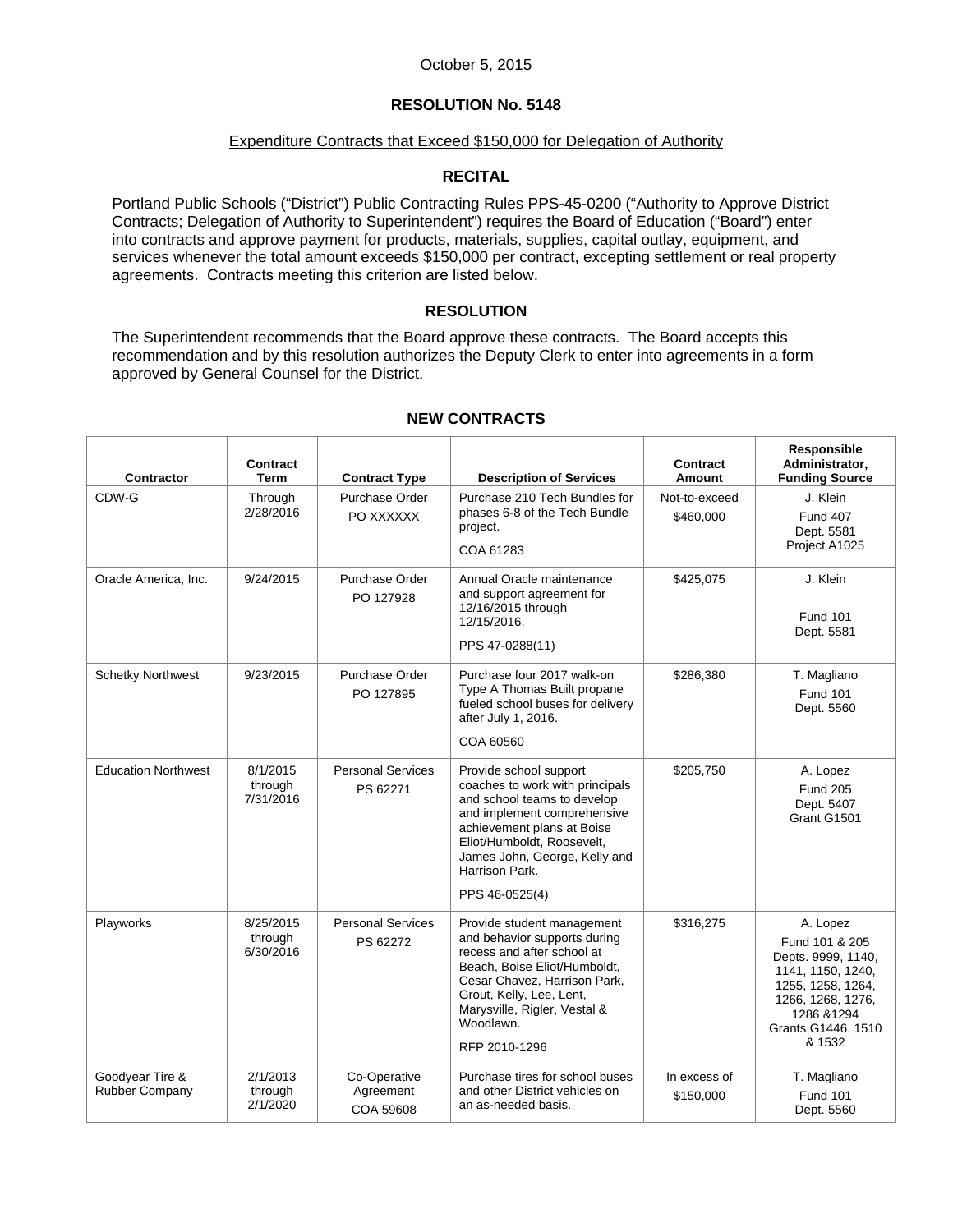# October 5, 2015

| Ellis Ray Leary Jr.              | 7/1/2015<br>through<br>6/30/2016   | <b>Personal Services</b><br>PS 62158                   | Provide the "I AM Academy"<br>program to 100 students at<br>Franklin, Roosevelt, George<br>and Vernon.<br>PPS 46-0525(4)                                                                                                                                                                                                               | \$207,000                    | L. Poe<br><b>Fund 101</b><br>Dept. 5431                        |
|----------------------------------|------------------------------------|--------------------------------------------------------|----------------------------------------------------------------------------------------------------------------------------------------------------------------------------------------------------------------------------------------------------------------------------------------------------------------------------------------|------------------------------|----------------------------------------------------------------|
| <b>Resolutions</b><br>Northwest  | 7/1/2015<br>through<br>6/30/2016   | <b>Personal Services</b><br>PS 62310                   | Provide restorative justice<br>professional development,<br>coaching and consulting<br>services to George, Beaumont,<br>Chief Joseph/Ockley Green,<br>Rigler and Madison. Focus is<br>on capacity building among<br>administrators, teaching staff,<br>support staff, students, families,<br>and community partners.<br>PPS 46-0525(4) | \$332,064                    | L. Poe<br><b>Fund 101</b><br>Dept. 5431                        |
| <b>Mahlum Architects</b><br>Inc. | 10/xx/2015<br>through<br>9/30/2019 | Architectural &<br>Engineering<br>Services<br>AE 62XXX | Architectural Engineering<br>services for the Grant<br>modernization project to include<br>master planning, schematic<br>design, design development,<br>construction documents and<br>close out.<br>RFP 2015-1970                                                                                                                      | Not-to-exceed<br>\$8,800,000 | C. Sylvester<br><b>Fund 451</b><br>Dept. 3217<br>Project DA001 |

# **NEW INTERGOVERNMENTAL AGREEMENTS ("IGAs")**

| Contractor                              | Contract<br>Term                 | <b>Contract Type</b>                        | <b>Description of Services</b>                                             | Contract<br>Amount | Responsible<br>Administrator,<br><b>Funding Source</b>                      |
|-----------------------------------------|----------------------------------|---------------------------------------------|----------------------------------------------------------------------------|--------------------|-----------------------------------------------------------------------------|
| Multnomah Education<br>Service District | 7/1/2015<br>through<br>6/30/2016 | Intergovernmental<br>Agreement<br>IGA 62260 | Provide 1.8 FTE registered<br>nurse services to PPS Head<br>Start program. | \$187.225          | H. Adair<br><b>Fund 205</b><br>Dept. 6303<br>Grants G1526, G1527<br>& G1530 |

# **AMENDMENTS TO EXISTING CONTRACTS**

No New Amendments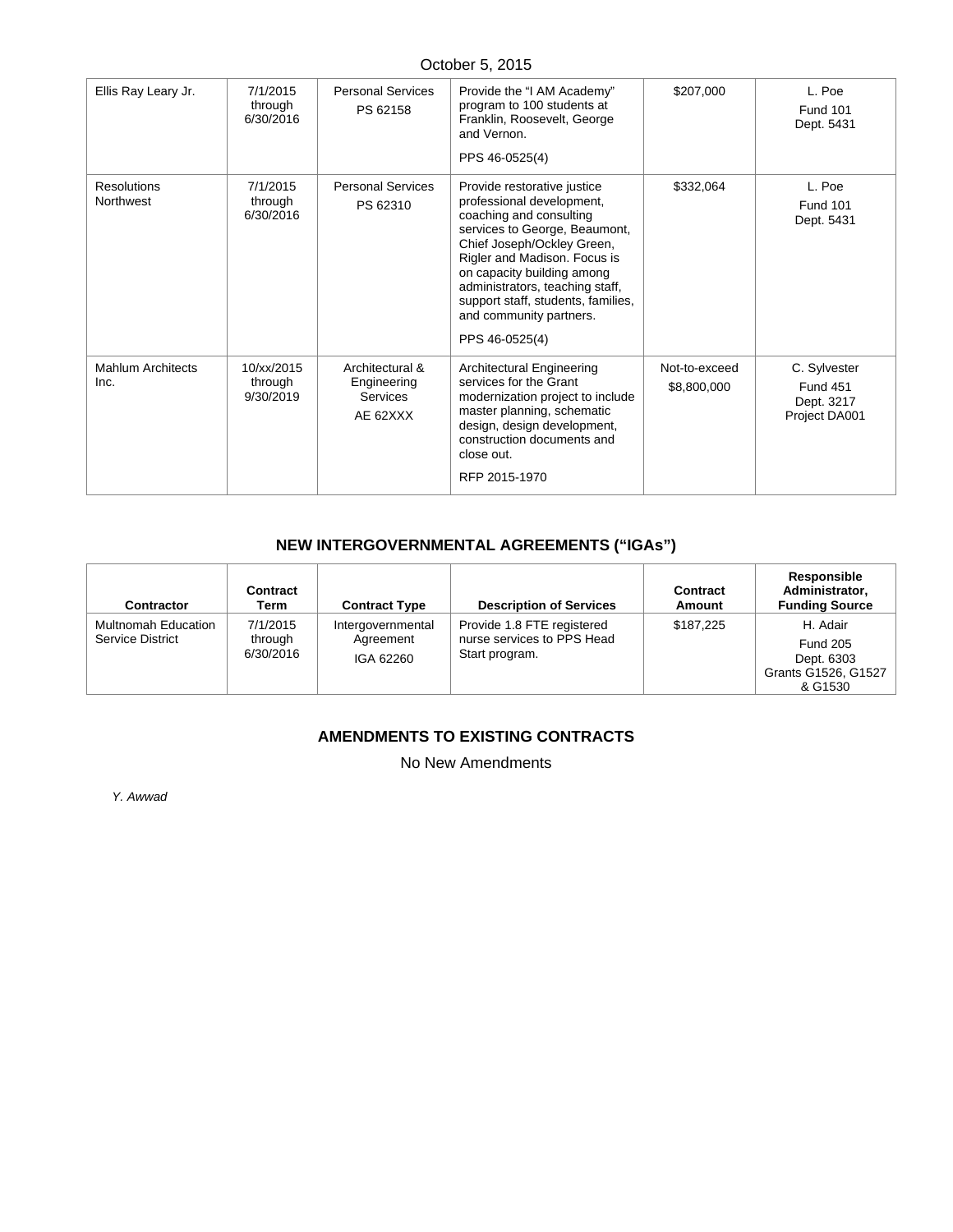## Other Matters Requiring Board Approval

The Superintendent RECOMMENDED adoption of the following items:

### Numbers 5149 through 5152

During the Committee of the Whole, Director Knowles moved and Director Esparza Brown seconded the motion to adopt Resolution 5149. The motion was put to a voice vote and passed by a vote of 6-1 (yes-6, no-1 [Rosen]), with Student Representative Davidson voting yes, unofficial.

During the Committee of the Whole, Director Kohnstamm moved and Director Anthony seconded the motion to adopt Resolution 5150. The motion was put to a voice vote and passed unanimously (yes-7, no-0), with Student Representative Davidson voting yes, unofficial.

Director Knowles moved and Director Kohnstamm seconded the motion to adopt Resolution 5151. The motion was put to a voice vote and passed unanimously (yes-7, no-0), with Student Representative Davidson voting yes, unofficial.

During the Committee of the Whole, Director Anthony moved and Director Knowles seconded the motion to adopt Resolution 5152. The motion was put to a voice vote and passed unanimously (yes-7, no-0), with Student Representative Davidson voting yes, unofficial.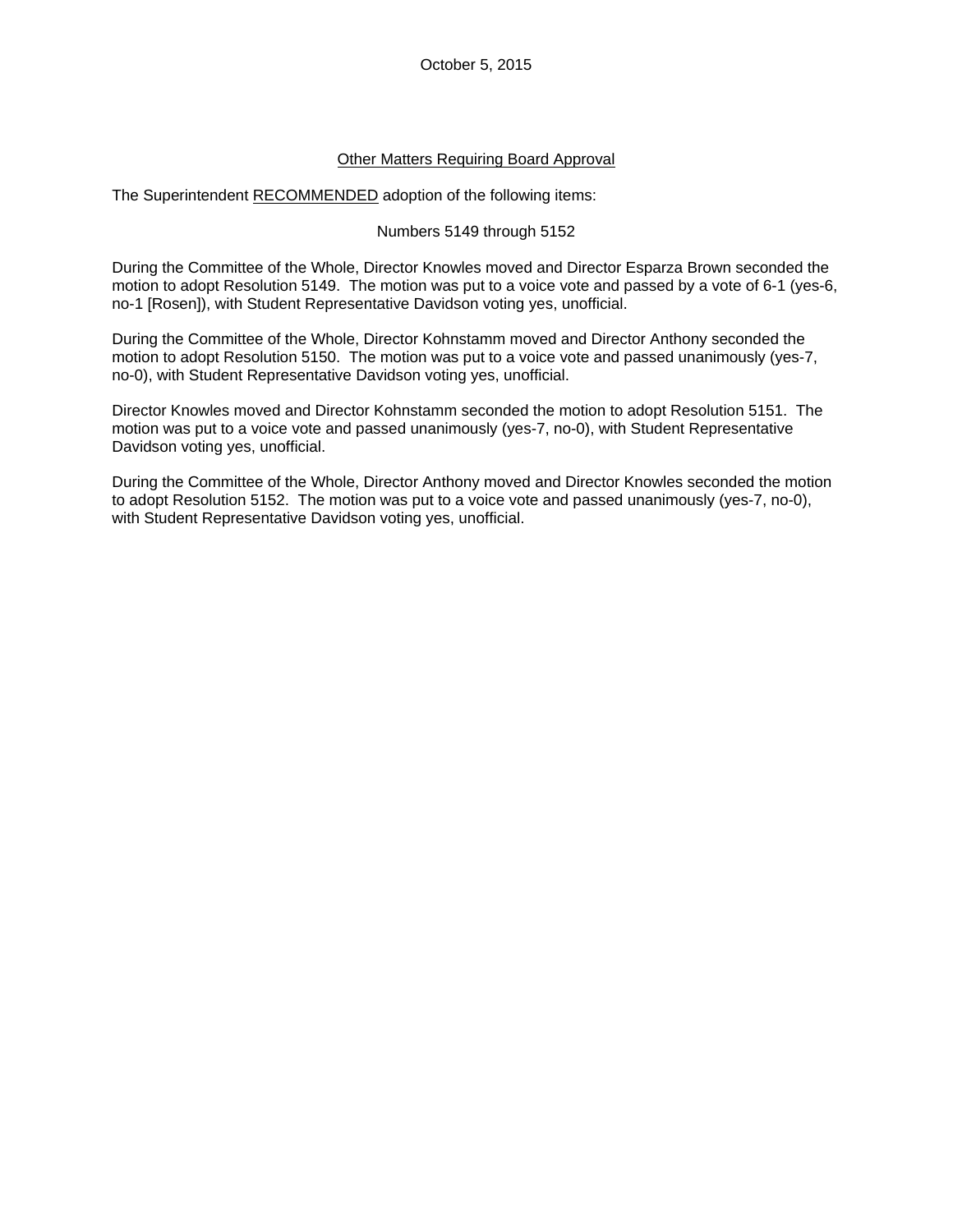### October 5, 2015

## **RESOLUTION No. 5149**

#### Values and Policy Framework for District-wide Enrollment Balancing

#### **RECITALS**

- 1. In February 2013, the PPS Board of Education unanimously approved resolution 4718, the PK-8 Jefferson Enrollment Balancing Resolution, directing staff to develop and recommend a process for a comprehensive review of school boundaries district-wide and policies related to student assignment and transfer to better align with the Racial Educational Equity Policy and promote strong capture rates and academic programs at every grade level.
- 2. In Fall 2013, PPS engaged the PSU Center for Public Service to assess the district's readiness to undertake a district-wide boundary review. One of the subsequent recommendations from that assessment was the formation of a committee of stakeholders to provide advice to the Superintendent throughout the process.
- 3. The 25 member District-wide Boundary Review Advisory Committee (D-BRAC) was convened in November 2014. After more than 20 meetings, the committee presented a district-wide boundary review values and policy framework report to the Superintendent in July 2015.
- 4. To ensure their work was informed by community voices, D-BRAC heard public testimony at all their regularly scheduled meetings, convened two workshops which were attended by approximately 60 community members and received a summary of nearly 4,000 responses to the PPS 2025 survey.
- 5. The Superintendent has accepted the committee's recommendation, with the following revisions:
	- a. In light of their suggestion to expand the district-wide process, beyond just boundaries, to include other enrollment levers, the title has been revised to read "Values and Policy Framework for District-wide Enrollment Balancing."
- 6. The Superintendent presented this recommendation to the Board of Education at its September 16<sup>th</sup> meeting.
- 7. Upon approval of this resolution by the PPS Board of Directors, staff will revise Administrative Directive 4.10.049 and develop district-wide scenarios to improve enrollment conditions in accordance with the values and policy framework.

#### **RESOLUTION**

- 1. The Board of Education hereby endorses the recommended values and policy framework for district-wide enrollment balancing.
- 2. The Board acknowledges and appreciates D-BRAC for developing the district-wide boundary review values and policy framework.
- 3. The Board directs the Superintendent to brief Board members by November 2015 on the development of enrollment balancing scenarios aligned with the values and policy framework.

*J. Isaacs*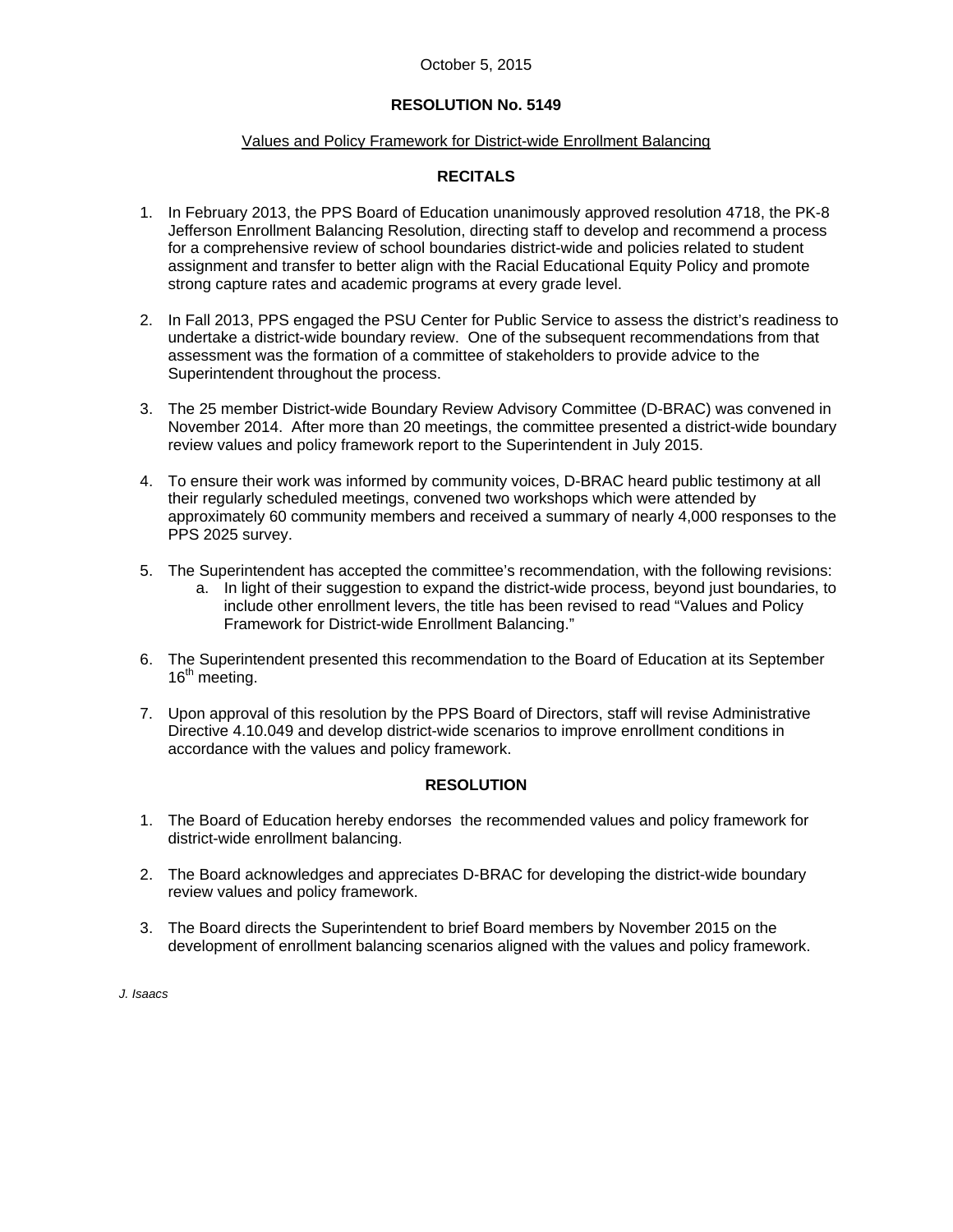#### Revision of Tax-Exempt Bond Post-Issuance Compliance & Continuing Disclosure Policy

## **RECITALS**

- A. In November of 2012 the voters of the District authorized PPS to issue up to \$482 million of general obligation bonds (the "2012 bond authorization") to improve schools, with 67% of voters supporting this capital investment program.
- B. On April 1, 2013 the Board of Education ("Board") adopted Board Policy 8.10.040-P addressing Tax-Exempt Bond Post-Issuance Compliance in preparation for the first issuance of bonds under the 2012 bond authorization. The policy, a s adopted, explicitly addressed the requirements of the federal tax code.
- C. This revision adds language to explicitly address the requirements of the Securities and Exchange Commission rules.
- D. On September 1, 2015 staff presented the first reading of the revised policy to the Board.

## **RESOLUTION**

The Board approves the revisions to Board Policy 8.10.040-P Tax-Exempt Bond Post-Issuance Compliance & Continuing Disclosure.

*Y. Awwad* 

## **RESOLUTION No. 5151**

Minutes

The following minutes are offered for adoption:

September 16, 2015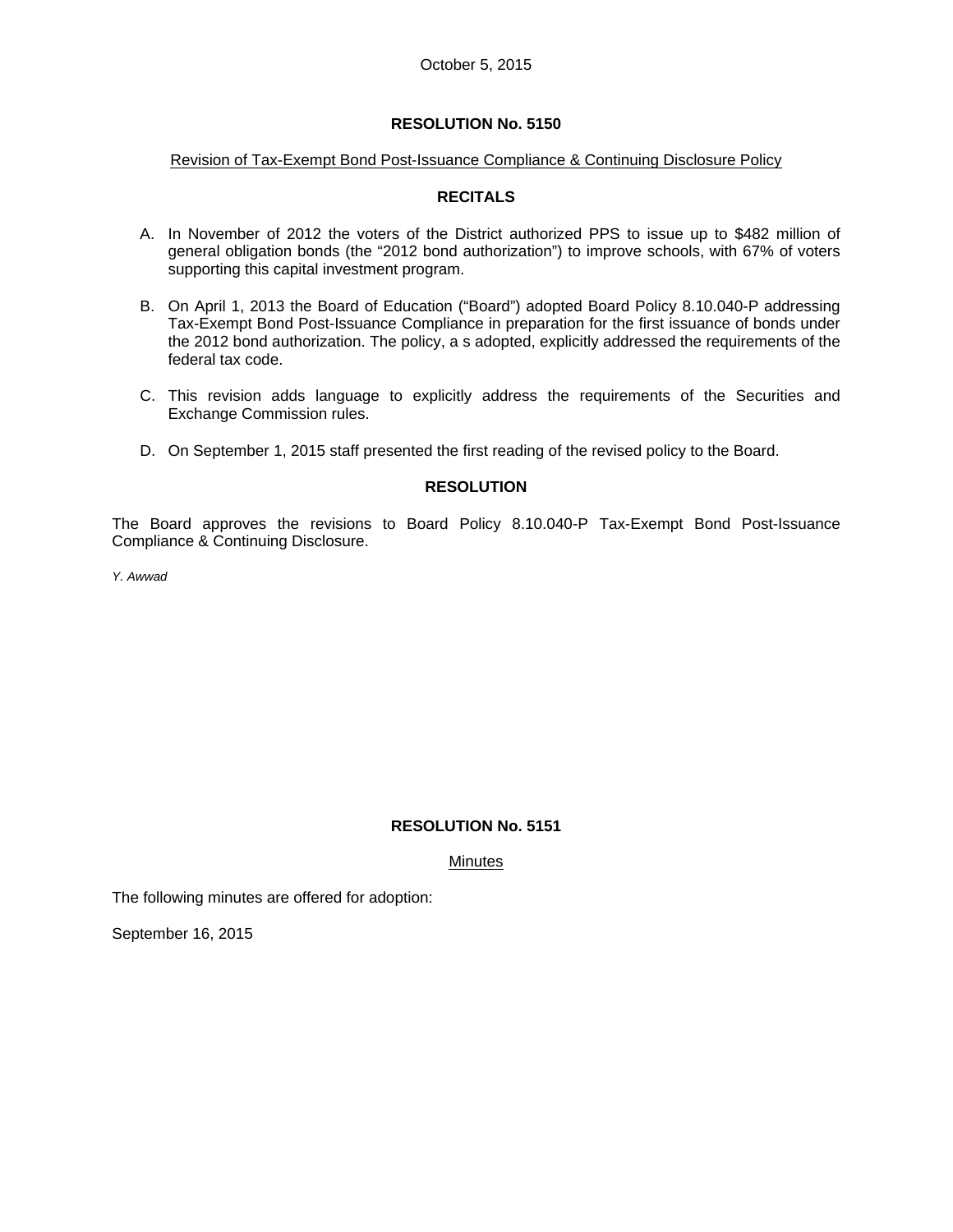#### Resolution Encouraging Oregon's PPS Administration, State Legislature, and Governor to Enact Measures to Deter and Reduce Gun Violence

### **RECITALS**

- A. It is with great sadness that we remember the incidents of last Thursday where 1 teacher and 8 students died and 9 were wounded when a gunman opened fire in a classroom at Umpqua Community College.
- B. As a School Board; a district; and a community of students, teachers, and parents, our hearts and condolences go out to the people of Roseburg. We can't begin to understand the heartache they are experiencing and so we send uplifting thoughts and prayers in the hope that as time passes, their hearts and community will begin to heal.
- C. The problem of unchecked gun violence in our nation is so pervasive and relentless that we can only expect a similar tragic event soon after the press leaves Roseburg. As Nicholas Kristoff, one of Oregon's own, said recently:
	- 1) "We've mourned too often, seen too many schools and colleges devastated by shootings, watched too many students get an education in grief. It's time for a new approach to gun violence. We're angry, but we also need to be smart."
- D. In Oregon that does not mean the banning of the individual's use of firearms; it means insisting that all state elected officials work even harder to fill the enormous gaps in our laws allowing easy access to firearms. And while we applaud the Oregon Legislature for making significant progress on this issue with the passage of SB 941, the background check bill, we believe there is more to be done.
- E. As a School Board and District responsible for the education and safety of nearly 50,000 students we believe that enhanced gun control, education, and safety is within our purview to advocate for.

#### **RESOLUTION**

- 1. Portland Public Schools will seek to optimize its role in the provision of services that:
	- a. Educate children about gun safety and seek to keep to firearms out of the hands of children.
	- b. Continue to prevent the presence of guns on school property.
	- c. Provide and promote early access to mental health care services for students of all ages.
	- d. Continue to restore in school counseling positions.
- 2. Portland Public Schools requests that the Oregon Legislature swiftly enact law to:
	- a. Require all Oregonians obtain a permit to purchase a handgun and that all owners of handguns already in circulation be required to obtain a permit.
	- b. Significantly restrict the ability of citizens to obtain a concealed carry permit.
	- c. Prohibit individuals from obtaining an open carry permit.
	- d. Establish a 14-day waiting period for the legal purchase of all firearms.
	- e. Prohibit the sale of all semi-automatic weapons, the resale of semi-automatic weapons already in circulation, and the sale of kits to convert weapons to semi-automatic or full automatic use.
- **3.** PPS requests the Governor of Oregon to launch a significant statewide campaign, across all agencies, to reduce gun violence in our communities and investigate ways to provide enhanced community-based mental health care.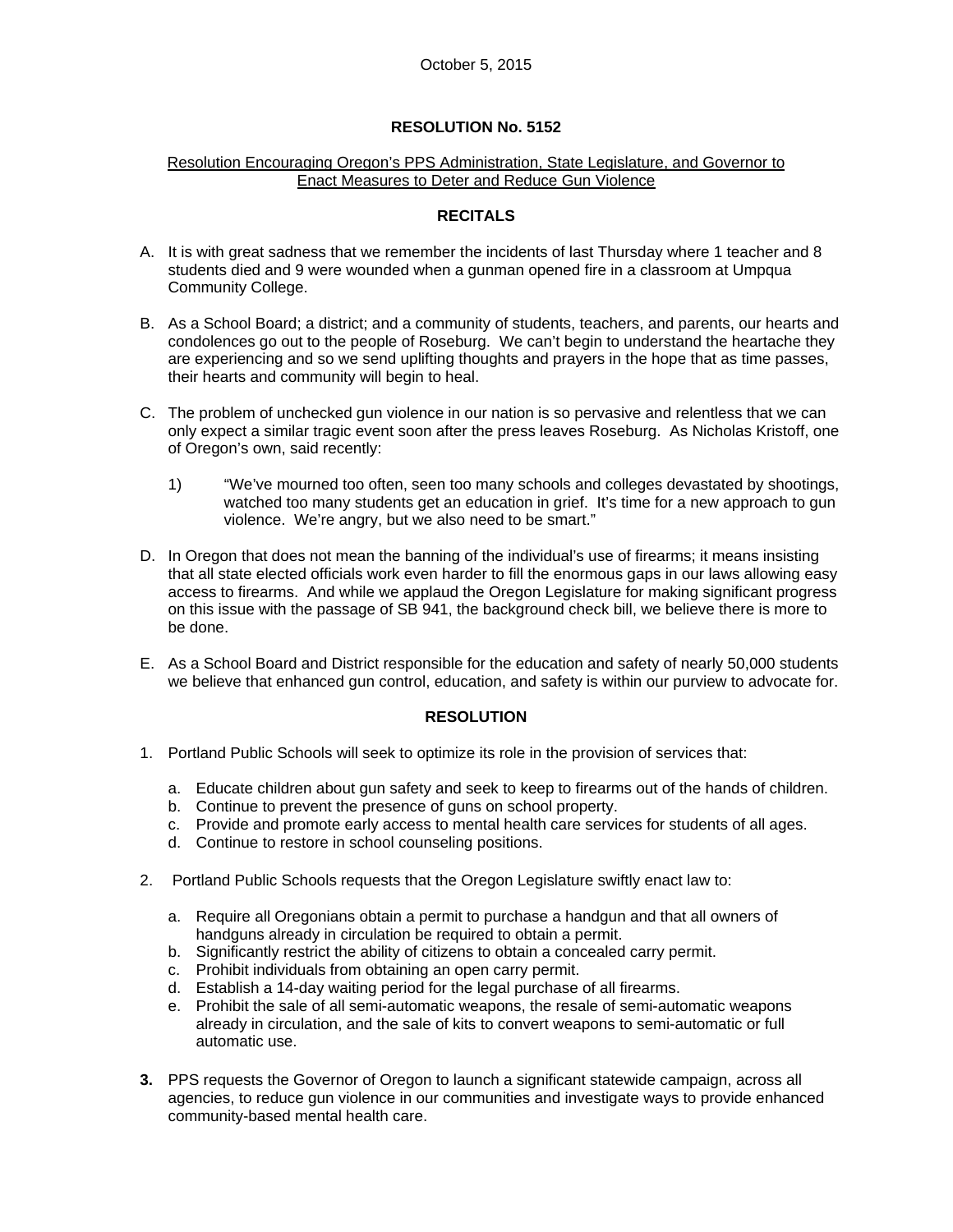#### BOARD OF EDUCATION SCHOOL DISTRICT NO. 1J, MULTNOMAH COUNTY, OREGON

## INDEX TO THE MINUTES

October 20, 2015

Board Action<br>Number Number Page

#### Personnel

5153 Dismissal ......................................................................................................................................

## Purchases, Bids, Contracts

5154 Expenditure Contracts that Exceed \$150,000 for Delegation of Authority .................................

## Other Matters Requiring Board Approval

| 5155                 | Resolution to Produce a Soft Neighborhood Model Scenario when Presenting |
|----------------------|--------------------------------------------------------------------------|
| 5156<br>5157<br>5158 |                                                                          |
|                      |                                                                          |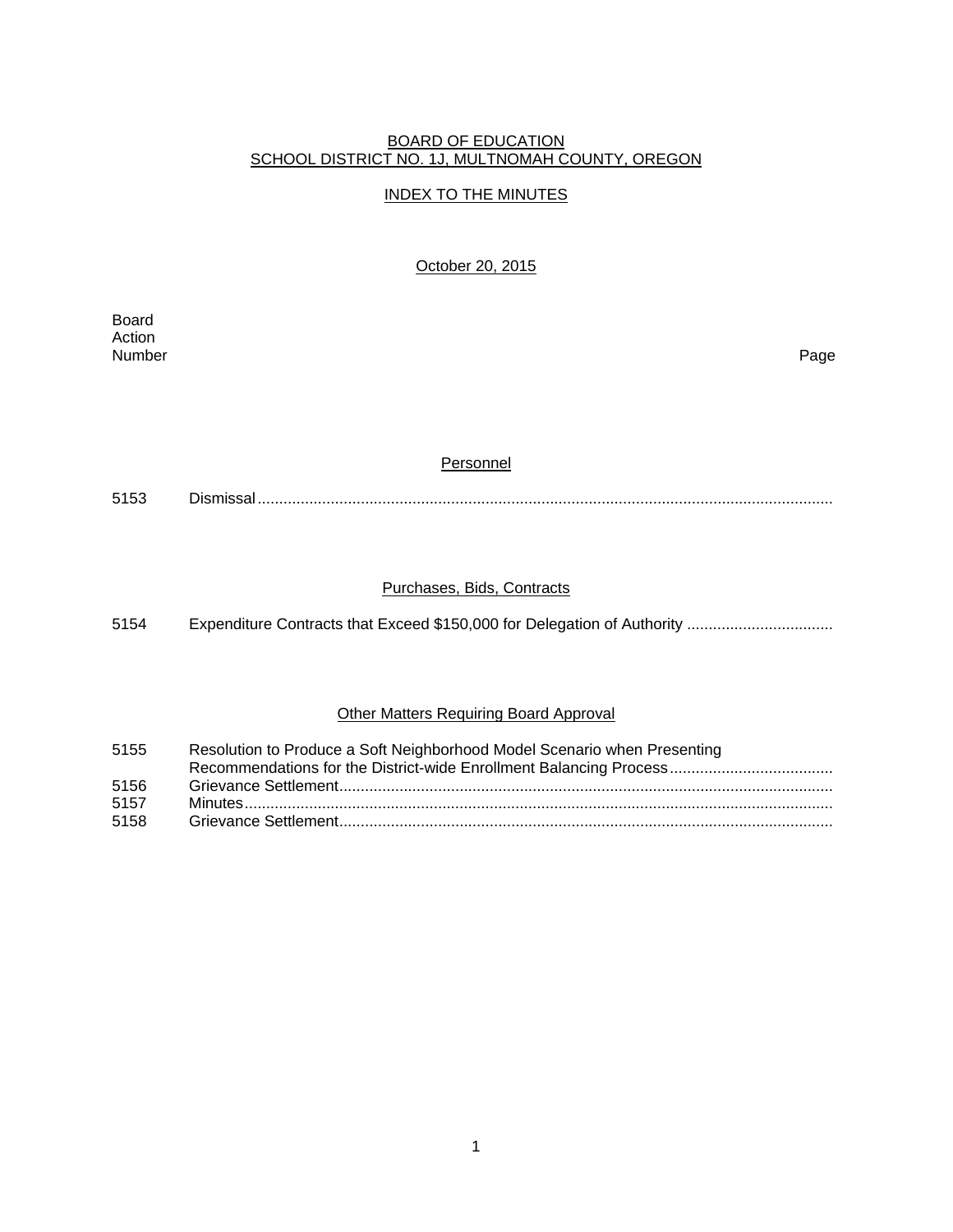# Personnel

The Superintendent RECOMMENDED adoption of the following item:

## Number 5153

Director Anthony moved and Director Kohnstamm seconded the motion to adopt the above numbered item. The motion was put to a voice vote and passed unanimously (yes-7, no-0), with Student Representative Davidson voting yes, unofficial.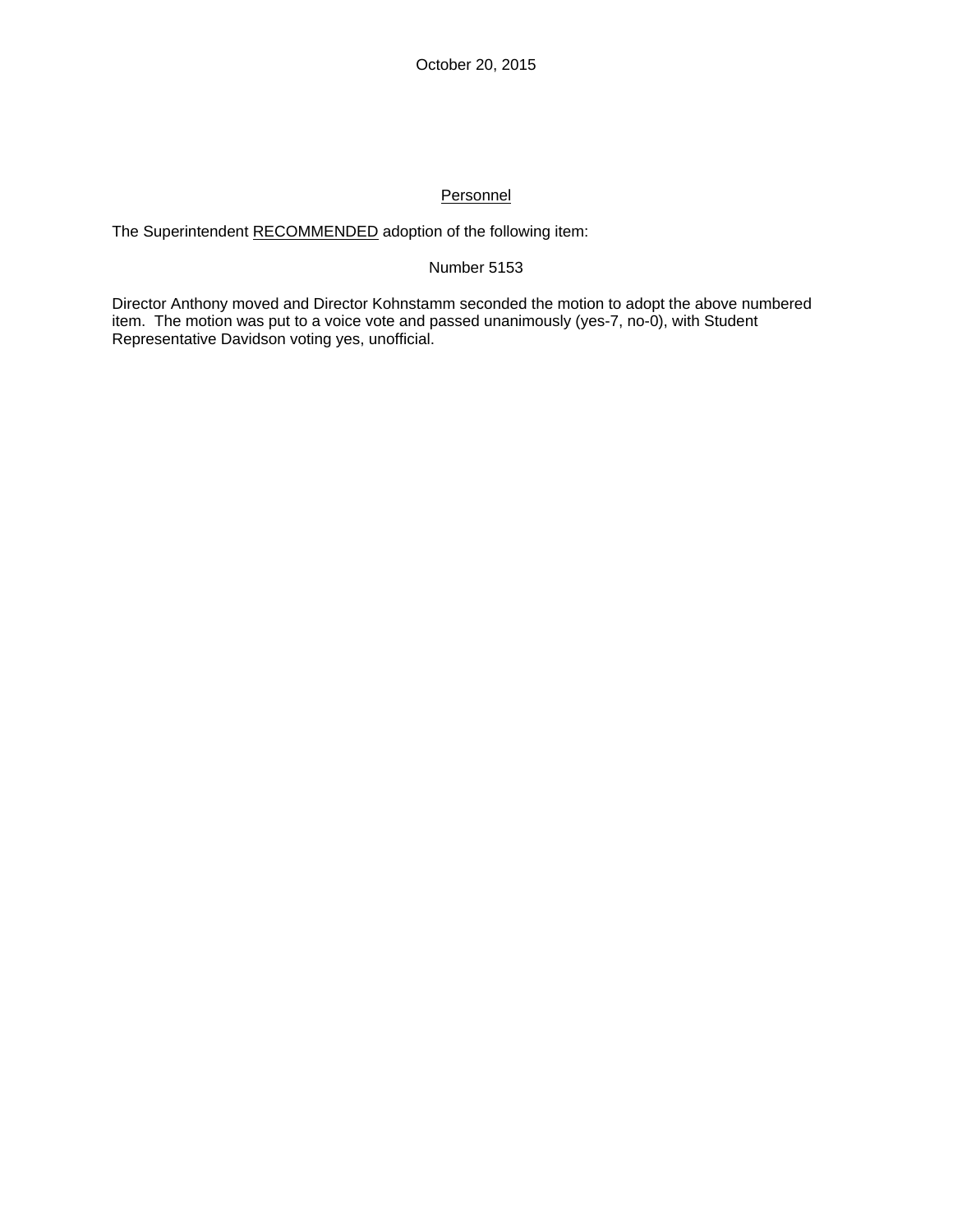## Dismissal

## **RESOLUTION**

On the advice of the Chief Human Resources Officer, the Superintendent recommends that the employee listed below be dismissed from employment.

The Board of Education accepts the Superintendent's recommendation and by this resolution dismisses Employee A, under the provisions of ORS 342.865, 342.845(5) and 342.865 (1)(a), (1)(b), (1)(c) and (1)(g). . The Human Resources Department is instructed to notify this individual of the dismissal. Employee A's identification number is located at the District offices.

*S. Murray*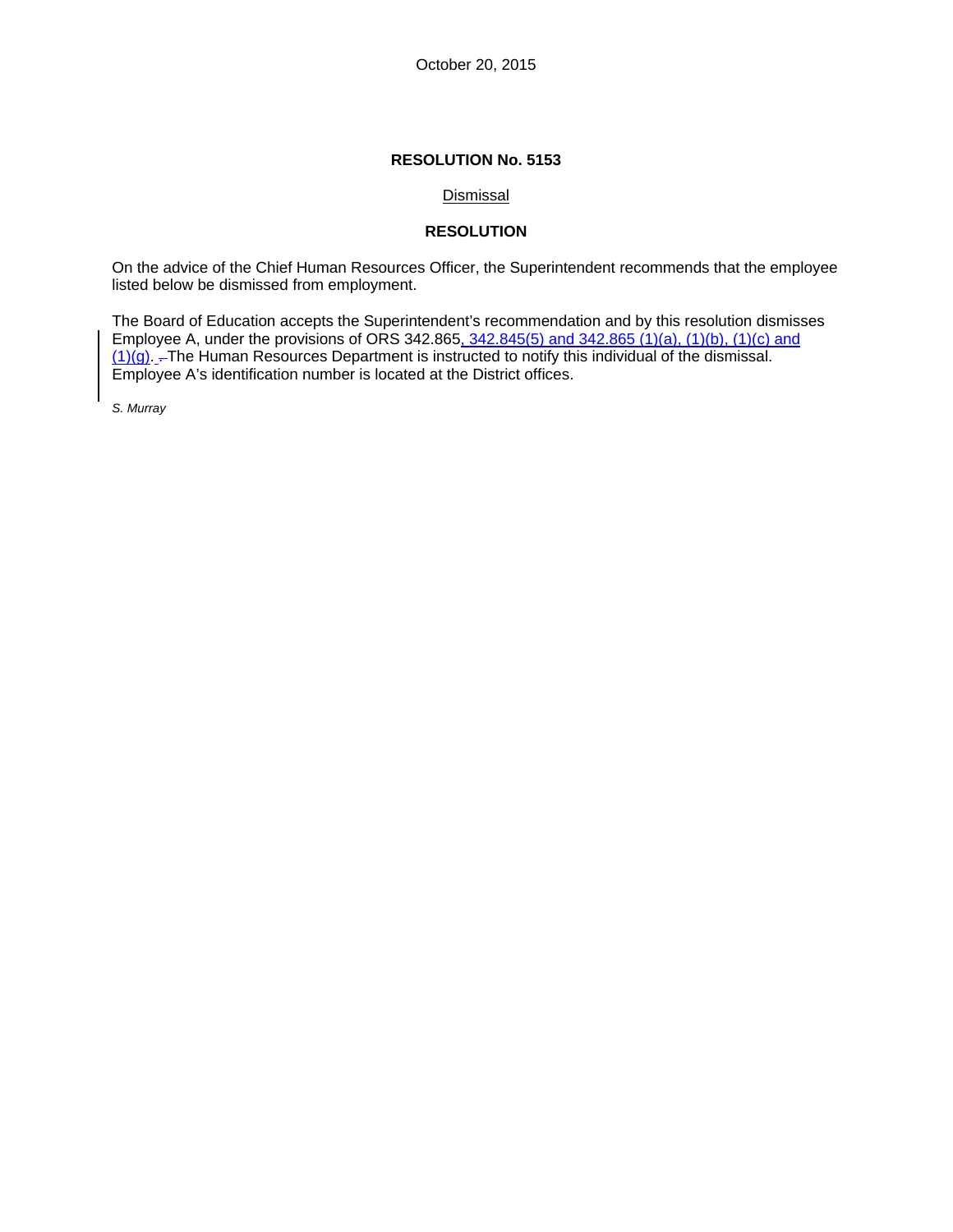# Purchases, Bids, Contracts

The Superintendent RECOMMENDED adoption of the following item:

## Number 5154

During the Committee of the Whole, Director Buel moved and Director Anthony seconded the motion to adopt the above numbered item. The motion was put to a voice vote and passed unanimously (yes-7, no-0), with Student Representative Davidson voting yes, unofficial.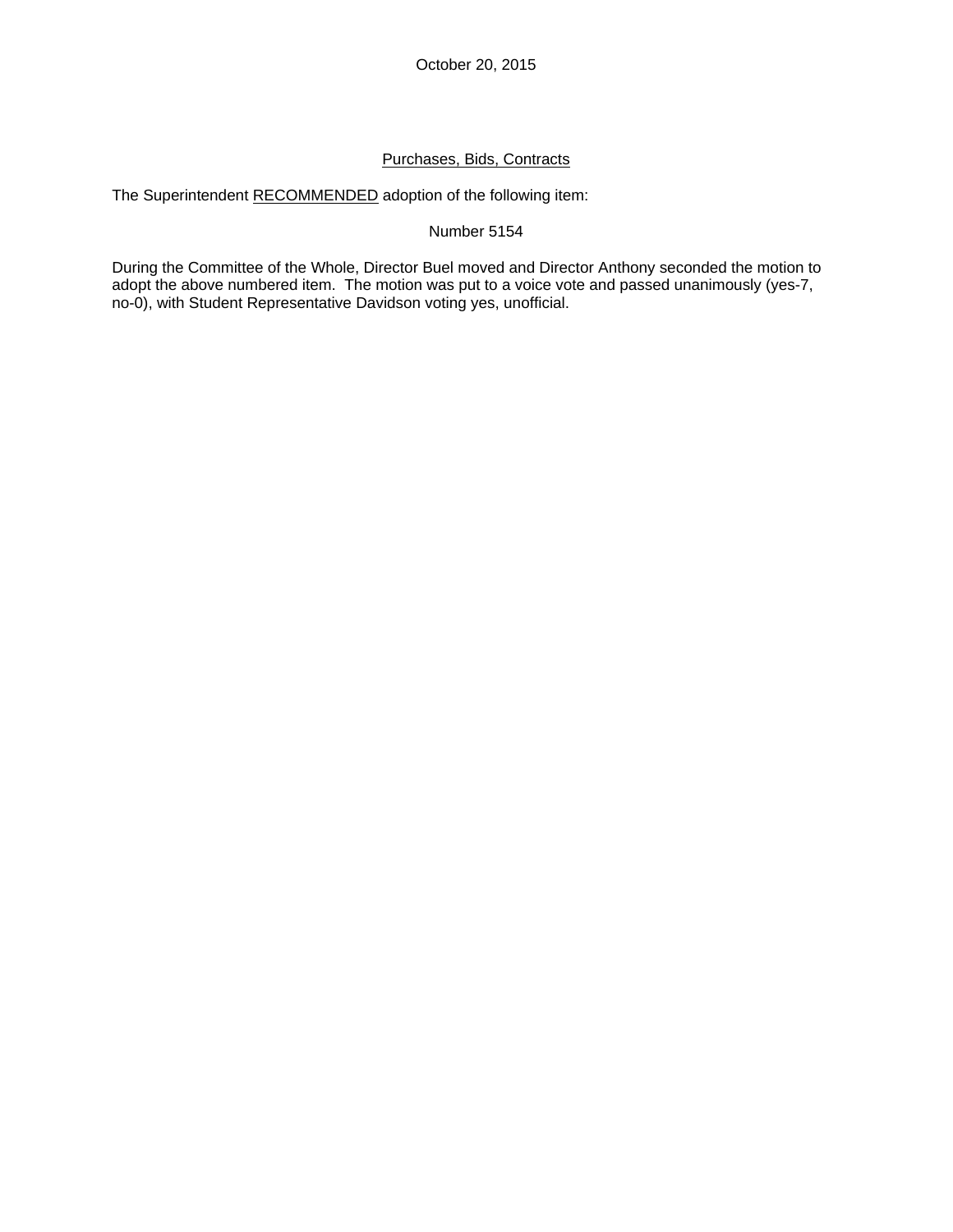#### Expenditure Contracts that Exceed \$150,000 for Delegation of Authority

## **RECITAL**

Portland Public Schools ("District") Public Contracting Rules PPS-45-0200 ("Authority to Approve District Contracts; Delegation of Authority to Superintendent") requires the Board of Education ("Board") enter into contracts and approve payment for products, materials, supplies, capital outlay, equipment, and services whenever the total amount exceeds \$150,000 per contract, excepting settlement or real property agreements. Contracts meeting this criterion are listed below.

## **RESOLUTION**

The Superintendent recommends that the Board approve these contracts. The Board accepts this recommendation and by this resolution authorizes the Deputy Clerk to enter into agreements in a form approved by General Counsel for the District.

| Contractor                                        | Contract<br><b>Term</b>            | <b>Contract Type</b>                  | <b>Description of Services</b>                                                                                                                                                                                                                                                   | Contract<br>Amount           | Responsible<br>Administrator,<br><b>Funding Source</b>        |
|---------------------------------------------------|------------------------------------|---------------------------------------|----------------------------------------------------------------------------------------------------------------------------------------------------------------------------------------------------------------------------------------------------------------------------------|------------------------------|---------------------------------------------------------------|
| <b>CDW Government</b><br>Inc.                     | 10/1/2015<br>through<br>9/30/2017  | Cooperative<br>Agreement<br>COA 62312 | District-wide purchase and<br>lease of IT hardware and<br>related services on an as-<br>needed basis.                                                                                                                                                                            | Not-to-exceed<br>\$5,000,000 | J. Klein<br>Fund 101 & 407<br>Dept. 5581<br>Project A1022     |
| <b>First American</b><br><b>Equipment Finance</b> | 8/6/2015<br>through<br>8/5/2020    | Lease Agreement<br>LA 62254           | District-wide leasing agreement<br>for uninterrupted power sources<br>(UPS) maintenance and<br>support.<br>PPS 47-0275                                                                                                                                                           | \$655,101                    | J. Klein<br><b>Fund 101</b><br>Dept. 5581                     |
| <b>Speedy Septic</b>                              | 10/21/2015<br>through<br>3/31/2016 | Construction<br>C 62349               | Complete replacement of the<br>existing septic system serving<br>Skyline Elementary.<br>ITB-C 2015-1916                                                                                                                                                                          | \$234,718                    | T. Magliano<br><b>Fund 404</b><br>Dept. 5597<br>Project X0116 |
| Latino Network                                    | 9/1/2015<br>through<br>6/30/2016   | <b>Personal Services</b><br>PS 62225  | In accordance with the<br>Superintendent's exclusionary<br>discipline priority, provide<br>support and advocacy services<br>directed toward on-time<br>promotion and on-time<br>graduation to Roosevelt and<br>Beaumont Latino students and<br>their families.<br>PPS 46-0525(4) | \$159,301                    | L. Poe<br><b>Fund 101</b><br>Dept. 5431                       |

# **NEW CONTRACTS**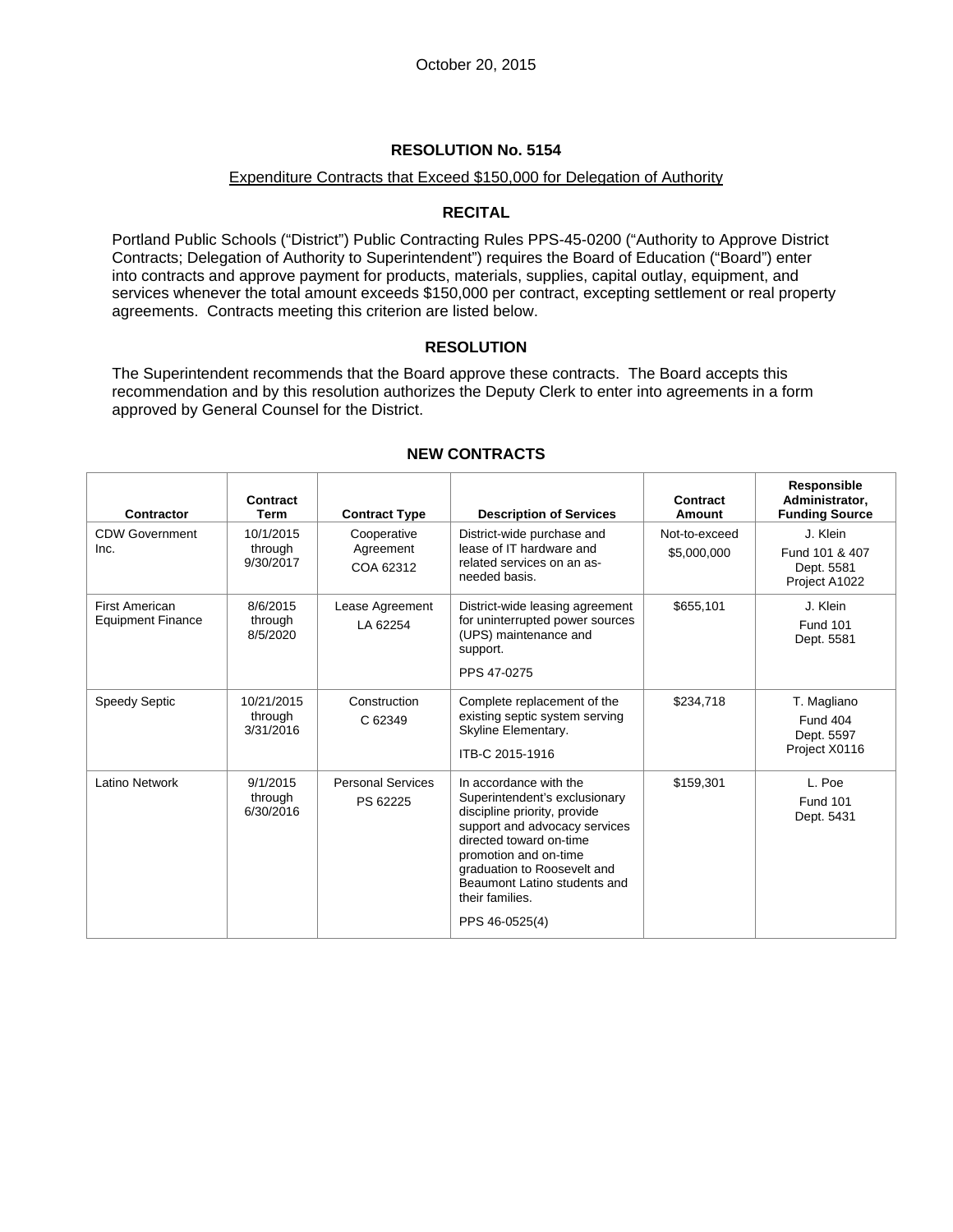October 20, 2015

# **NEW INTERGOVERNMENTAL AGREEMENTS ("IGAs")**

No New IGAs

# **AMENDMENTS TO EXISTING CONTRACTS**

No New Amendments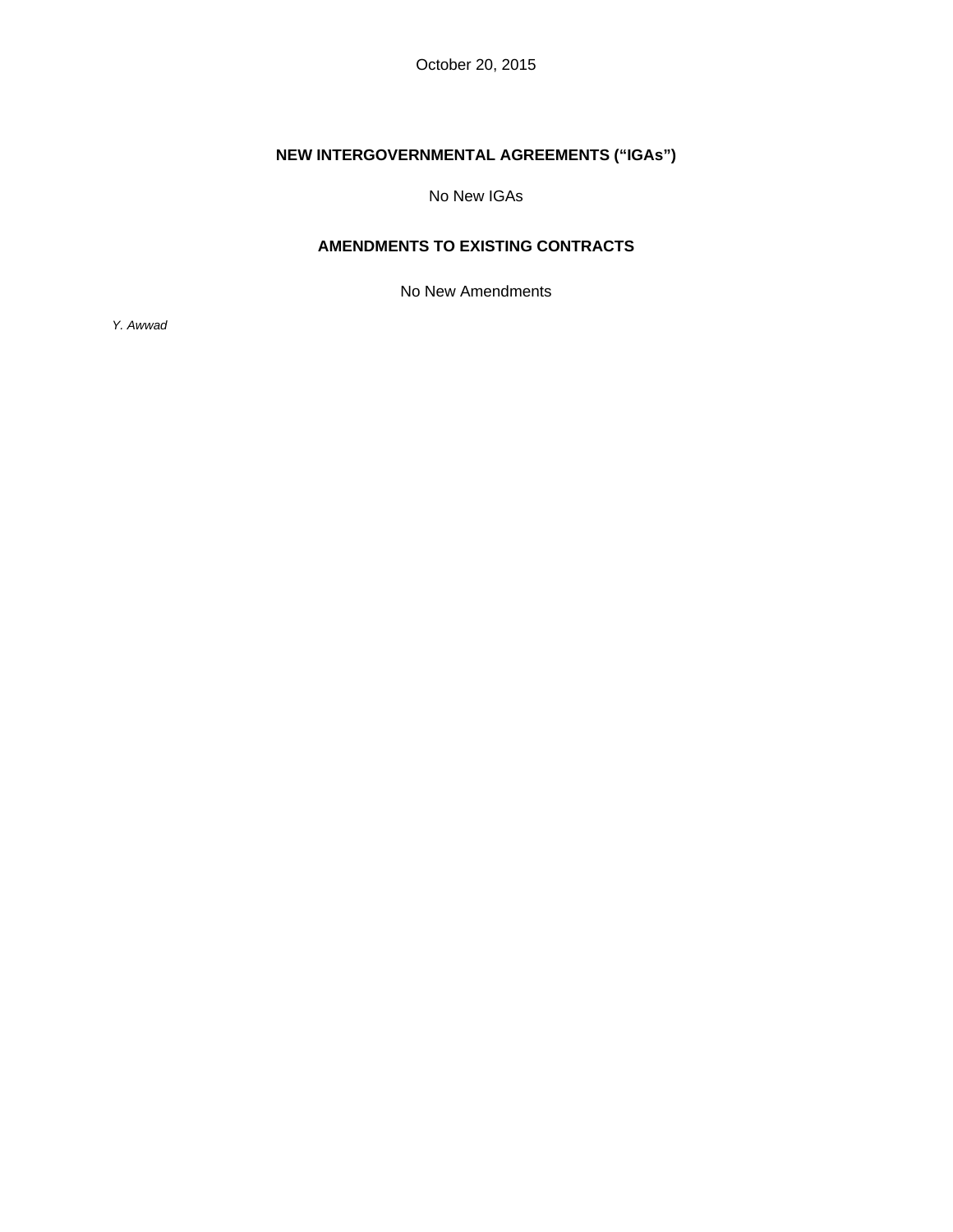#### Other Matters Requiring Board Approval

The Superintendent RECOMMENDED adoption of the following items:

#### Numbers 5155 through 5158

During the Committee of the Whole, Director Knowles moved and Director Kohnstamm seconded the motion to adopt amended Resolution 5155. The motion was put to a voice vote and passed unanimously (yes-7, no-0), with Student Representative Davidson voting yes, unofficial.

Director Knowles moved and Director Kohnstamm seconded the motion to amend Resolution No. 1 of Resolution 5155 to read as follows: "The Board of Education is interested in considering whether the Soft Neighborhood Model would be a policy that would be beneficial to the District, and directs the Superintendent to review the model and report back to the Board on its benefits and drawbacks, and produce model scenarios using the Soft Neighborhood Model for representatives clusters." The motion was put to a voice vote and passed unanimously (yes-7, no-0) with Student Representative Davidson voting yes, unofficial.

Director Rosen moved and Director Anthony seconded the motion to add "by February 1, 2016" to the end of the above amendment. The motion was put to a voice vote and passed unanimously (yes-7, no-0) with Student Representative Davidson voting yes, unofficial.

Director Anthony moved and Director Kohnstamm seconded the motion to adopt Resolution Nos. 5156 through 5158. The motion was put to a voice vote and passed unanimously (yes-7, no-0), with Student Representative Davidson voting yes, unofficial.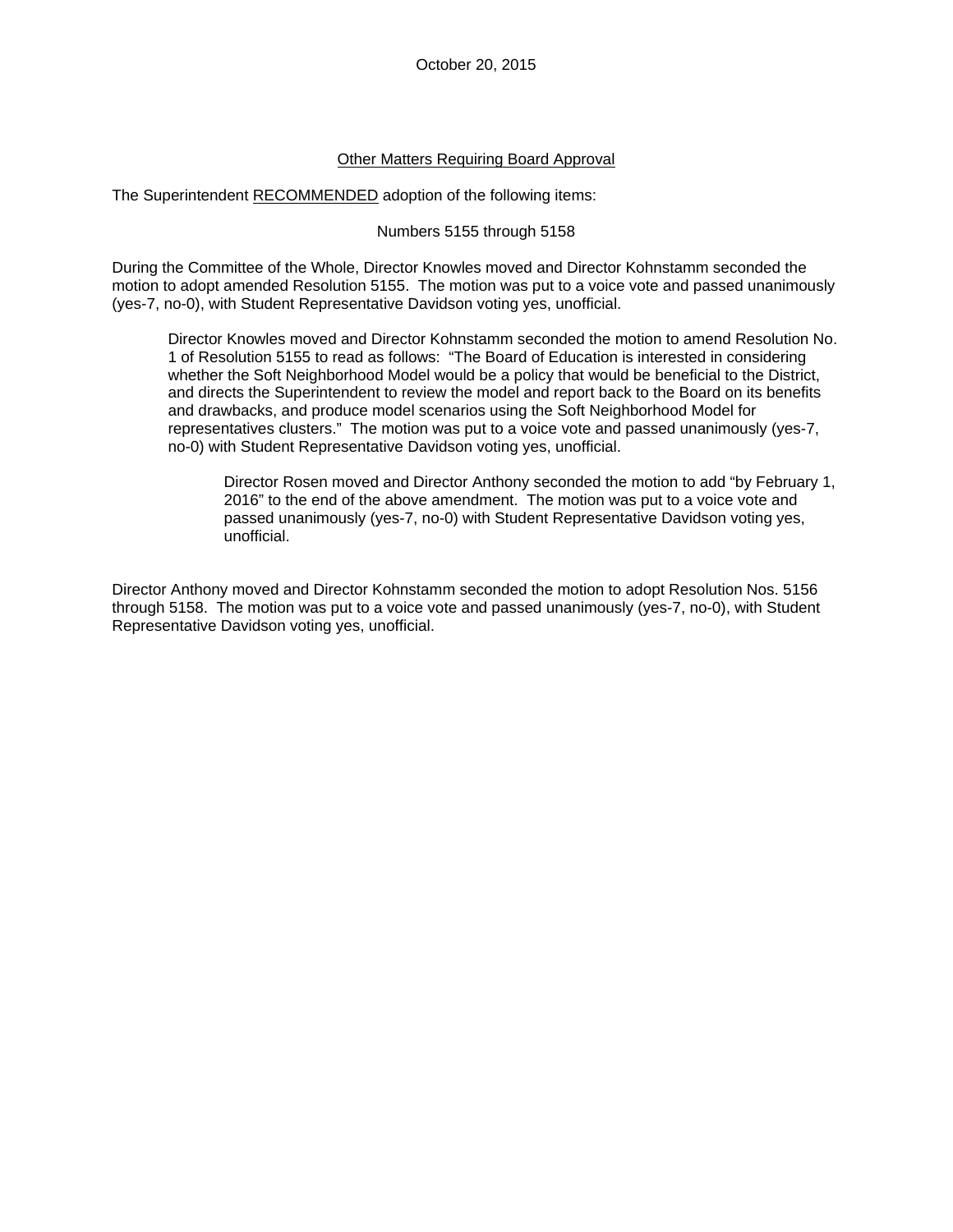## Resolution to Produce a Soft Neighborhood Model Scenario when Presenting Recommendations for the District-wide Enrollment Balancing Process.

# **RECITALS**

- A. On October 5, 2015 the Board of Education adopted a Values and Policy Framework for Districtwide Enrollment Balancing.
- B. In its report, the District Wide Boundary Review Committee wrote the following about an enrollment management system developed and presented to them by a community member called the "Soft Boundary Model" - Soft Boundary's "success could be achieved if PPS is able to ensure a baseline of equitable academic program offerings at every school, which could help reduce creating a winners v. losers environment in a "choice " system. We will only know how well it might work with further research by PPS. This model should be evaluated after PPS has developed plans for offering a baseline level of academic program offerings at schools, as well as grade reconfiguration."
- C. Members of the Board of Education expressed interest in this model and requested that a Soft Neighborhood Model be put forth as a potential scenario as part of the enrollment balancing process.
- D. Following the Board meeting, staff further reviewed the Soft Neighborhood Model materials and determined that:
	- 1) They would be unable to produce a model scenario under the same timelines as the scenarios produced using the Values and Policy Framework adopted by the Board.
	- 2) The Soft Neighborhood Model framework would require changes to current board policy.

## **RESOLUTION**

- 1. The Board of Education is interested in considering whether the Soft Neighborhood Model would be a policy that would be beneficial to the District, and directs the Superintendent to review the model and report back to the Board on its benefits and drawbacks, and produce model scenarios using the Soft Neighborhood Model for representatives clusters, by February 1, 2015.
- 2. The Board recognizes that due to time and resource challenges the Soft Neighborhood Model scenario will not be part of the package of scenarios that are vetted with the community as part of the enrollment balancing process in November and December 2015. These scenarios will be limited to those created using the Values and Policy Framework.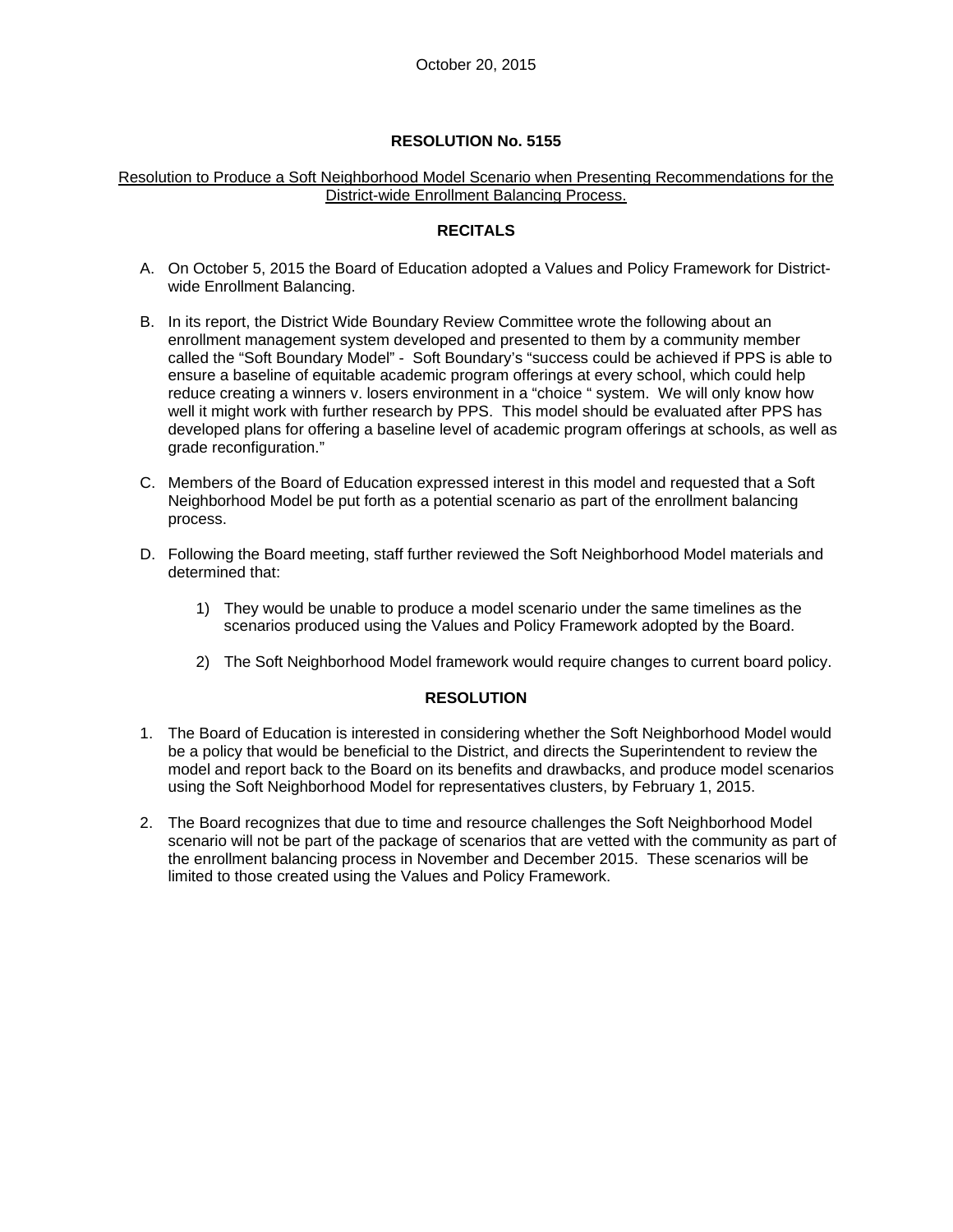October 20, 2015

#### **RESOLUTION No: 5156**

#### Grievance Settlement

### **RESOLUTION**

The authority to reinstate leave or reimburse custodians for an inclement weather closure that occurred on November 13, 2014, and allow up to one paid "Inclement Weather Closure Day" for the 2015-16 and 2016-17 school years for custodians is approved for the purpose of satisfying a Grievance Settlement Agreement between Multnomah County School District #1J and Service Employees International Union Local 503 (Custodians). A copy of the Grievance Settlement will be on file in the District offices.

*S.Murray/S. Harper* 

#### **RESOLUTION No. 5157**

#### **Minutes**

The following minutes are offered for adoption:

October 5, 2015

#### **RESOLUTION No. 5158**

#### Grievance Settlement

#### **RESOLUTION**

The authority to pay Employee B the difference between salary and benefits that Employee B received at 0.5 FTE for the 2014-15 and 2015-16 school years and what Employee B would have received at 1.0 FTE for those school years, share arbitration cancellation costs, and no waiver of the parties' respective positions is approved for the purpose of satisfying a Grievance Settlement Agreement between Multnomah County School District #1J and Portland Association of Teachers (educator bargaining unit). A copy of the Grievance Settlement and identification of Employee B will be on file in the District offices.

*S. Murray/S.Harper*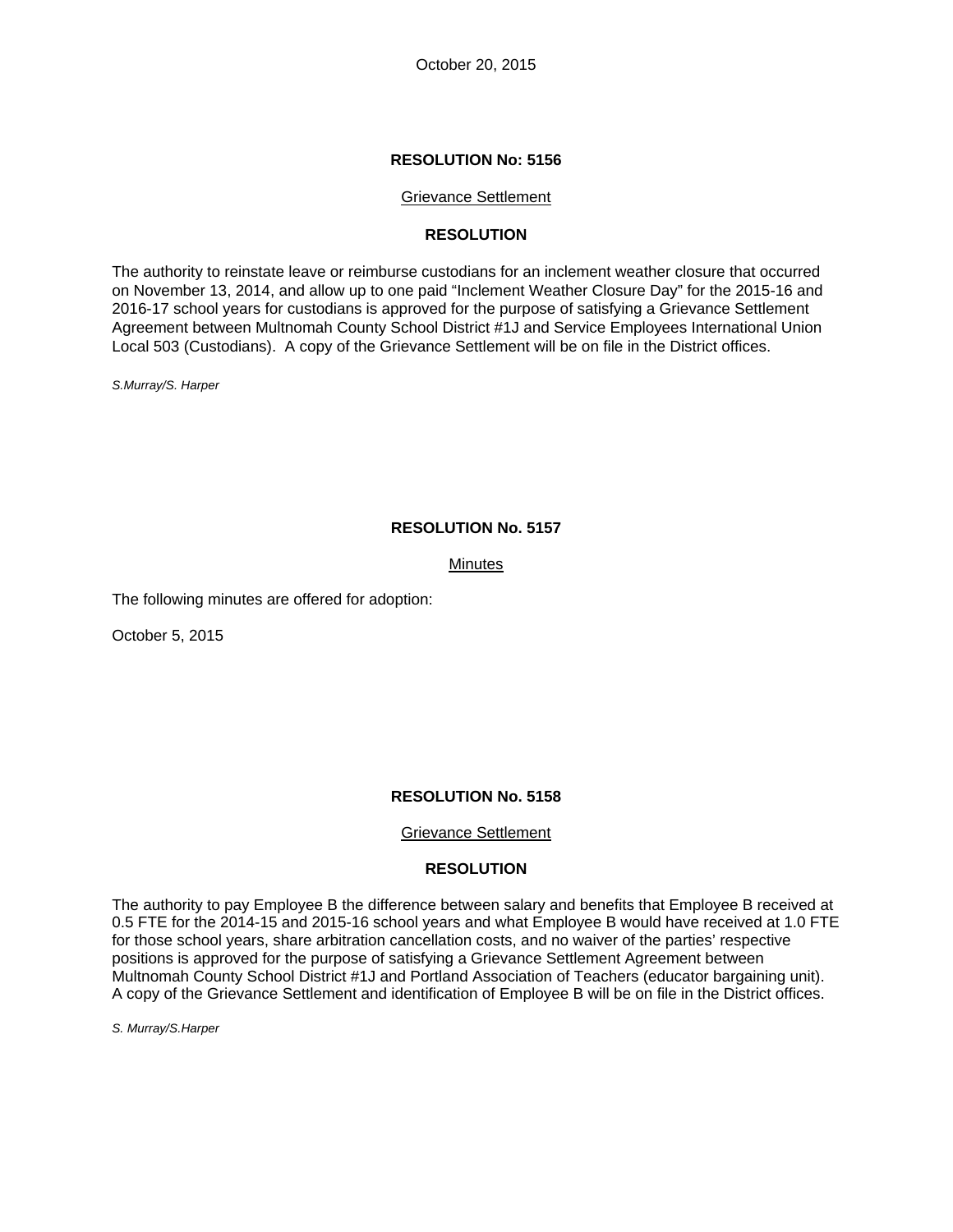#### BOARD OF EDUCATION SCHOOL DISTRICT NO. 1J, MULTNOMAH COUNTY, OREGON

### INDEX TO THE MINUTES

November 3, 2015

Board Action<br>Number Number Page

## Purchases, Bids, Contracts

5159 Expenditure Contracts that Exceed \$150,000 for Delegation of Authority .................................

### Other Matters Requiring Board Approval

| 5160 | Authorizing Benson Campus Full Modernization Building Capacities as part of the      |
|------|--------------------------------------------------------------------------------------|
|      |                                                                                      |
| 5161 | Resolution Endorsing Techsmart 3 <sup>rd</sup> Grade Reading Project and Partnership |
|      |                                                                                      |
| 5162 |                                                                                      |
| 5163 |                                                                                      |